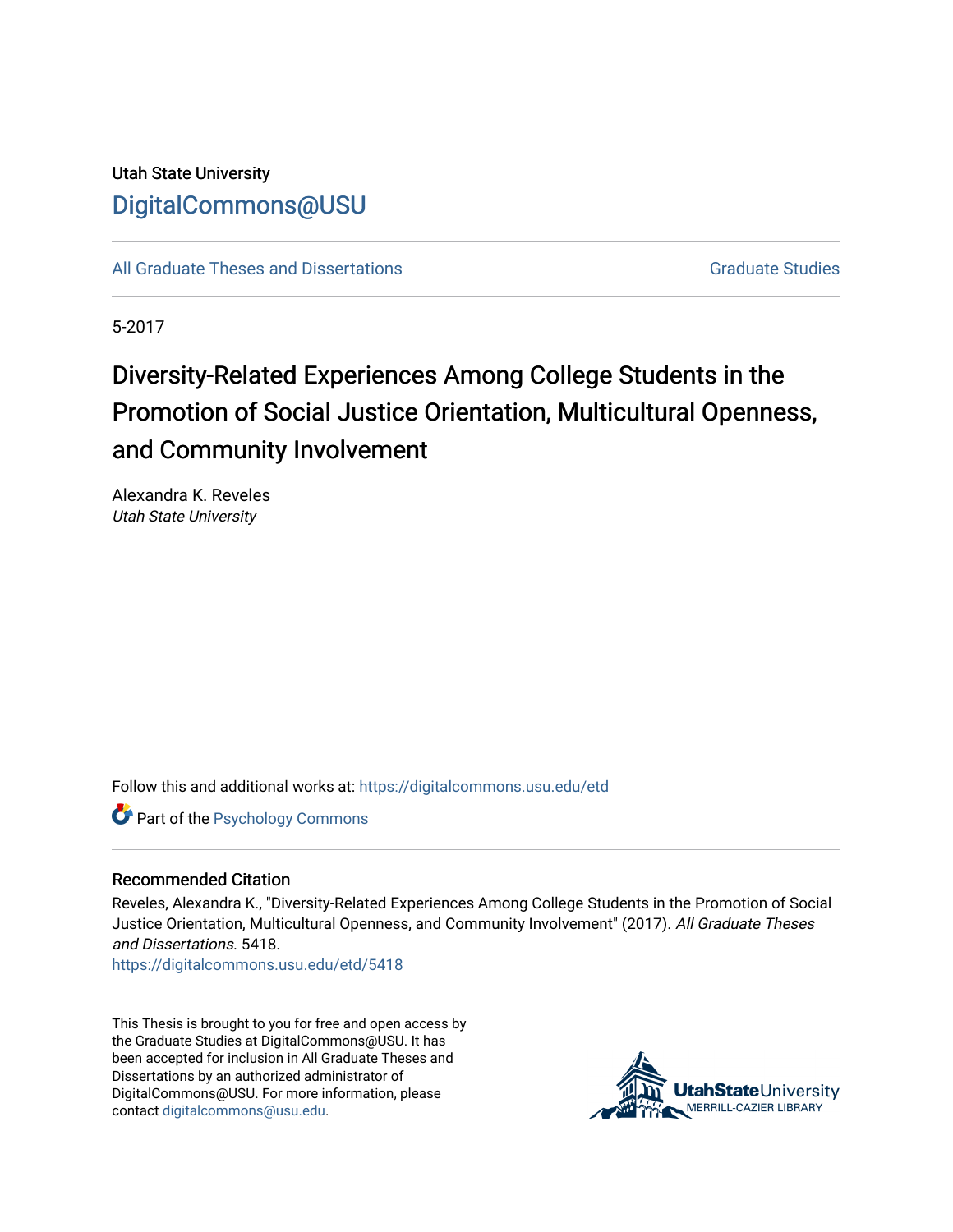# DIVERSITY-RELATED EXPERIENCES AMONG COLLEGE STUDENTS IN THE

# PROMOTION OF SOCIAL JUSTICE ORIENTATION, MULTICULTURAL

# OPENNESS, AND COMMUNITY INVOLVEMENT

by

Alexandra K. Reveles

A thesis submitted in partial fulfillment of the requirements for the degree

of

# MASTERS OF SCIENCE

in

Psychology

Approved:

 $\overline{a}$ 

 $\overline{a}$ 

Major Professor Committee Member

Renée V. Galliher, Ph.D. Melanie M. Domenech Rodríguez, Ph.D.

Scott C. Bates, Ph.D. Mark R. McLellan, Ph.D. Committee Member Vice President for Research and Dean of the School of Graduate Studies

> UTAH STATE UNIVERSITY Logan, Utah

> > 2017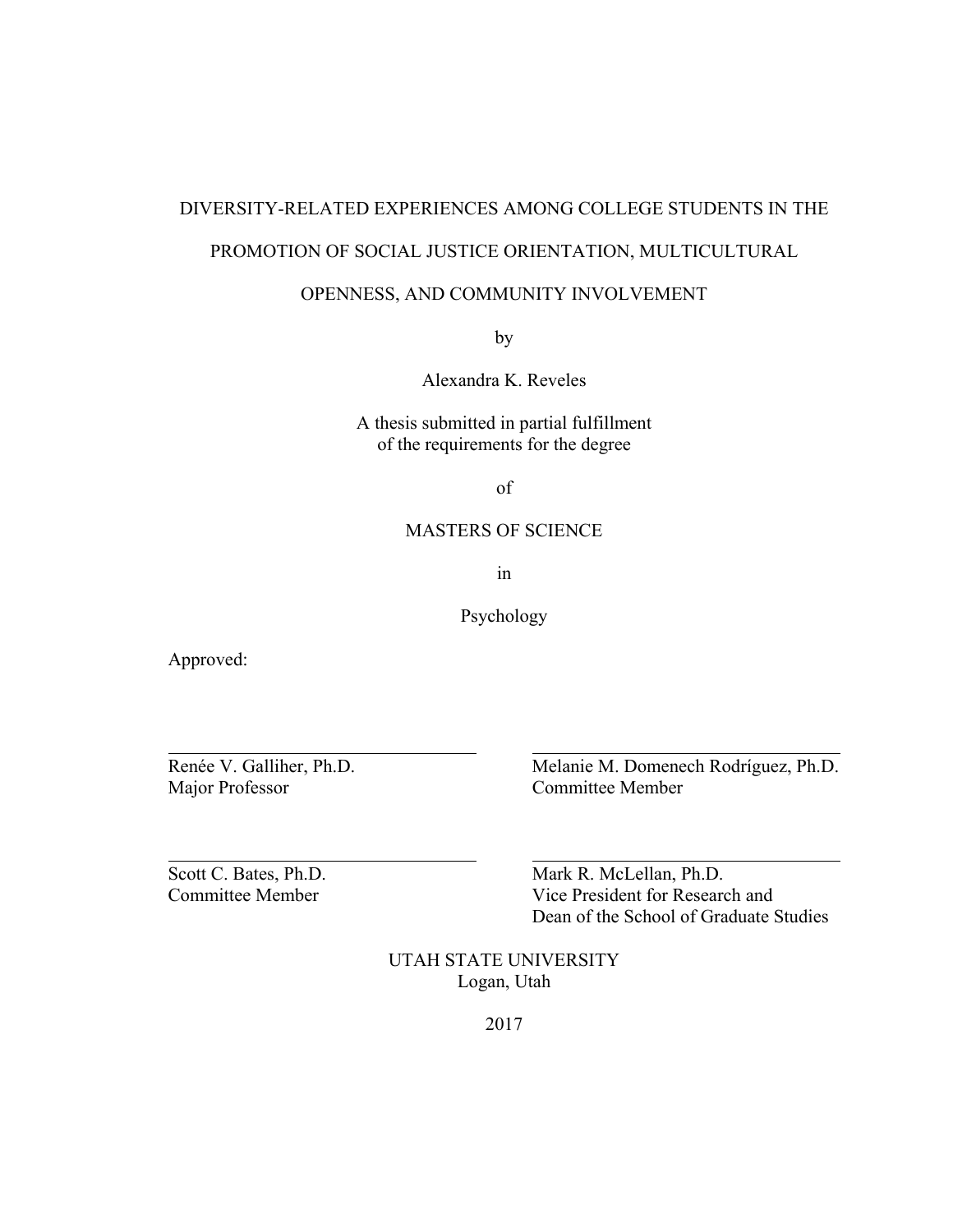Copyright © Alexandra K. Reveles 2017

All Rights Reserved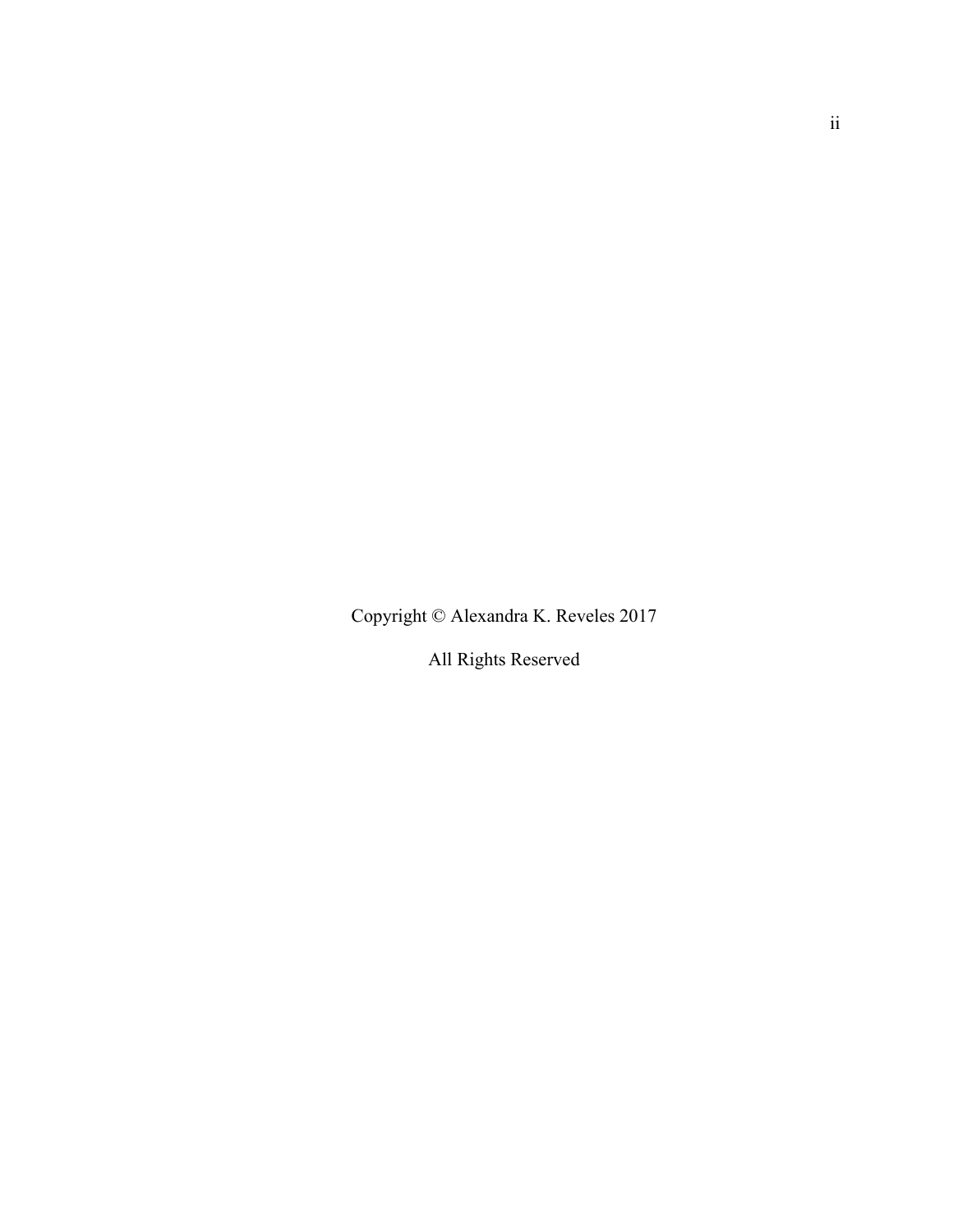#### ABSTRACT

Diversity-Related Experiences Among College Students in the Promotion of Social Justice Orientation, Multicultural Openness, and Community Involvement

by

Alexandra K. Reveles, Master of Science

Utah State University, 2017

Major Professor: Renée V. Galliher, Ph.D. Department: Psychology

 College acts as an introduction to society and can be a catalyst in the cultivation of critical consciousness, how to critically view the world and act to create change toward justice. The purpose of this study was to examine how engagement in diversity-related activities in college predicts levels of critical consciousness among students of color and White students.

 Students of color reported more engagement in extracurricular diversity activities, positive cross-racial interactions, and experiences of microaggressions than White students; White students reported more instances of curriculum inclusion. Diversityrelated experiences were found to be positively associated with other diversity-related experiences and critical consciousness outcomes for students of color. This was similar for White students, however microaggressions were not related to curriculum inclusion or social justice orientation.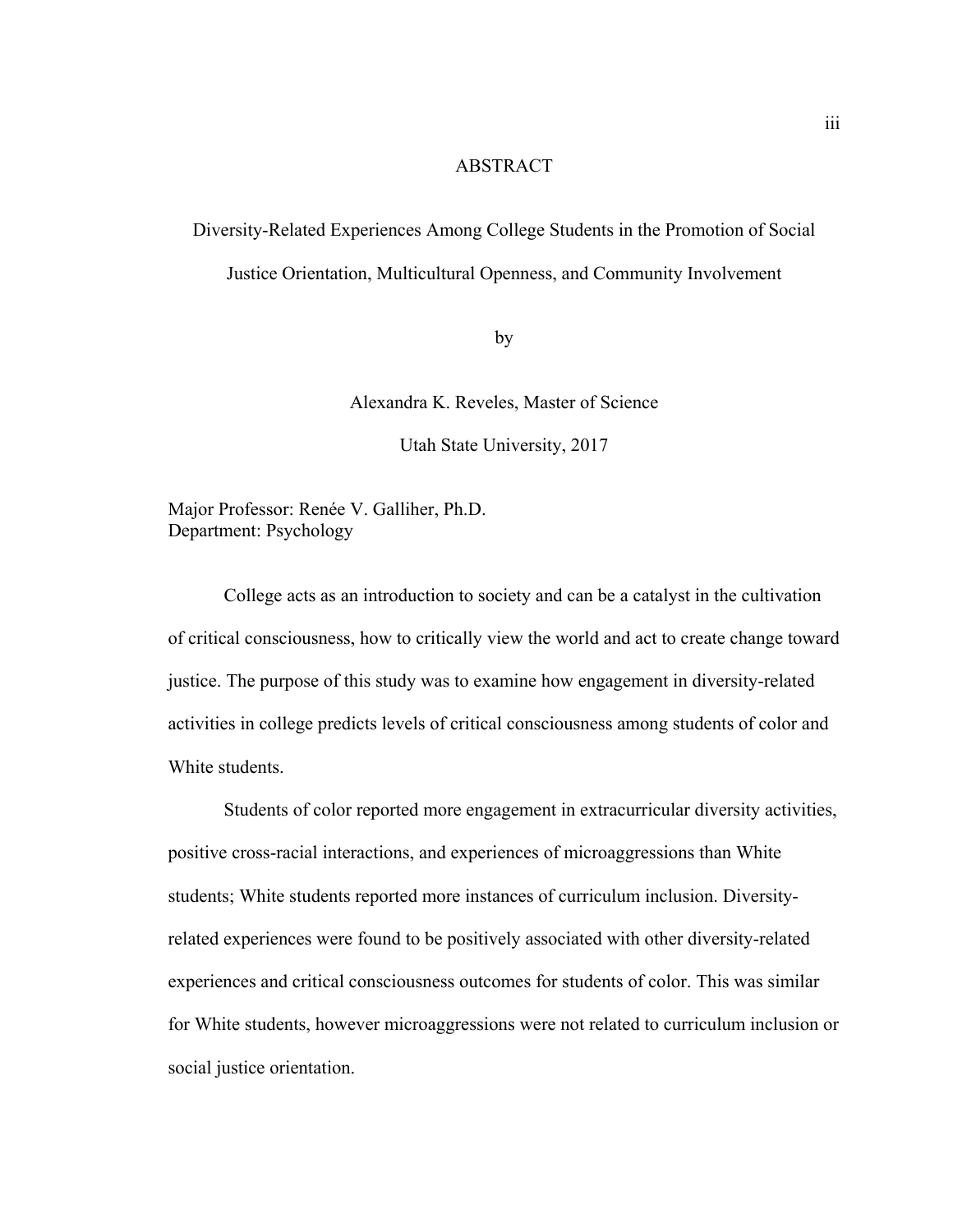Engagement in diversity-related activities was positively related to levels of critical consciousness for students of color and White students. Community involvement was predicted by extracurricular diversity activities ( $\beta$  = .71,  $p$  < .001), positive crossracial interactions ( $\beta$  = .44,  $p$  < .001), curriculum inclusion ( $\beta$  = .51,  $p$  < .001), and experiences of microaggressions ( $\beta$  = .52,  $p$  < .001). Multicultural openness was predicted by extracurricular diversity activities ( $\beta$  = .18,  $p$  < .001), positive cross-racial interactions ( $\beta$  = .16,  $p$  < .001), curriculum inclusion ( $\beta$  = .24,  $p$  < .001), and experiences of microaggressions ( $\beta$  = .20,  $p$  < .010), along with social justice orientation: extracurricular diversity activities ( $\beta$  = .32,  $p$  < .001), positive cross-racial interactions ( $\beta$  $= .35, p < .001$ , curriculum inclusion ( $\beta = .30, p < .002$ ), and experiences of microaggressions ( $\beta$  = .31,  $p$  < .001). Differences emerged between students of color and White students in the relationship between extracurricular diversity activities and community involvement, which was stronger for White students. The relationships of extracurricular diversity activities, positive cross-racial interactions, and experiences of microaggressions with social justice orientation were stronger for students of color than White students. Engagement in diversity-related activities linked to critical consciousness among students. These findings may inform curriculum development, diversity based initiatives on campuses, and adherence to mission statements to foster inclusive environments for all students.

(75 pages)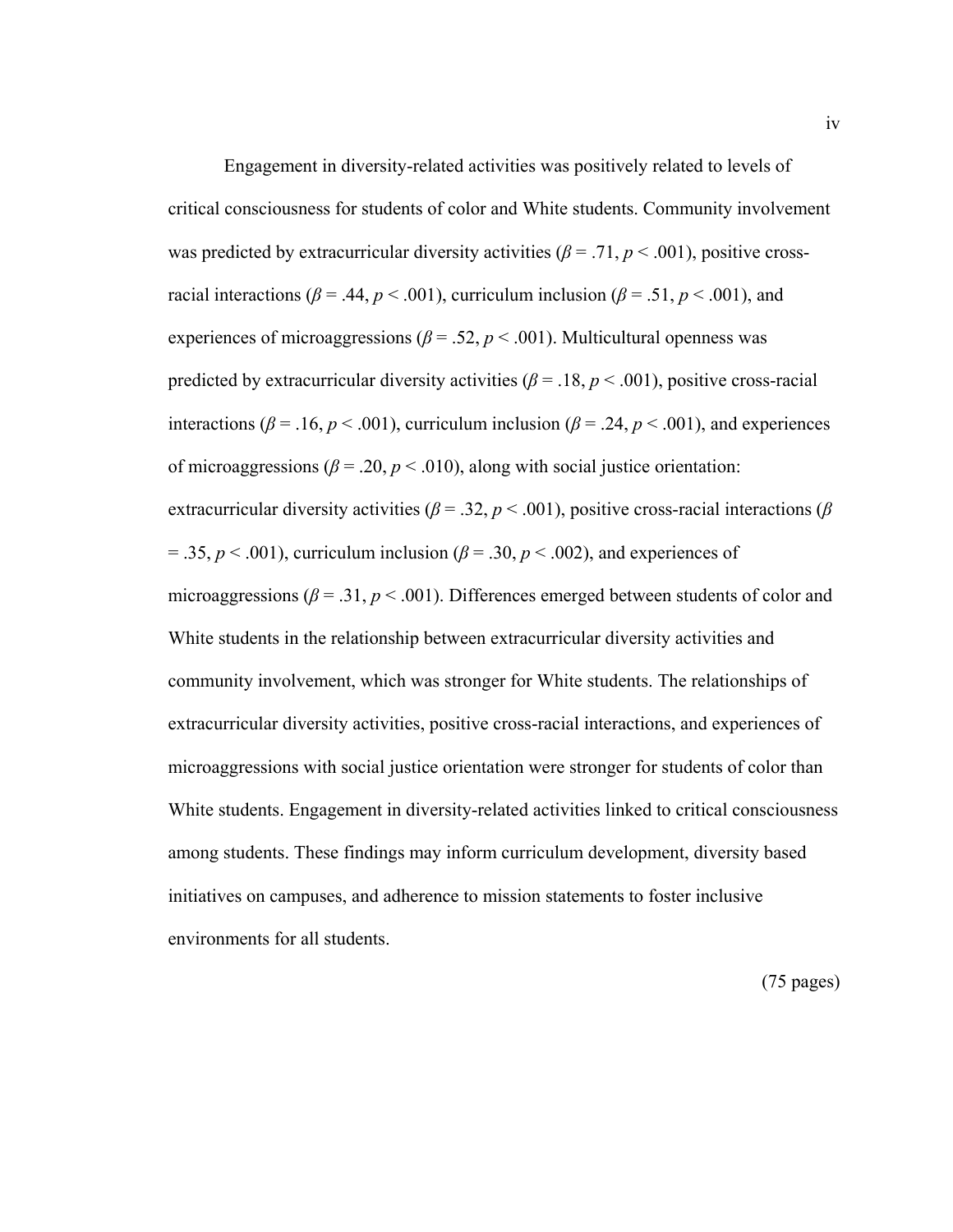#### PUBLIC ABSTRACT

Diversity-Related Experiences Among College Students in the Promotion of Social Justice Orientation, Multicultural Openness, and Community Involvement

by

# Alexandra K. Reveles

 Institutions of higher education serve students in more ways than simply fostering academic growth. University and college campuses are often the introduction people have to the societal, interpersonal, and career/field specific expectations they will be guided by after completing their degree. One way for universities to do this is through the cultivation of critical consciousness by way of encouraging engagement in diversityrelated activities. This study examined associations between engagement in diversityrelated activities and reported levels of critical consciousness, along with differences between students of color and White students in patterns of association.

 Diversity-related experiences, including extracurricular diversity activities, positive cross-racial interactions, curriculum inclusion, and experiences of microaggressions, strongly correlated to levels of critical consciousness for students of color and White students. These findings add support to previous research that suggests diversity experiences on college campuses positively influence students. However, the findings also suggest differences in the outcomes that these diversity-related experiences links to for students of color versus White students.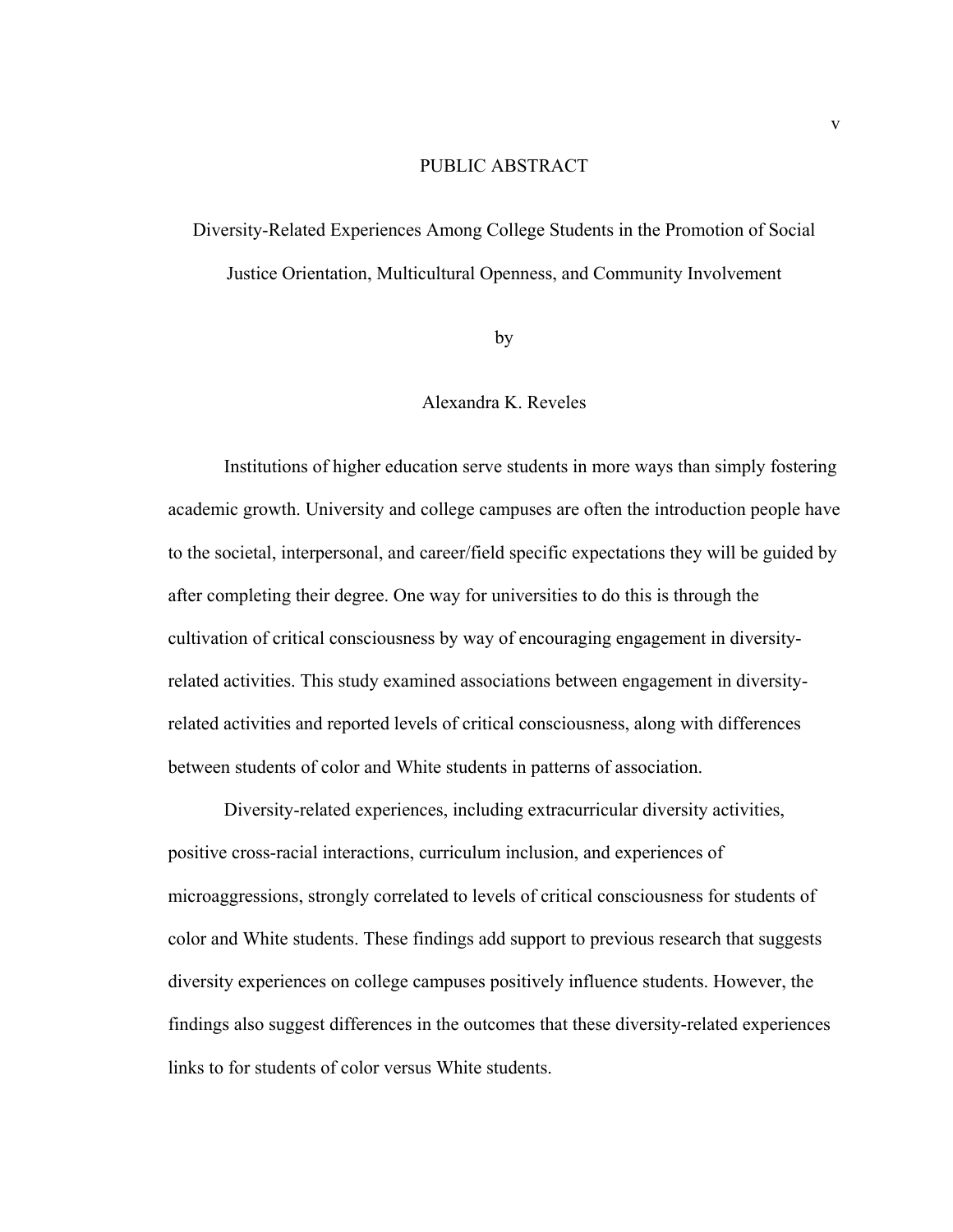Community involvement was more strongly correlated to extracurricular diversity activities for White students than students of color. In turn, social justice orientation was more strongly linked to extracurricular diversity activities, positive cross-racial interactions, and experiences of microaggressions for students of color than for White students. Linked between diversity-related experiences and multicultural openness were not moderated by ethnicity. These findings suggest that there may be differences between behaviorally based experiences/outcomes and attitudinally based experiences/outcomes for students of color vs. White students. Overall, engagement in diversity-related activities was strongly correlated with critical consciousness among all students. Findings provide guidance for curriculum development, the development and implementation of diversity-based initiatives on college campuses, and adherence to mission statements to foster more inclusive environments for all students.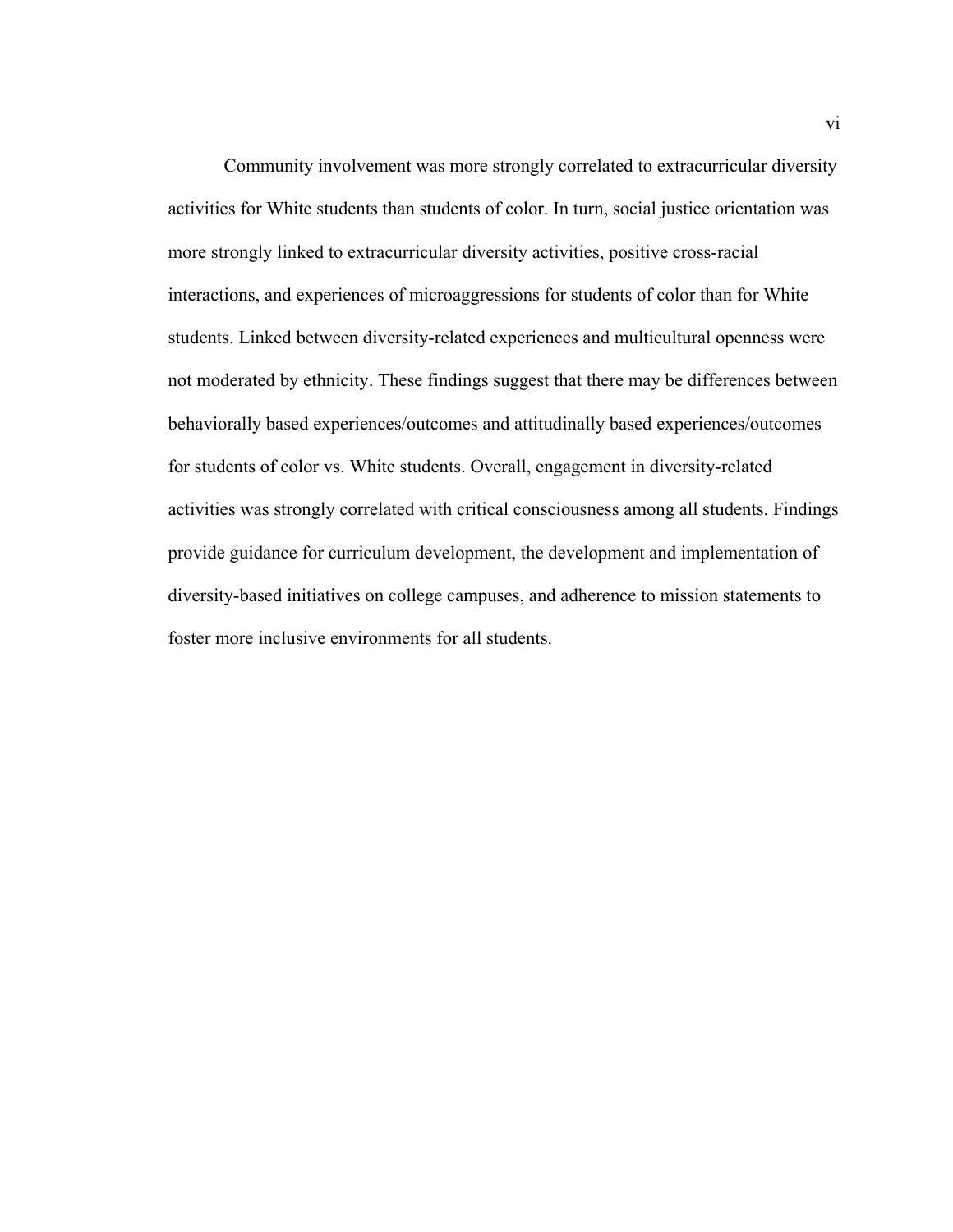#### ACKNOWLEDGMENTS

 First, I would like to thank my co-chairs, Renée V. Galliher, Ph.D., and Melanie Domenech Rodríguez, Ph.D., for supporting this thesis project through all of its stages, especially its development. Special thanks goes to both Drs. Domenech Rodríguez and Galliher for supporting me not only in my education, but my personal life, as well being central sources of support during an especially challenging year. Thank you for always telling me that I was capable of getting this far and going farther. I would also like to thank Scott C. Bates, Ph.D., for being willing to continue supporting my thesis project after its trajectory changed and his support in my professional development as a future educator. There were many times that I did not think this project would reach completion and I made it through because of the encouragement of these three amazing mentors.

I would also like to thank my family, especially my aunt Andrea, who have supported my educational aspirations every step of the way and given me the necessary doses of reality to help me finish this next step of my journey. Their compassion, love, and empathy were there whenever I needed it most, which I could not be more thankful for. I would also like to thank my Utah family, who I have gained during graduate school and have been an additional source of encouragement, support, and love that has been invaluable in my life. I would also like to thank all of my friends for their unconditional support of me and understanding of my unavailability in their lives while I am pursuing my degree.

# Alexandra K. Reveles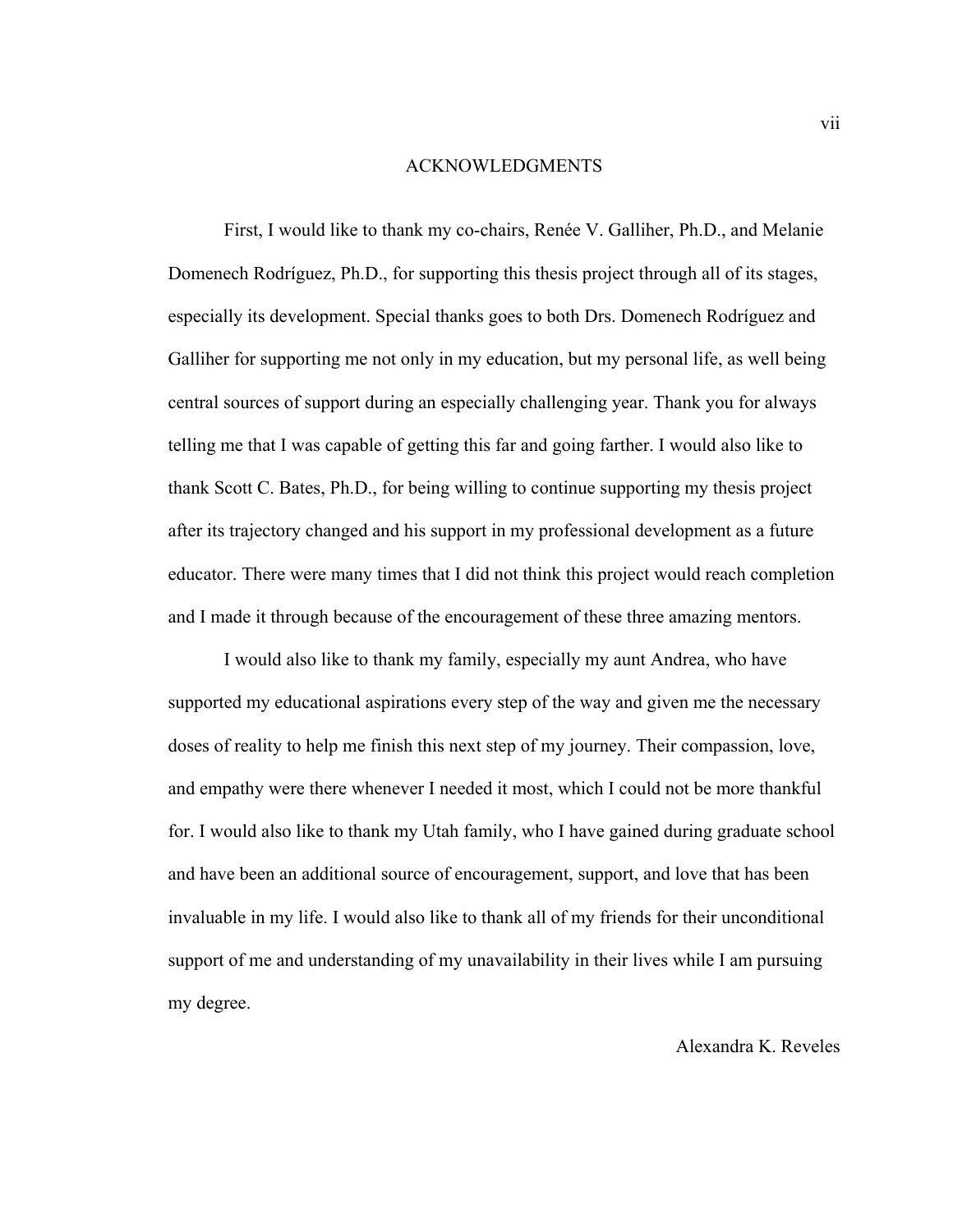# **CONTENTS**

|                | 111                        |
|----------------|----------------------------|
|                | V                          |
|                | vii                        |
|                | X                          |
| <b>CHAPTER</b> |                            |
| I.             | 1                          |
| II.            | 5                          |
|                | 6<br>8<br>16<br>23         |
| III.           | 25                         |
|                | 25<br>29<br>30             |
| IV.            | 34                         |
|                | 34<br>36                   |
| V.             | 43                         |
|                | 44<br>46<br>48<br>51<br>52 |
|                | 54                         |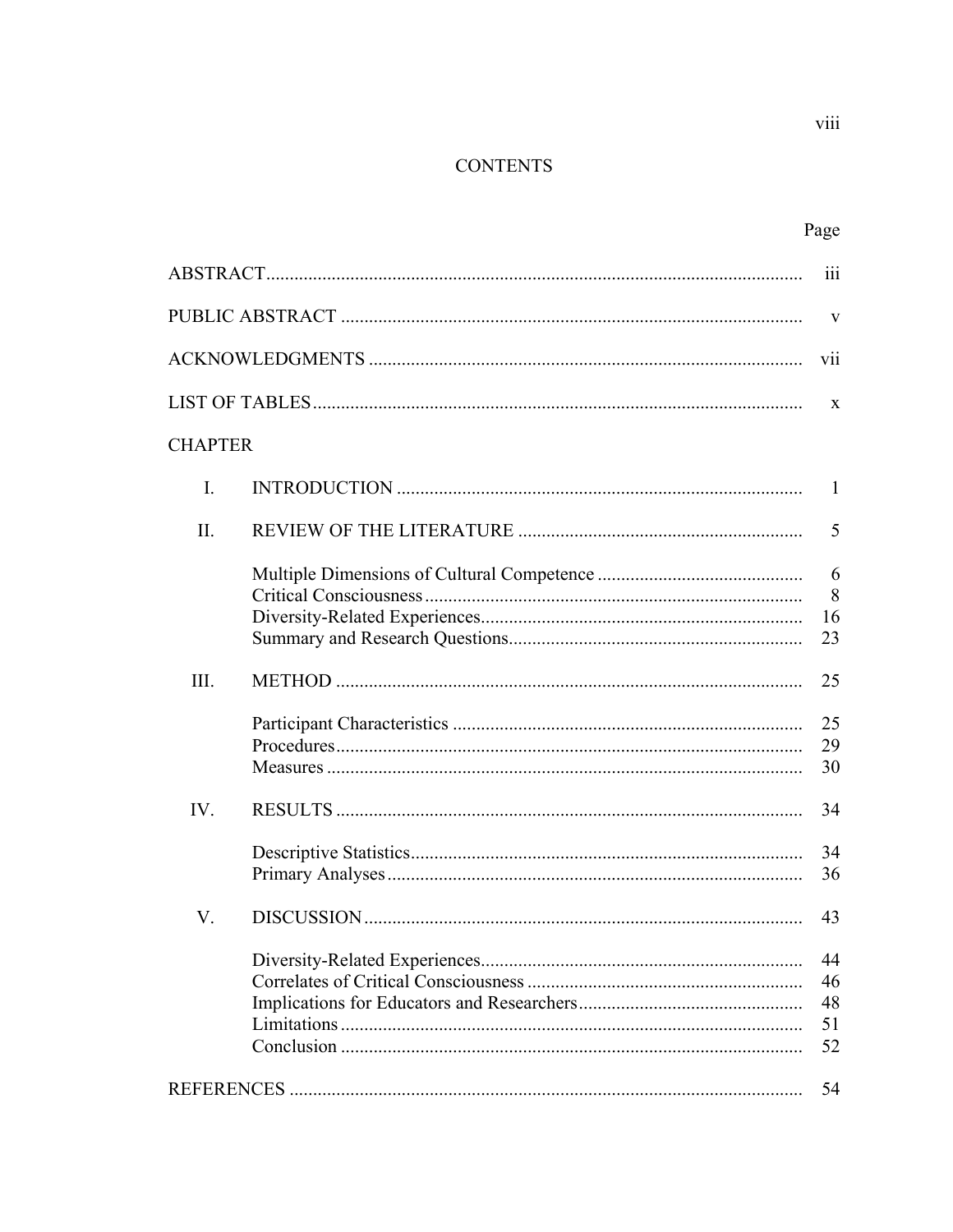Page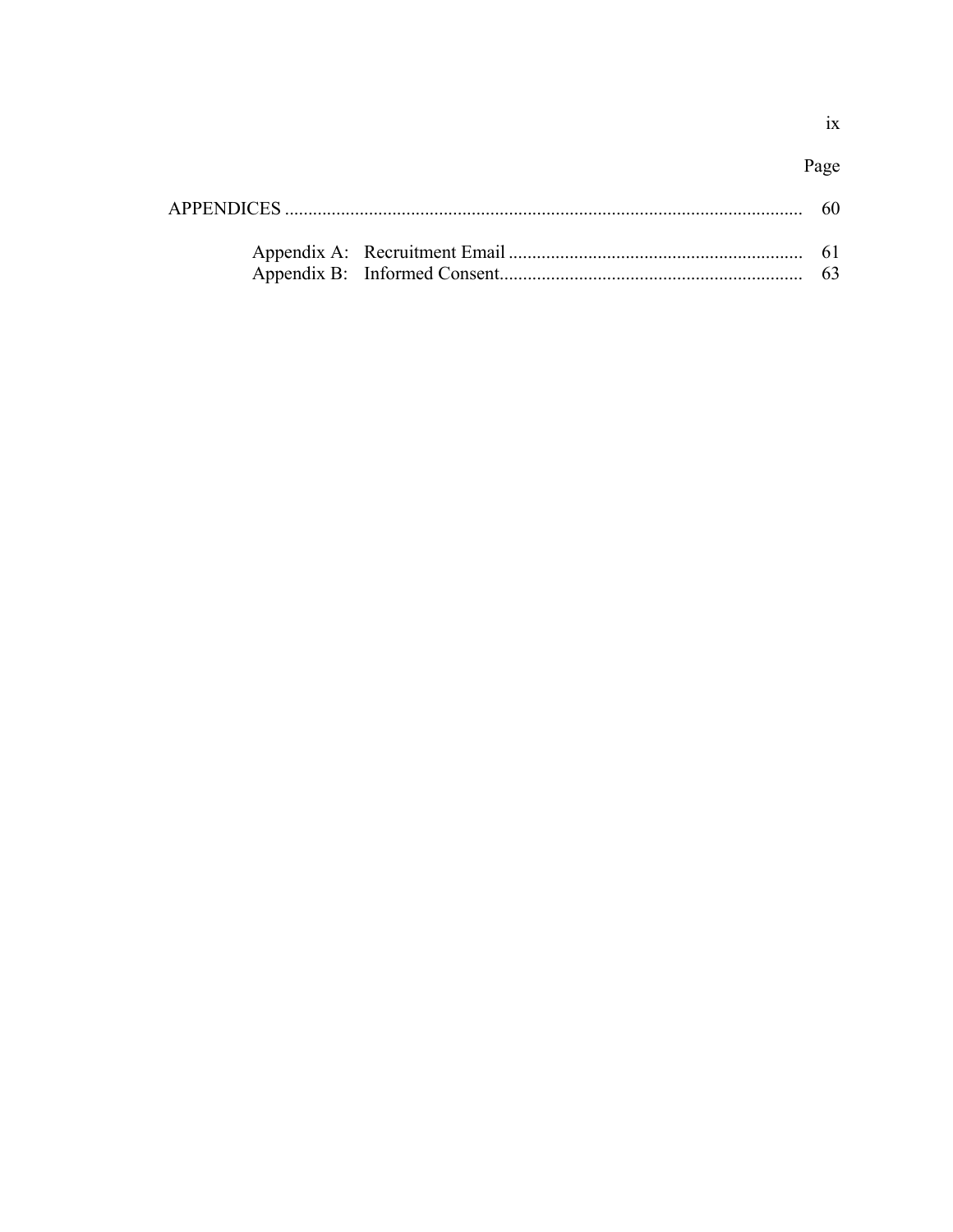# LIST OF TABLES

| Table |                                                                                                                                             | Page |
|-------|---------------------------------------------------------------------------------------------------------------------------------------------|------|
| 1.    |                                                                                                                                             | 26   |
| 2.    |                                                                                                                                             | 35   |
| 3.    |                                                                                                                                             | 35   |
| 4.    | Summary of Intercorrelations, Means, and Standard Deviations for<br>Diversity-Related Experiences and Critical Consciousness Subscales as a | 37   |
| 5.    |                                                                                                                                             |      |
| 6.    |                                                                                                                                             |      |
| 7.    |                                                                                                                                             | 41   |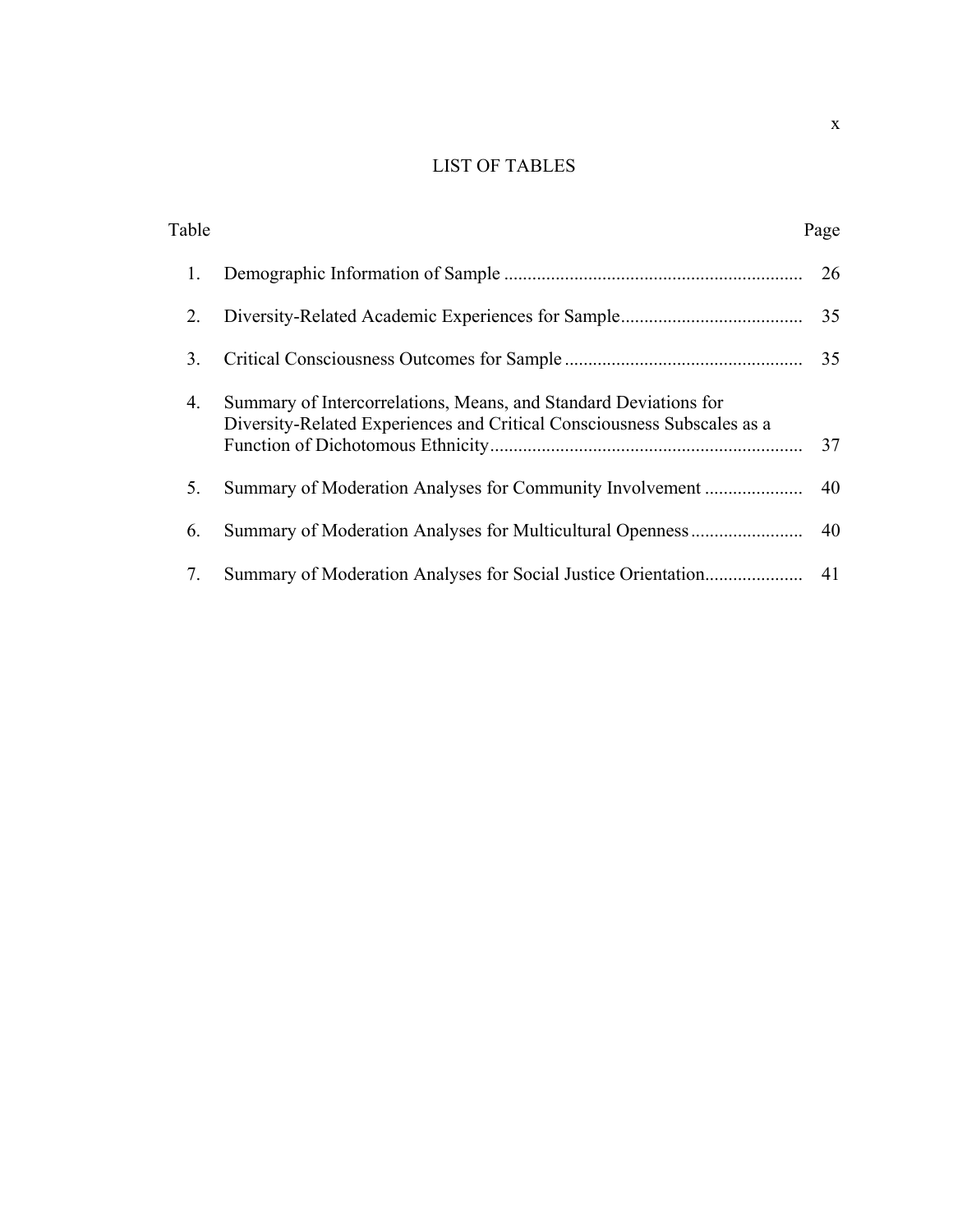## **CHAPTER I**

# **INTRODUCTION**

 College acts as an introduction to society, the expectations of the work-field, the relationships that will be formed with colleagues, and the workings of the real world in general. Many universities across the U.S. include service for their communities and society at large within their mission statements, which shows the importance institutions place on inspiring their students to have an orientation toward social justice (Cornell University, n.d.; Marquette University, n.d.; University of Houston, n.d.; University of Wisconsin-Madison, n.d.). With the ever increasing diversity among the U.S. population, college has also become a place where students can learn how to navigate this increasingly diverse world and is, at times, even the setting in which people have their first cross-racial interactions. With these roles it is reasonable to suggest that institutions hope for students to develop multicultural competencies such as a social justice orientation, multicultural openness, and community involvement.

University settings can be a catalyst in the cultivation of critical consciousness, a way that marginalized peoples and their allies critically view their world situations and act to create change toward justice, through various mechanisms. The multicultural competence dimension of the Multiple Dimensions of Cultural Competence model describes the optimal development of people's cultural competence (D. W. Sue, 2001). The model suggests targeting the areas of knowledge, belief/attitude, and skills in order to increase cultural competence (D. W. Sue, 2001). Institutions can directly address these areas by requiring formal didactic training in multicultural/diversity issues, providing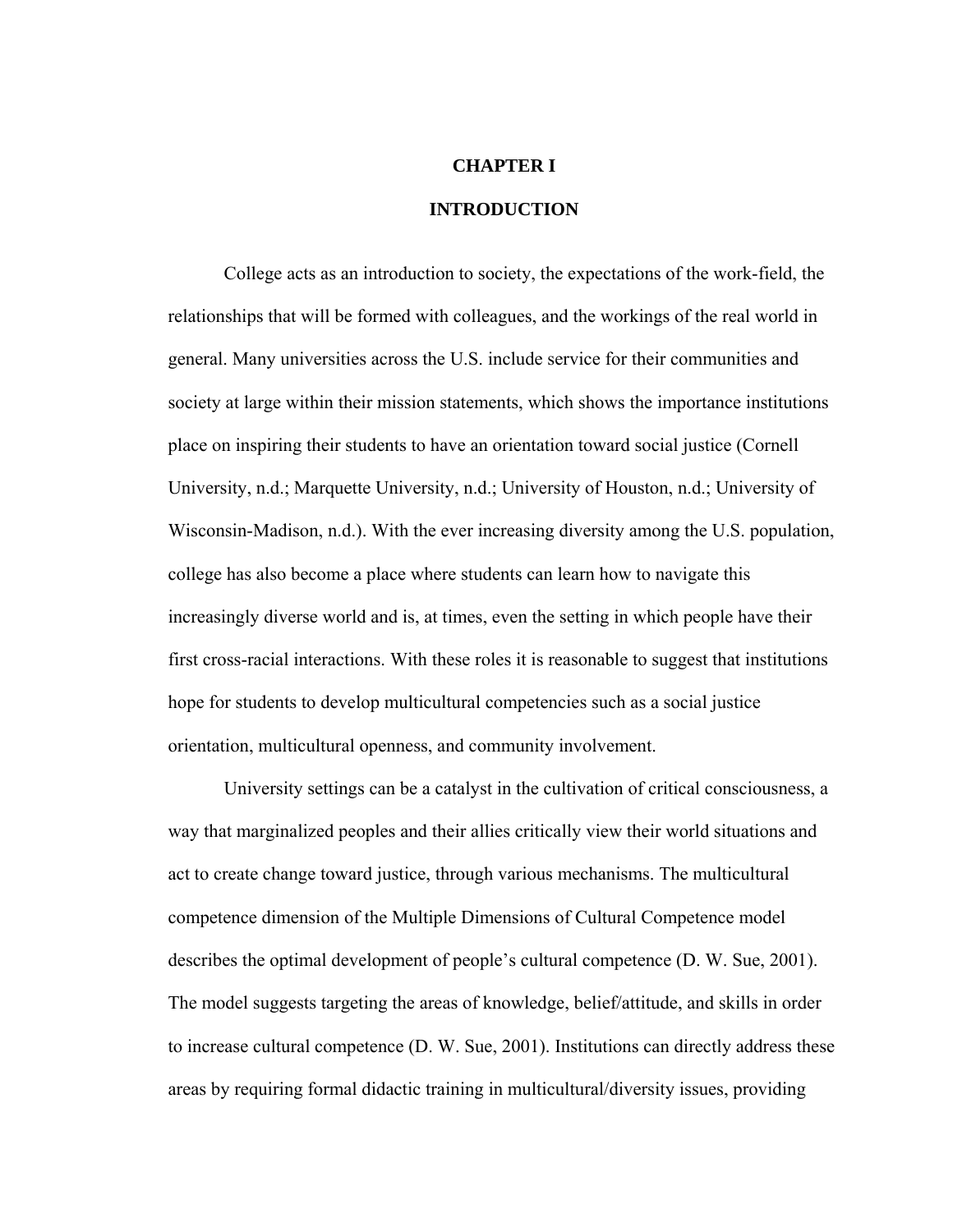extracurricular activities that include diverse perspectives, and increasing students' positive cross-racial interactions as ways to achieve the ultimate goal of cultivating critical consciousness mentioned above. Ethnic minority students and faculty often carry the burden of providing or supporting these diversity-related offerings, but some people contend that White students benefit more from diversity programming than students of color and there have been differences found in what is most useful to White students versus students of color in these types of programming (Acosta, Moore, Perry, & Edwards, 2005; Martinez, 2014; Seward & Guiffrida, 2012).

One critical consciousness outcome is a social justice orientation. Social justice orientation is the view that all people deserve equality in their economic, political and social rights and opportunities (National Association of Social Workers [NASW], n.d.). Diversity inclusive curricula have been found to increase students' personal awareness of issues of oppression and improve their capacity to recognize instances of racism and other oppression, thus promoting social justice attitudes (Burrell Storms, 2012). Multicultural openness, defined as having an awareness and appreciation for differences between people, represents another aspect of diversity-related attitudes that can be influenced by college experiences. Participation in required diversity courses or programs is significantly positively related to openness to diversity (Ryder, Reason, Mitchell, Gillon, & Hemer, 2015). Cross-racial interactions have also been found to increase individual multicultural openness (Chang, Denson, Saenz, & Misa, 2006; Koch, Ross, Wendell, & Alesandrova-Howell, 2014; Longerbeam, 2010; Smith, Parr, Woods, Bauer, & Abraham, 2010). A final optimal multicultural outcome is community involvement,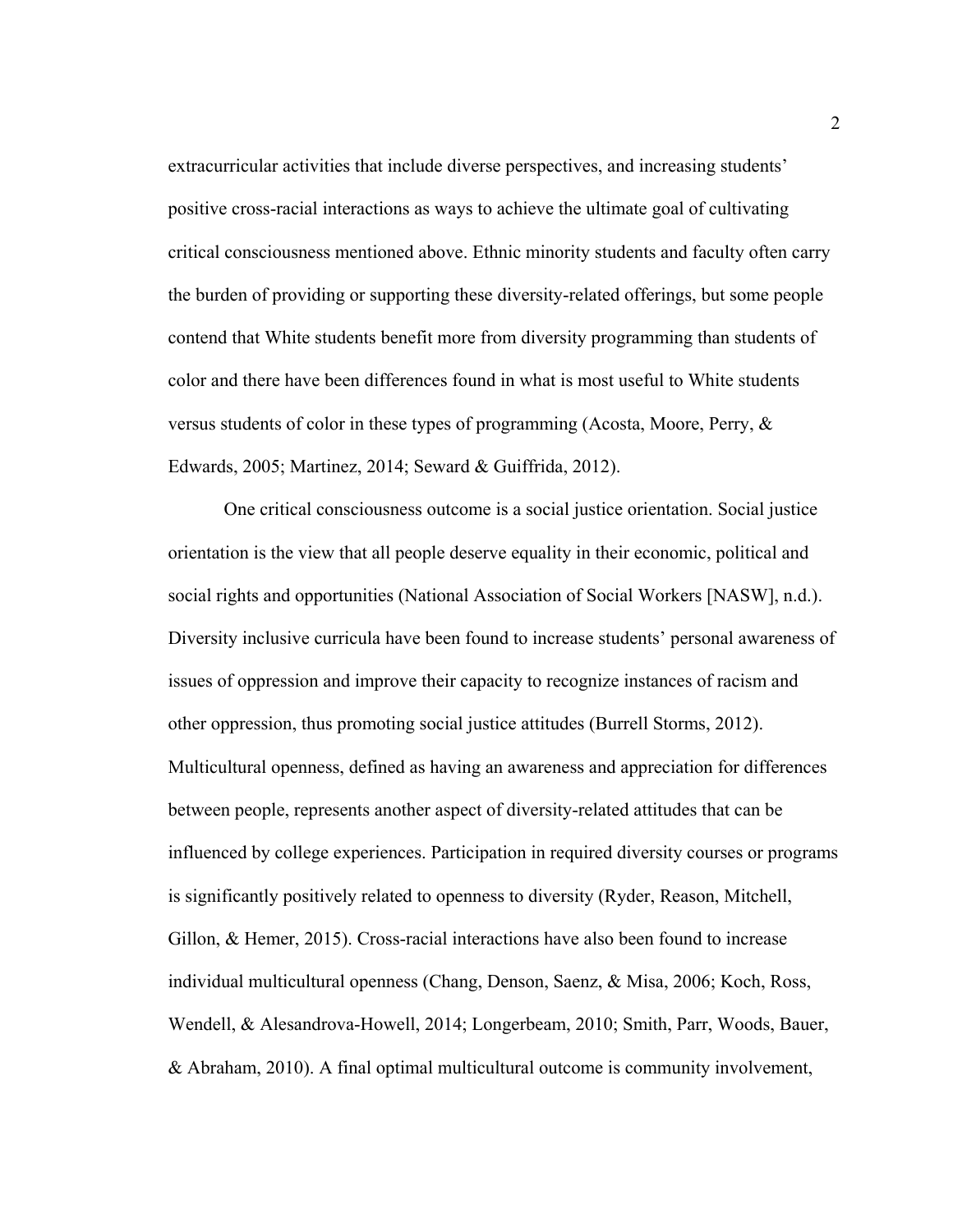which is defined as performing community services, discussing politics, demonstrating for causes, along with other prosocial behaviors directed at strengthening communities. Many studies have found that enrollment in service-learning courses, in particular, impacts community involvement as well as shifts in diversity attitudes, personal and professional development, and structural understandings of poverty (Koch et al., 2014; Seider, Gillmor, & Rabinowicz, 2011; Weiler et al., 2013)

The purpose of this study was to examine the relationship between diversityrelated experiences (DREs) and critical consciousness. Specifically, inclusive didactic curricula, positive cross-race/ethnicity interactions, and diversity-related extracurricular involvement are hypothesized to correlate with higher levels of multicultural openness, community involvement, and social justice orientation. In contrast, experiences of racial microaggressions may serve as a barrier to the development of multicultural competence, although the literature related to microaggressions is more mixed (Hope, Keels,  $\&$ Durkee, 2016; Torres, Driscoll, & Burrow, 2010; Yosso, Smith, Ceja, & Solorzano, 2009). To build on previous research, this study aims to examine predictors of critical consciousness, differences in these outcomes between students of color and White students, and whether students of color have a greater likelihood than White students in developing critical consciousness. More specifically: (a) What are the associations between diversity-related college experiences and the outcomes of social justice orientation, multicultural openness, and community involvement? (b) Is there a difference between students of colors and White students with regard to social justice orientation, multicultural openness, and community involvement? (c) Do students of color and White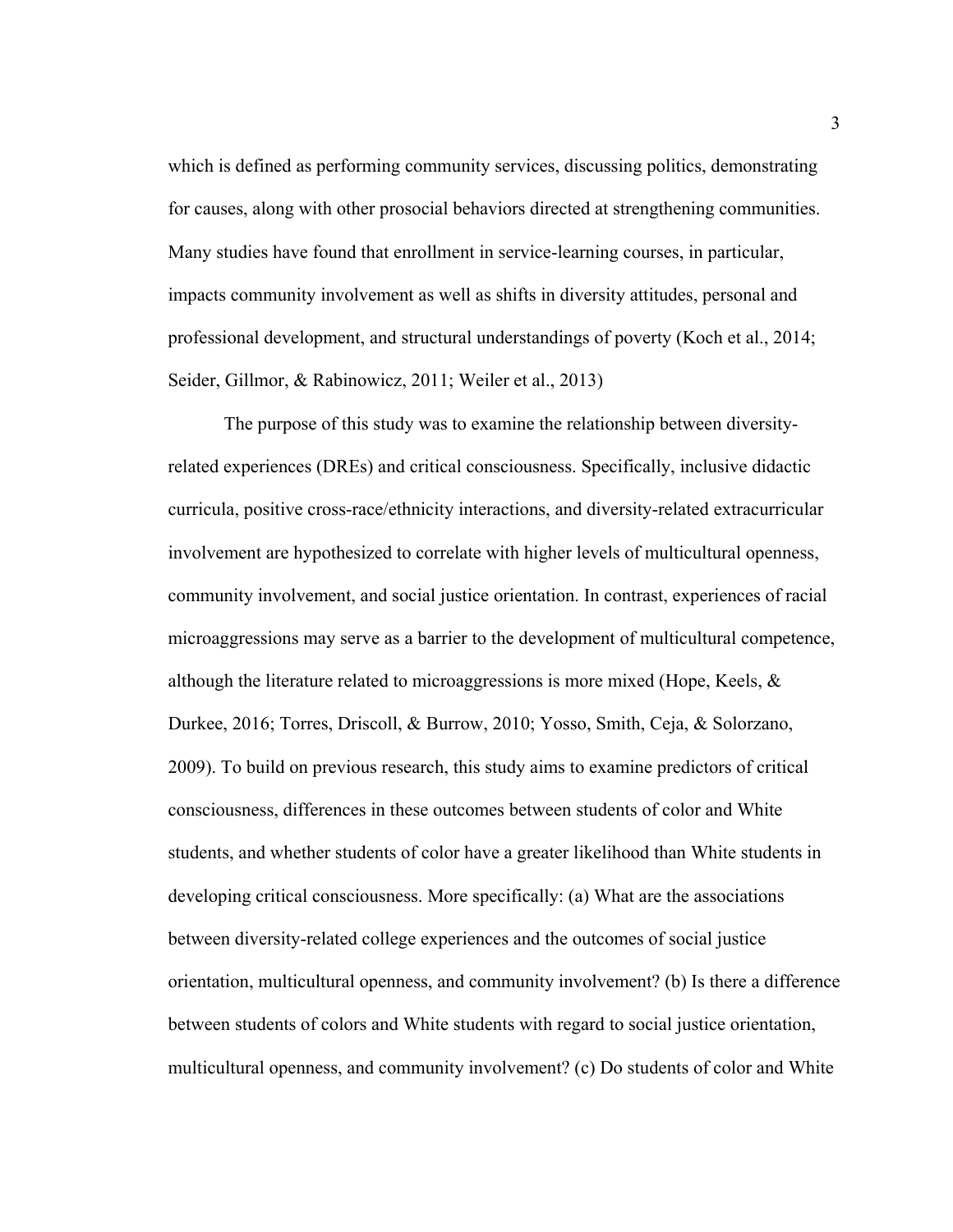students demonstrate different patterns of association between diversity-related experiences and social justice orientation, multicultural openness, and community involvement?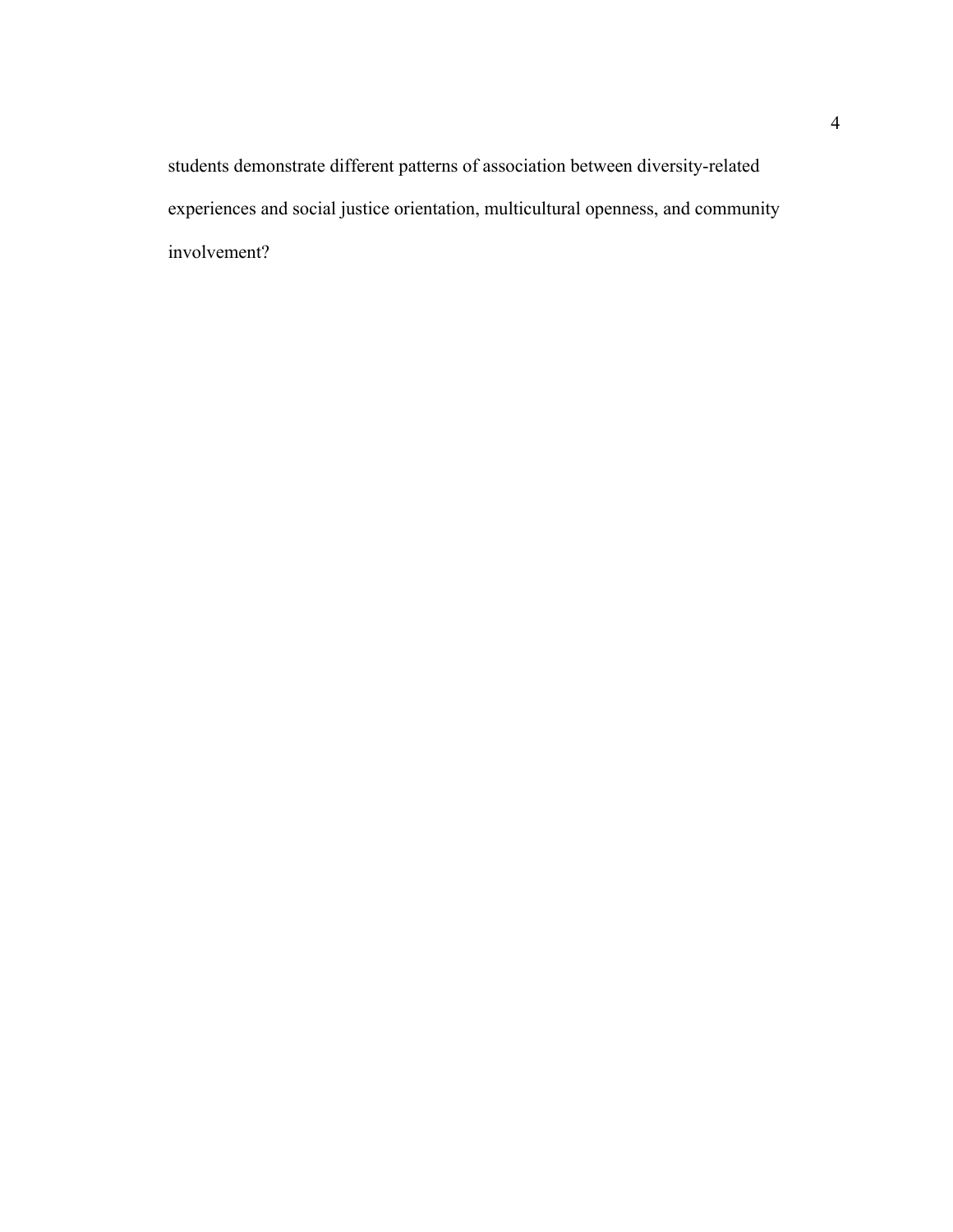#### **CHAPTER II**

# **REVIEW OF THE LITERATURE**

 This section will provide an elaboration on the theoretical foundation for the present study along with a report of relevant findings in social justice, multicultural openness, community involvement, and diversity-related experiences as they relate to college student development.

#### **Multiple Dimensions of Cultural Competence**

 The Multiple Dimensions of Cultural Competence (MDCC) model was proposed as a way to organize three primary dimensions of multicultural competence, including: (a) specific racial/cultural group perspectives, (b) components of cultural competence, and (c) foci of cultural competence (D. W. Sue, 2001). The second dimension of this model, focusing on cultural competence, will be used as the theoretical framework for the current study. D. W. Sue defined cultural competence as, "…the ability to engage in actions or create conditions that maximize the optimal development of client and client systems" (p. 802). This definition refers specifically to the competence of counselors, therapists, or other mental health professionals, but is relevant for college students in that there is a goal to maximize the optimal development of people in general. The components of cultural competence are beliefs/attitudes, knowledge, and skills (D. W. Sue, 2001). In regard to this study, cultural competence is tied to the development of multicultural openness in college students. D. W. Sue noted that the ultimate goal of cultural competence is to promote social justice, especially in providing relevant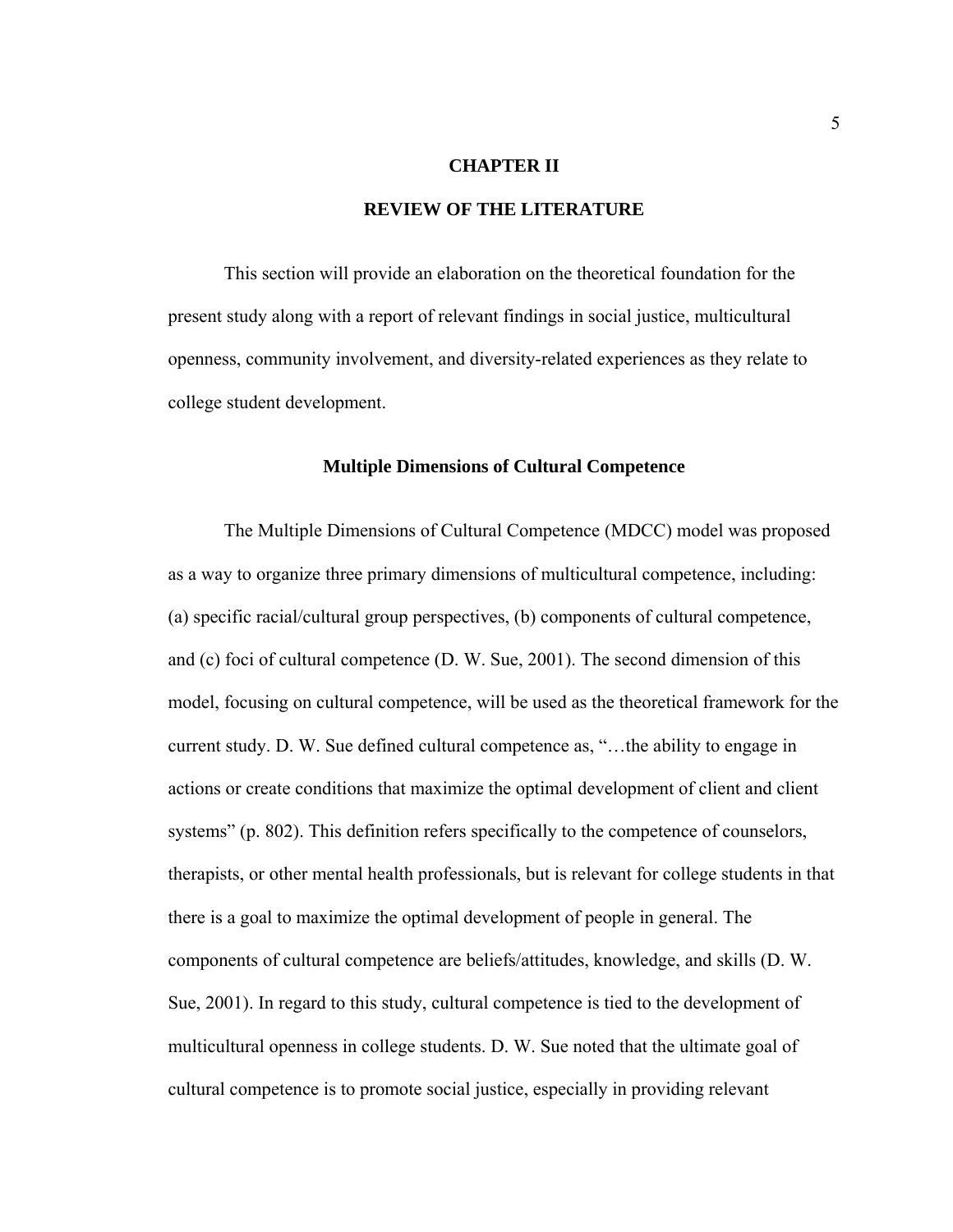treatments to all populations in the field of mental health and at all levels (e.g., individual, organizational, societal). The goal of cultural competence leading to social justice also fits with the current study's aims of examining the development of a social justice orientation in college students. The third component of cultural competence, skill, also ties into the promotion of community involvement as a desired outcome for college students as they become citizens of the world.

 The belief/attitude component of multicultural competence refers to the awareness and sensitivity a person has of their own heritage, valuing and respecting differences, awareness of background experiences and biases that a person may possess and how those influence psychological processes, and being comfortable with differences that exist between people (D. W. Sue, 2001). It also includes being aware of negative emotional reactions a person may have toward racial/ethnic groups, the ability to be nonjudgmental, being aware of stereotypes and preconceived notions about others, respecting the religious/spiritual beliefs of others, respecting cultural practices, and valuing bilingualism (D. W. Sue, 2001).

 The knowledge component includes having knowledge one's own racial/cultural heritage and how it impacts perceptions, having knowledge about racial identity and development and specifically being able to acknowledge one's own racist attitudes, beliefs, and feelings (D. W. Sue, 2001). It also entails being knowledgeable about one's own social impact and communication styles, being knowledgeable about groups that you may interact or work with, and having knowledge of sociopolitical influences, immigration, poverty, and powerlessness (D. W. Sue, 2001). This component also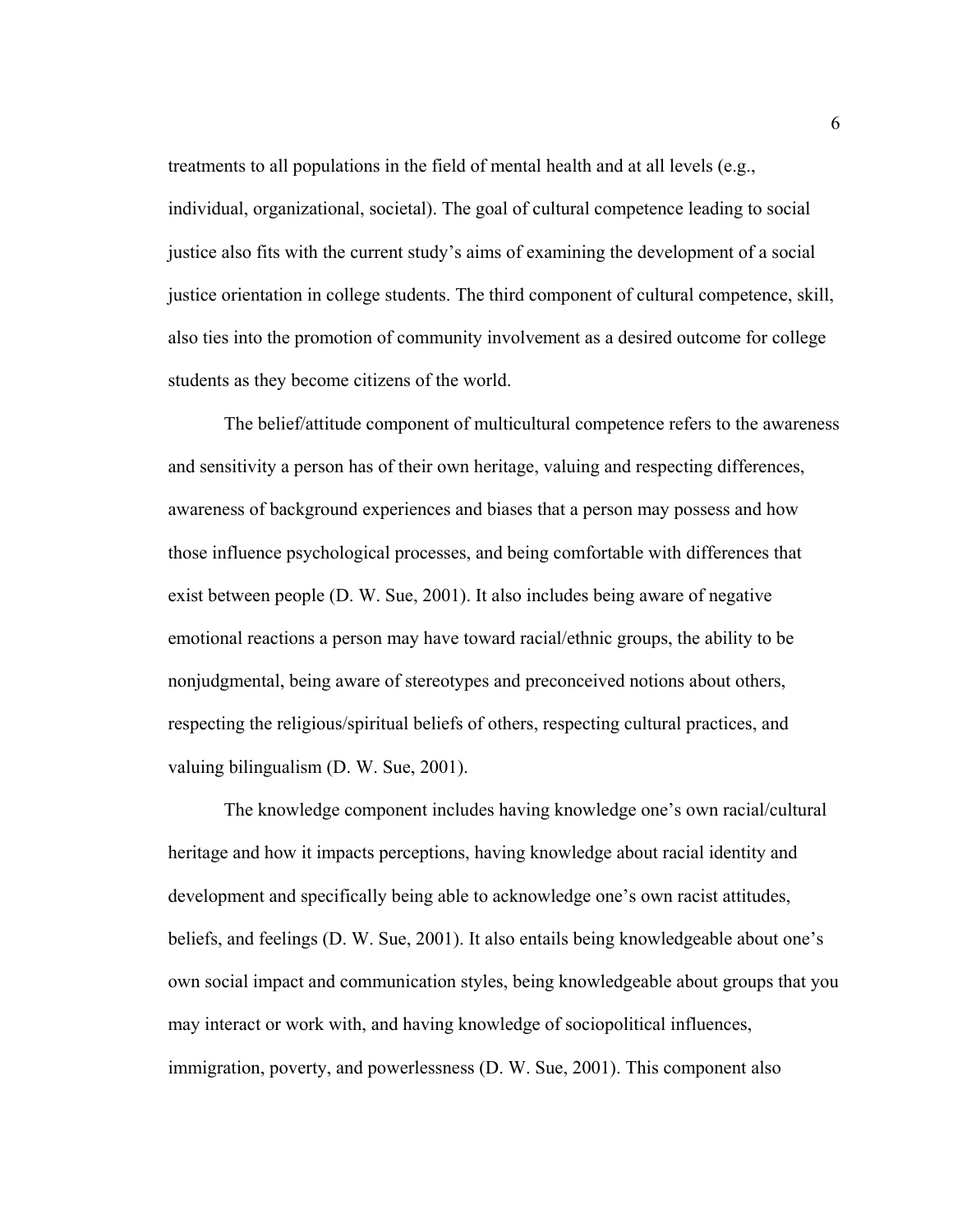consists of knowing about the impact of institutional barriers people may face and how discriminatory practices operate at a community level (D. W. Sue, 2001).

The final component of cultural competency, skill, describes specific behaviors acquired to address inequity, support social justice, and interact effectively with culturally different others. The skill development component of cultural competence was described by D. W. Sue and Sue (1990, p. 48) as "…an active process, that it is ongoing, and that it is a process that never reaches an end point" and expanded upon by S. Sue (1998) as including three specific characteristics: (a) scientific mindedness, (b) dynamic sizing, and (c) culture-specific expertise. Scientific mindedness refers to the ability to "form hypotheses rather than make premature conclusions about the status of culturally different [others]," as well as the ability to test those hypotheses and act in accordance to the data discovered rather than acting on the "myth of sameness" (S. Sue, 1998, p. 445). The ability to form such hypotheses can free a person from ethnocentric thinking that appears through biases or theories made about different groups. Dynamic sizing builds directly upon this by demonstrating a person's ability to know when it is appropriate to "generalize and be inclusive" and when it is better to "individualize and be exclusive" (S. Sue, 1998). This allows people to avoid stereotyping while still showing an appreciation for cultural differences, and the importance of those differences. The final characteristic, culture-specific expertise refers to a person's understanding and knowledge of their own worldviews along with specific knowledge of cultural groups they interact with and skills they have for working with those groups (S. Sue, 1998). These skills are considered to be orthogonal, which means one of these skills can be present while the others absent. Skill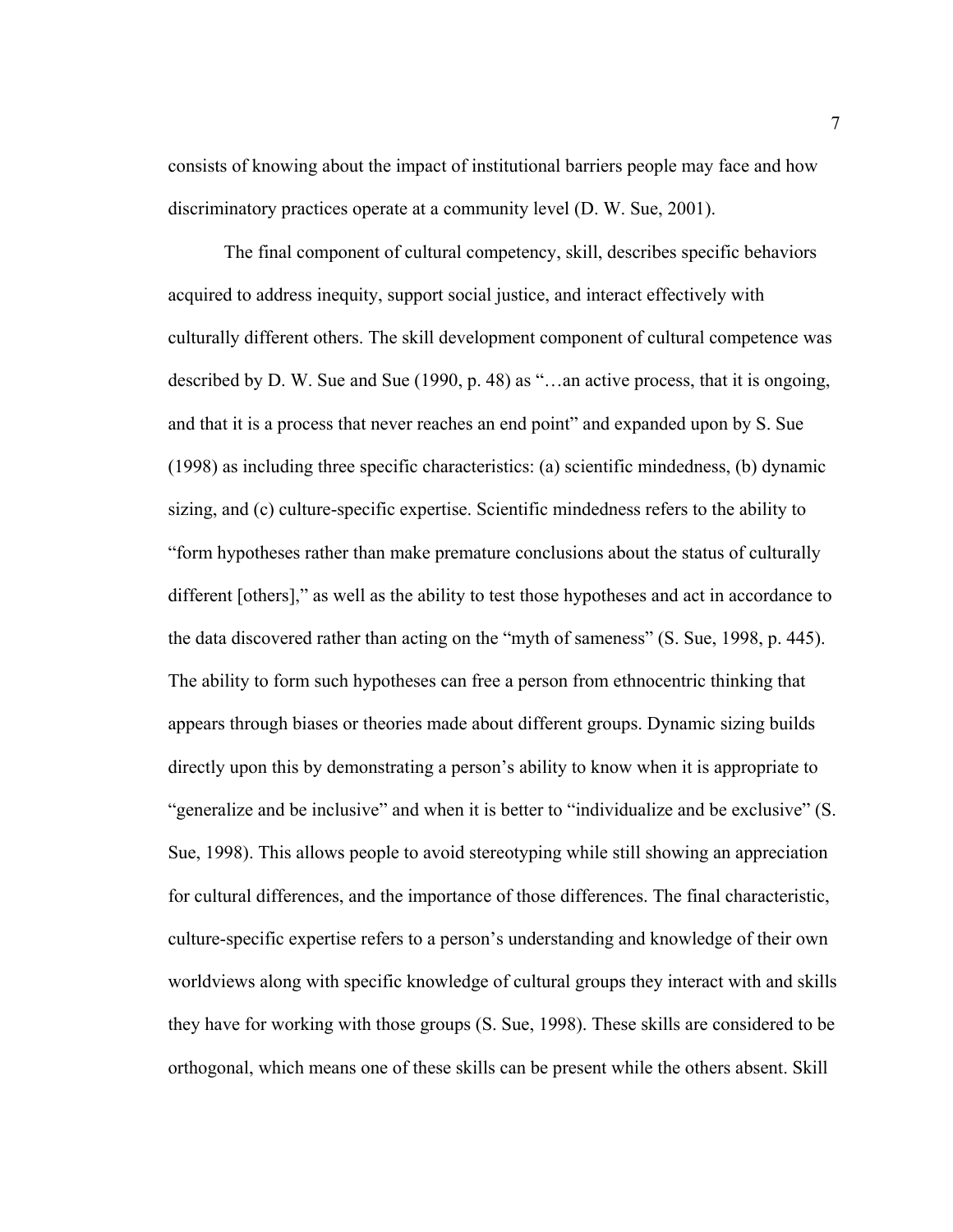may be present for one cultural group but not others, or all of these skills may be absent (S. Sue, 1998); of course, ideally all three characteristics would be present.

 This model provides a framework for not only understanding the relevance and importance for college students to develop a social justice orientation, multicultural openness, and engage in community advocacy/involvement, but implies the actions that can be taken in pursuit of these goals by individuals and institutions, such as universities.

#### **Critical Consciousness**

 Critical consciousness (CC) is a concept developed by Paolo Freire, a Brazilian educator, that describes how people from marginalized backgrounds come to critically analyze their social situations as well as act to change those situations (Watts, Diemer,  $\&$ Voight, 2011). Critical consciousness was developed to be a tool for liberation for marginalized peoples and a way for them to understand their world so that they can promote justice and social change within that world (Freire, 1993). Freire stated that the lesson of how to achieve liberation rather than becoming an oppressor of the oppressors "…must come, however, from the oppressed themselves and from those who are truly in solidary with them," such as White allies, or allies from nonmarginalized groups (Freire, 1993, p. 45). There are three key components to critical consciousness: critical reflection, political efficacy, and critical action (Watts et al., 2011). Critical reflection is the "social analysis and moral rejection of social inequities…that constrain well-being and human agency" (Watts et al., 2011, p. 46). Political efficacy refers to "the perceived capacity to effect social and political change by individual and/or collective activism" (Watts et al.,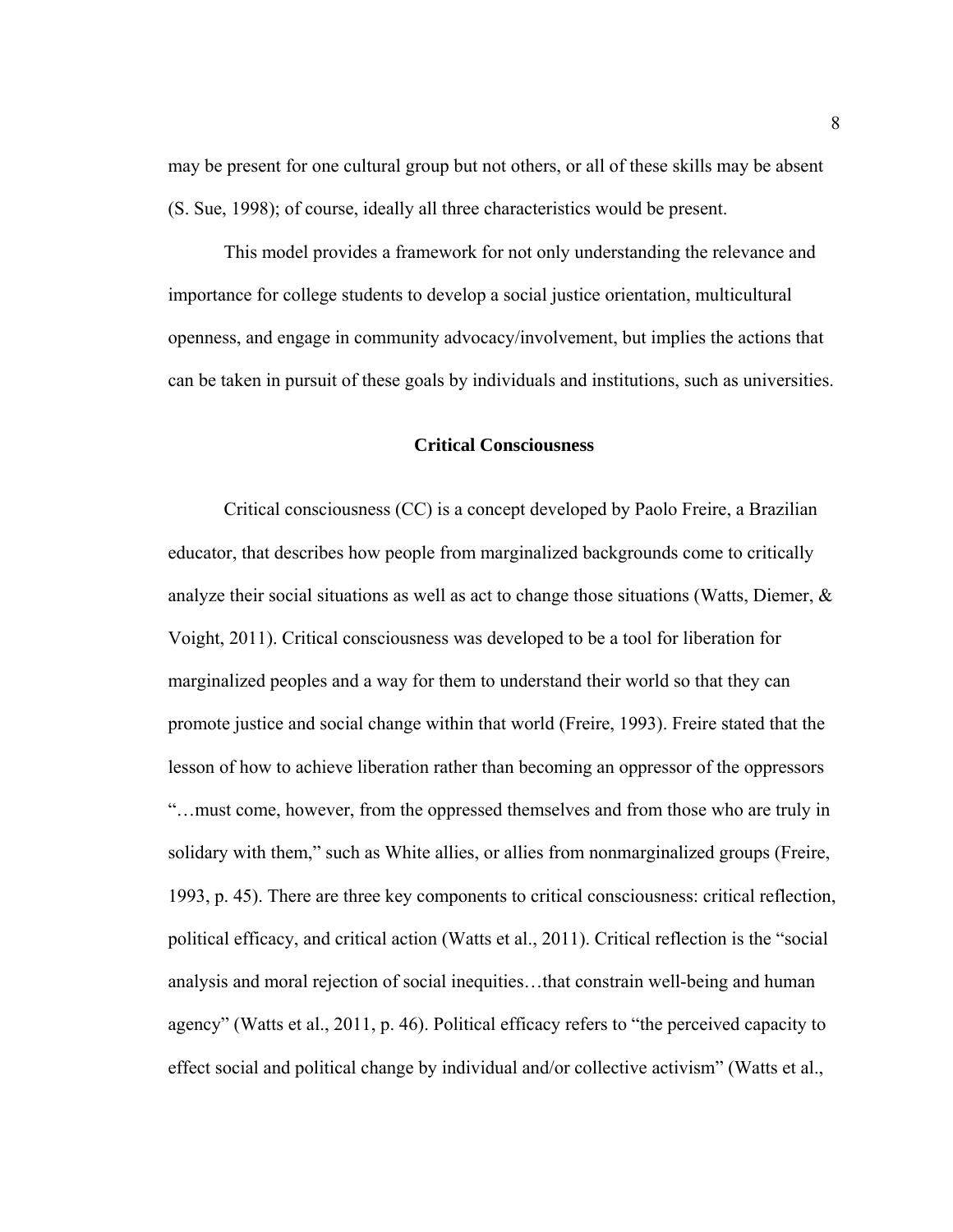2011, p. 46). Critical action then refers to "individual or collective action taken to change aspects of society…which are perceived to be unjust" (Watts et al., 2011, pp. 46-47). In the present study, these three components will be operationalized in the form of multicultural openness, social justice orientation, and community involvement.

# **Multicultural Openness**

Multicultural openness, also referred to as openness to diversity in the literature, will be defined for the present study as not only having awareness of differences between people, but having an appreciation for those differences and engaging with those differences interactively (Longerbeam, 2010). This concept is most closely tied to Freire's component of critical reflection. Multicultural openness can be developed through cross-racial interactions and friendships, multicultural/diversity curriculum, as well as exposure to and participation in student activism (Koch et al., 2014; Longerbeam, 2010; Smith et al., 2010). Cultivating a sense of multicultural openness in students at first glance seems like a behemoth task. However, there have been studies that demonstrate ways in which this is possible.

One way to encourage multicultural openness in students is through actions that institutions can take to impact the campus as a whole. Ryder et al. (2015) investigated student-level data from 15 institutions and found that students' perceptions that the learning climate supported exploring diverse perspectives, cultures, or worldviews, and encouraged researching controversial ideas were positively related to openness to diversity and challenge. Students' perceptions that classes help in exploring diverse perspectives, cultures, and worldviews were strongly related to openness to diversity and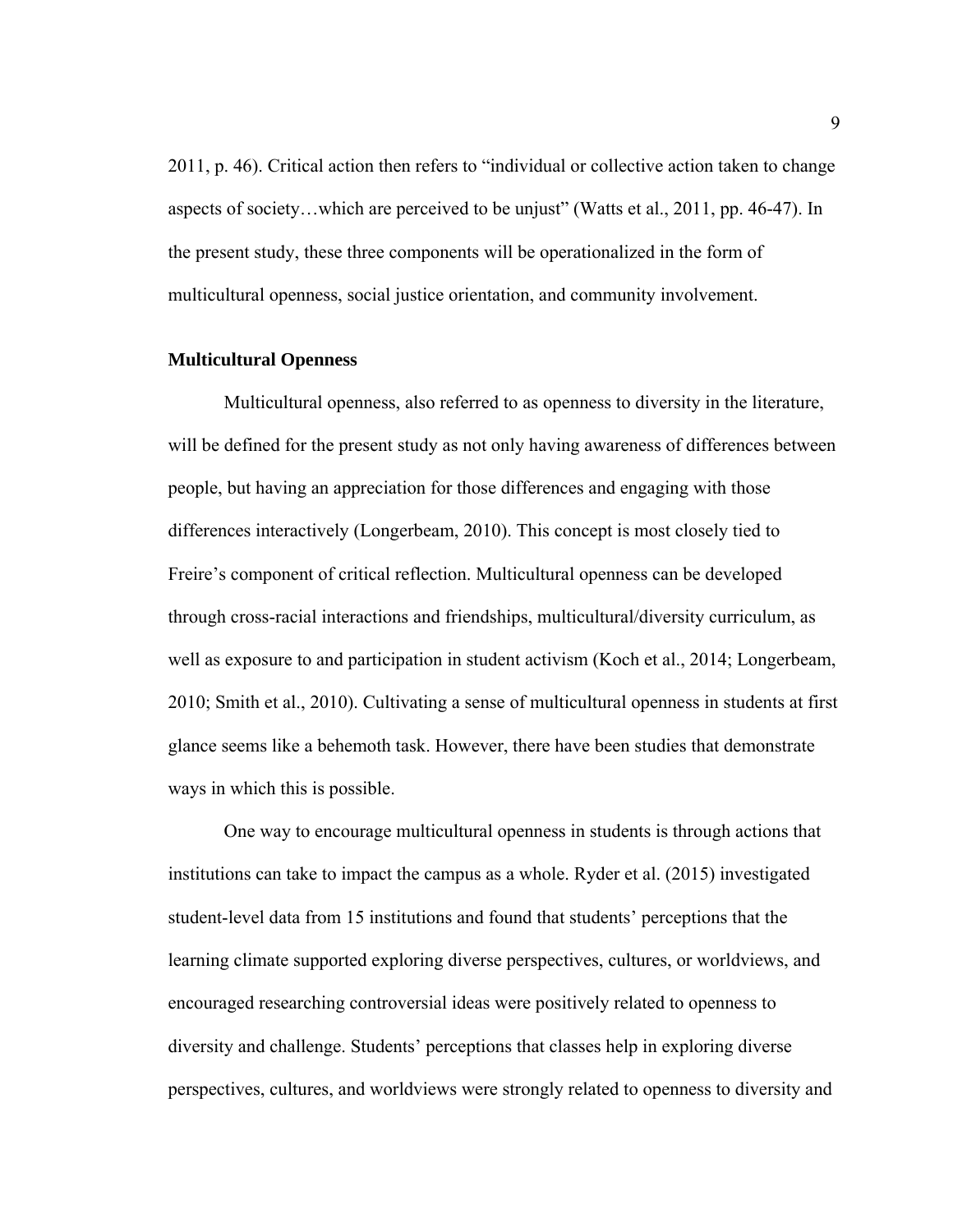challenge (Ryder et al., 2015). A study examining the educational benefits of cross-racial interactions looked specifically at differences in peer levels of cross-racial interactions in institutions and found that even students who had low levels of cross-racial interactions individually but were a part of a student body with high average levels of interactions had greater individual gains in openness to diversity than students with the same level of interaction but were a part of a student body with low average levels (Chang et al, 2006). This study speaks to the importance of creating shared spaces for students, such as clubs, common areas, and social events to enable and encourage cross-racial interactions to happen as frequently as possible.

The university/college community influences students' thinking and perceptions about the world, which makes it a source of intervention for promoting multicultural openness. Chang et al. (2006) examined the impact of cross-racial interactions at an individual level on openness to diversity, cognitive development, and self-confidence, and found that cross-racial interactions had a strong significantly positive effect on openness to diversity compared to students with low frequency of cross-racial interactions. The continued admission and retention of students of color has implications not only for their futures, but the futures of their peers who are positively impacted from exposure to their worldviews. One study examined the relationship between student perceptions of the multicultural climate at their university and their own personal acceptance of diverse racial ethnic groups finding that for White students, campus programming increases their acceptance of diversity (Simmons, Wittig, & Grant, 2010). Simmons et al. also examined this relationship within Latinx students and discovered that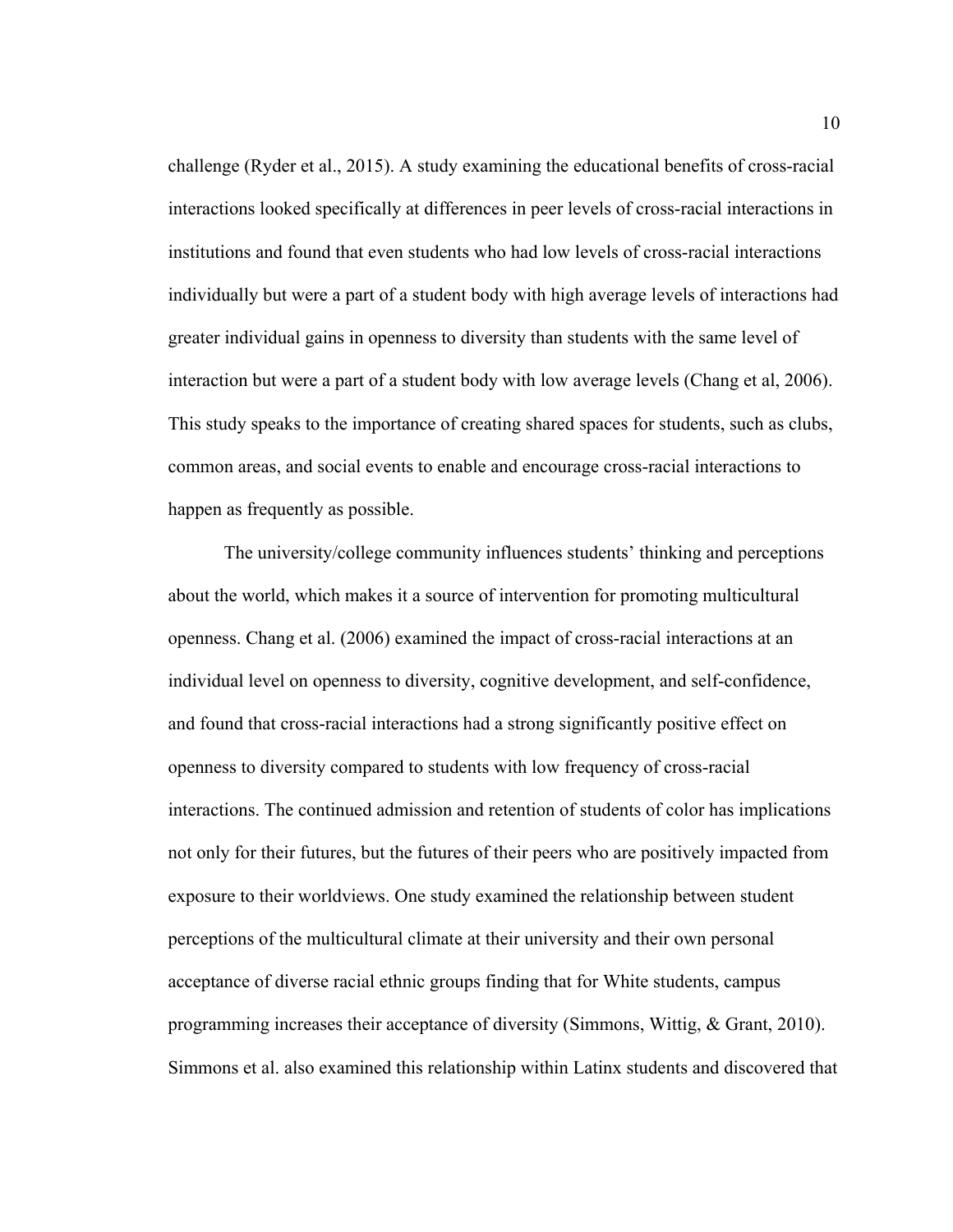there was no relationship between perceptions of multicultural programming and acceptance of diversity, which suggests that universities need to be mindful about the different needs of their students in terms of multicultural programming and education.

# **Community Involvement**

Community involvement, for the present study, refers to activities such as, performing community services, helping raise money for a cause, discussing politics, and demonstrating for a cause, among other activities (Higher Education Research Institute [HERI], 2015). Community involvement is also labeled as civic engagement, community involvement, community activism, social agency, and civic outcomes within the literature, but will be referred to as community involvement in the present study. Community involvement is being conceptualized as a manifestation of the political efficacy component of critical consciousness. Ehrlich (2000) defined civic engagement as

Working to make a difference in the civic life of our communities and developing the combination of knowledge, skills, values and motivation to make that difference. It means promoting the quality of life in a community, through both political and non-political processes. (p. vi)

Enhancing students' capacity for community engagement is a goal that appears to be held by a majority of universities in the U.S., as evidenced by the inclusion of community involvement and service within mission statements for public and private universities (Marquette University, n.d.; University of Wisconsin-Madison, n.d.; University of Houston, n.d.; Cornell University, n.d.). Many universities offer, or require, "service learning," which is "a teaching and learning strategy that integrates meaningful community service with instruction and reflection to enrich the learning experience, teach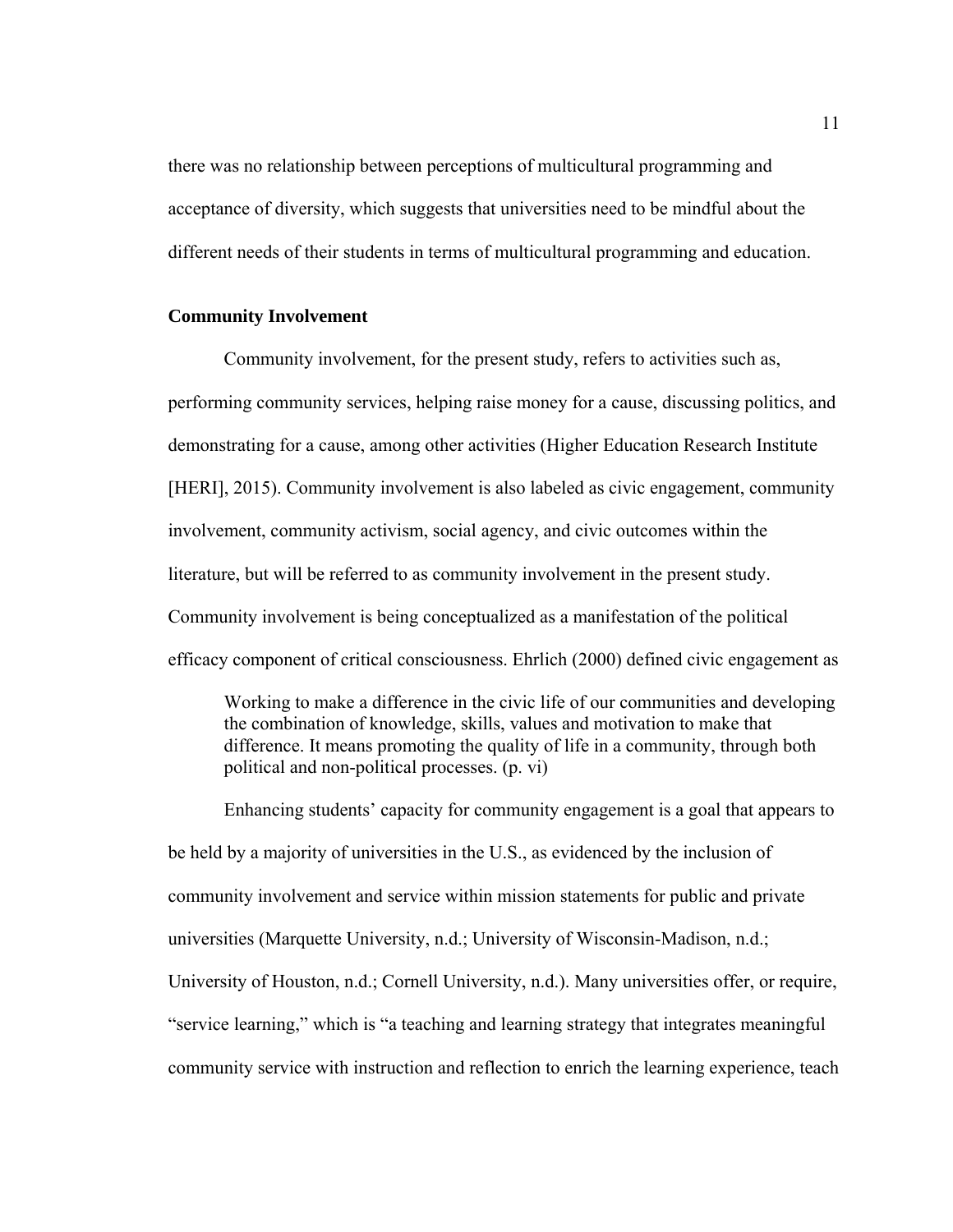civic responsibility, and strengthen communities," which connects with their mission statements (Utah State University [USU], n.d.). A qualitative study of nine students who participated in an immersion service-learning course in Belize found that the course led to positive changes in diversity attitudes, growth in professional development and skills, an increase in knowledge, growth in personal development, an increase in participants own cultural identity, and that many of these were long-lasting effects (Koch et al., 2014). The most compelling of these findings are the shifts in diversity attitudes where some students seemed to have an increase in cultural sensitivity, as evidenced by saying "And to actually see it for myself, see people laying on the roads…this isn't only happening in Belize, but it's happening, you know, in America…. So it definitely made me more sensitive, more aware," (Koch et al., 2014, p. 1227).

An investigation of the impact of community service on 362 students enrolled in a service-learning program found that a shift occurred in the structural understanding (e.g., job shortages, low wages, unequal educational opportunities) students had of poverty, which shifted away from individualistic attributes (e.g., laziness, lack of intelligence) (Seider et al., 2011). Students enrolled in the service-learning program who were nonbusiness majors also displayed a moderate decrease in their belief in a just world, becoming more skeptical over the course of the program that people get what they deserve (Seider et al., 2011).

Service learning has also been found to impact the likelihood that students will be involved with their communities, community service, and politics in the future. Weiler et al. (2013) examined differences among 648 college students who were either in a service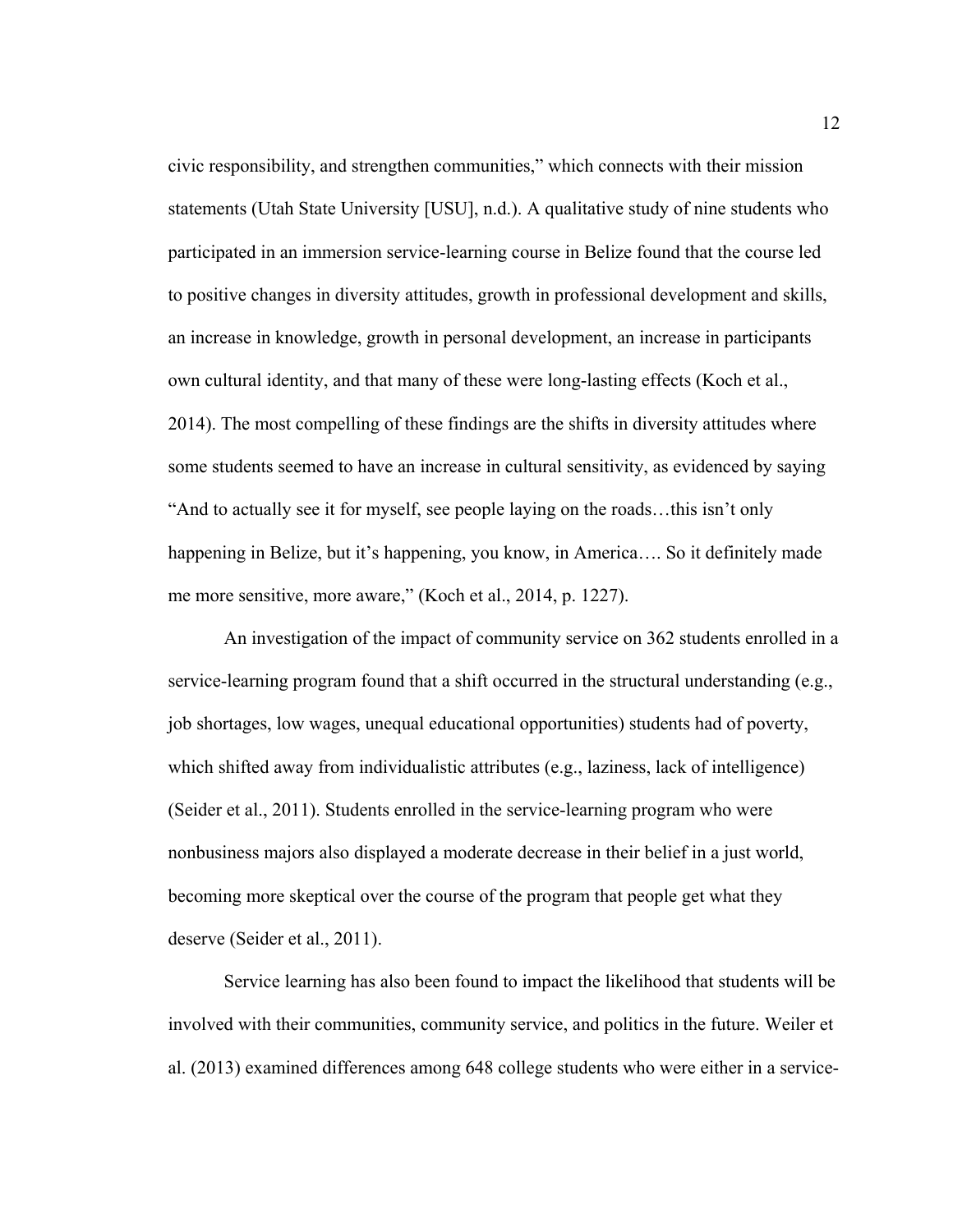learning course or comparison group and found that the service-learning group had significantly higher civic attitudes than the comparison group. They also discovered the service-learning group had higher community service self-efficacy, self-esteem, higher self-reported interpersonal and problem solving skills, and significantly higher political awareness than the comparison group (Weiler et al., 2013).

### **Social Justice Orientation**

The NASW (n.d.) has defined social justice as, "…the view that everyone deserves equal economic, political and social rights and opportunities." Social justice education is described as "…helping students engage in critical reflection on dehumanizing sociopolitical conditions and [the] actions they can take to alter those conditions" as well as the facilitation of connections between diversity and the process of working toward democratization (Ross, 2014, p. 871). In the present study, social justice orientation maps on to critical action from Freire's concept of critical consciousness. Funge (2011) noted that the Council on Social Work Education (CSWE) has articulated one of the goals of promoting a social justice education is to "…engage in practices that advance social and economic justice" (p. 74). Social justice attitudes are becoming increasingly important as the populations of people of color continue to grow within the U.S. They are also crucial during the present cultural climate that is experiencing not only increasing awareness of police brutality against peoples of color, but dangerous political rhetoric that further separates the citizens of the country, as well as disparities within education, housing, healthcare, and the workplace.

One way for institutions to facilitate a social justice orientation within students is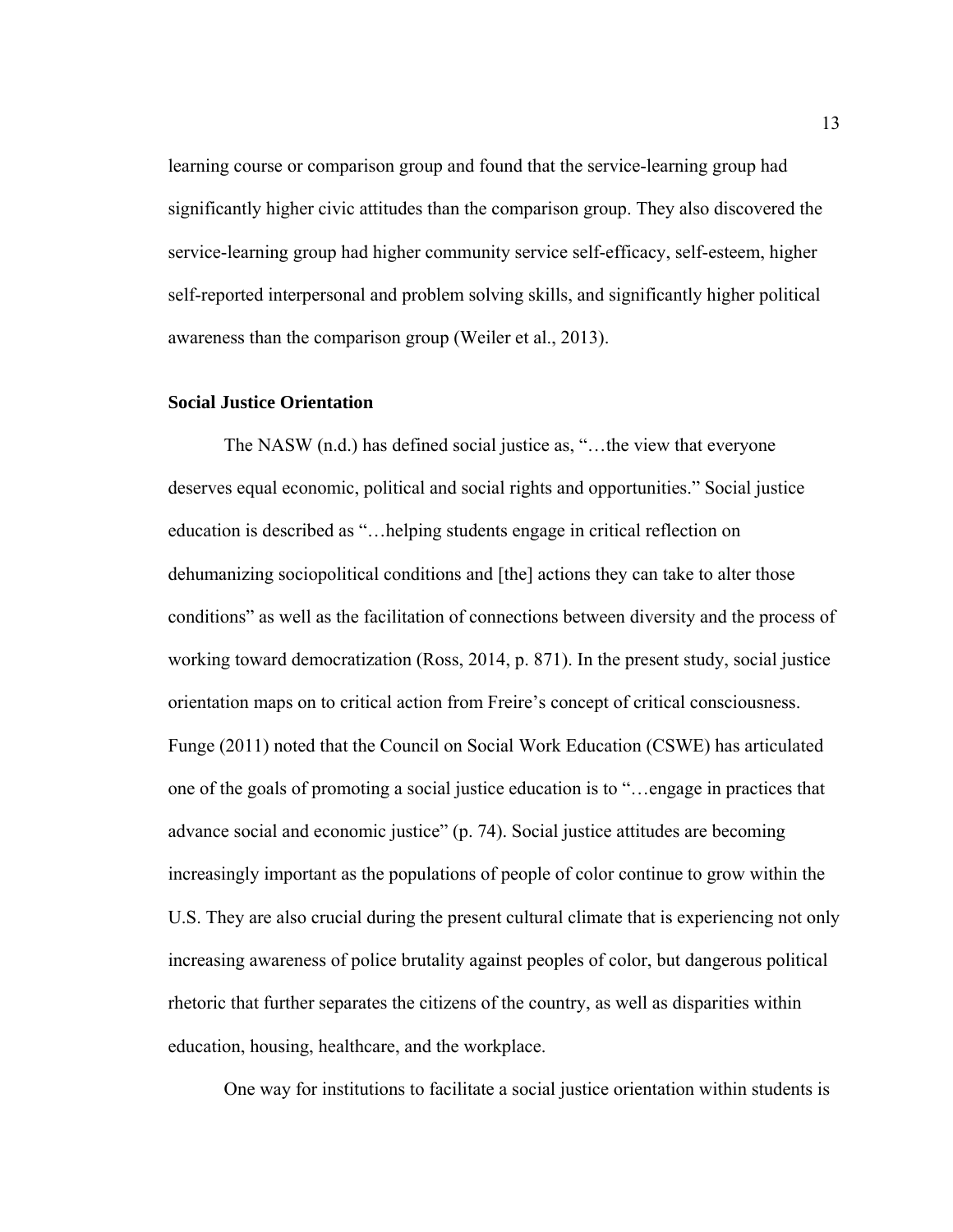through course and curriculum construction. A qualitative investigation of six students' perception of the curriculum and teaching strategies in a social justice education course indicated that inclusion of students' lived experiences, personal awareness, increasing empathy and confidence within students, and gaining tools for action helped prepare them to engage in social action (Burrell Storms, 2012). Students were better able to identify and recognize instances of racism, sexism, and other oppression after hearing from peers about their own experiences with such injustices (Burrell Storms, 2012). Creating a safe space for students to learn from their peers is one way to structure courses that will contribute to the development of a social justice orientation. The inclusion of course materials such as articles, books, and classroom activities like examining magazines for examples of sexual exploitation also led students to perceive growth in their personal awareness of issues of oppression (Burrell Storms, 2012). In contrast to the unpredictability and relative difficulty of creating the classroom as a safe space for students to share with and learn from each other, including course materials and activities that explicitly address various forms of oppression is an achievable task for instructors with virtually any level of teaching experience. These different techniques also make it possible to include these materials in introductory courses that target a larger university population, as well as more specialized courses that students more often self-select into (e.g., women and gender courses, social work courses, multicultural psychology courses).

Another way for universities to promote a social justice orientation in their students is for the university to be more explicit about its own social justice values or engagement as a community. A study examining differences between social justice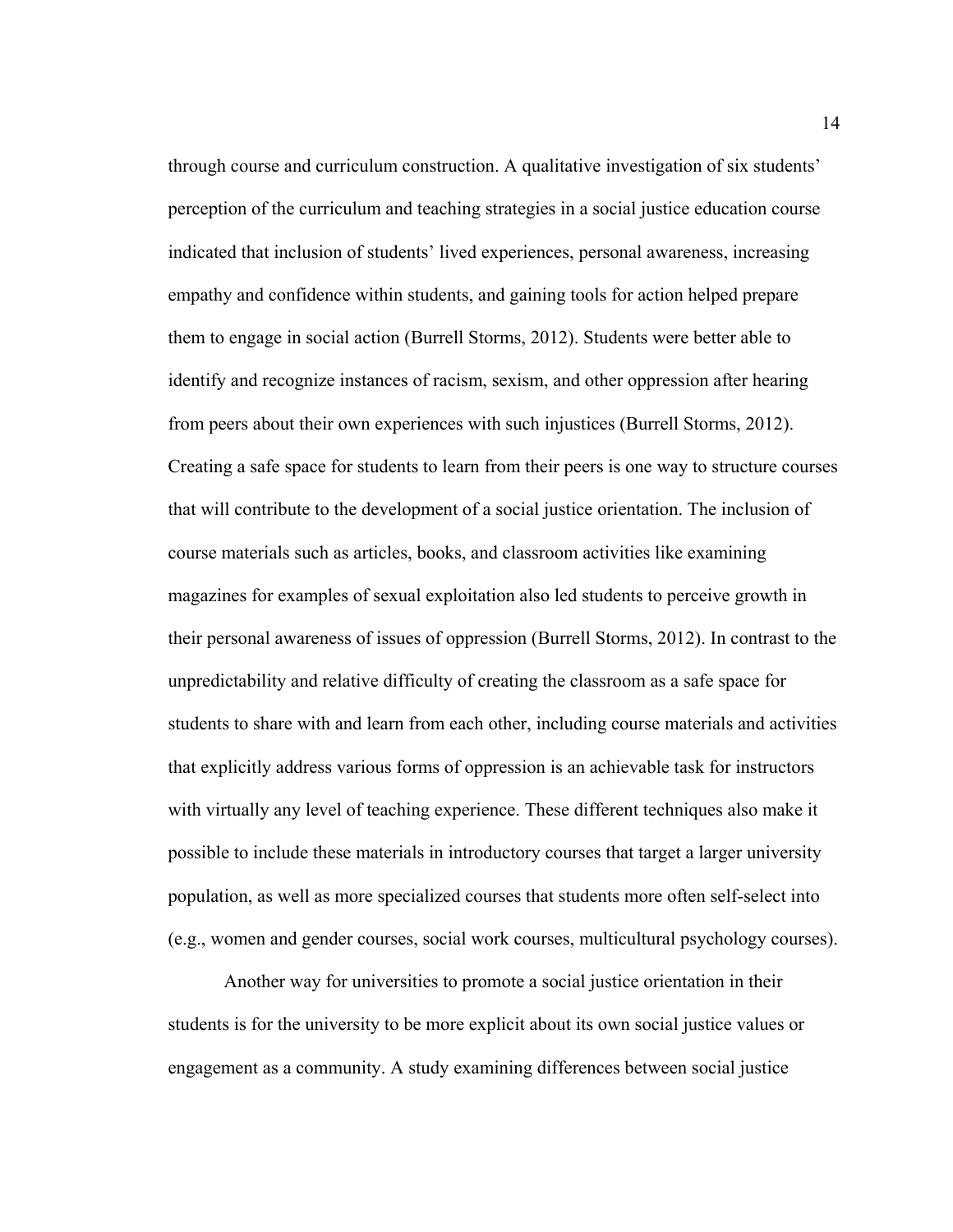attitudes in 304 ministry and general undergraduate students at a faith-based institution found that the perception of the school's mission for social justice was more strongly related to higher scores in social justice attitudes and engagement in ministry students than for general students (McAuliff, Antler, & Ferrari, 2013). The link between students' perceptions of their university's social justice commitment and their own social justice attitudes may be dependent on students' understanding of their institution's values and mission as a whole, which further suggests the need for an institution to be clear and overt. Social justice attitudes and orientation in students have also been linked to a sense of campus community belonging. McAuliff, Williams, and Ferrari (2013) examined the relationship between a sense of community on campus and social justice attitudes in a sample of 427 undergraduates and found that students with a strong school sense of community reported higher social justice attitudes compared to students who did not have a strong school sense of community. This study also found that students involved in clubs and groups on campus had stronger social justice attitudes, further supporting the need for students to interact with peers from groups different than their own (McAuliff et al., 2013).

Social justice education has been linked to a number of positive outcomes in college students. Krings, Austic, Gutiérrez, and Dirksen (2015) found that in a sample of 803 students enrolled in social justice education courses (SJE; i.e., service-learning, intergroup dialogue and diversity courses) and a comparison course (Introduction to Psychology) there was a statistically significant difference between the SJE courses and the comparison course in regard to reported commitment to political participation, civic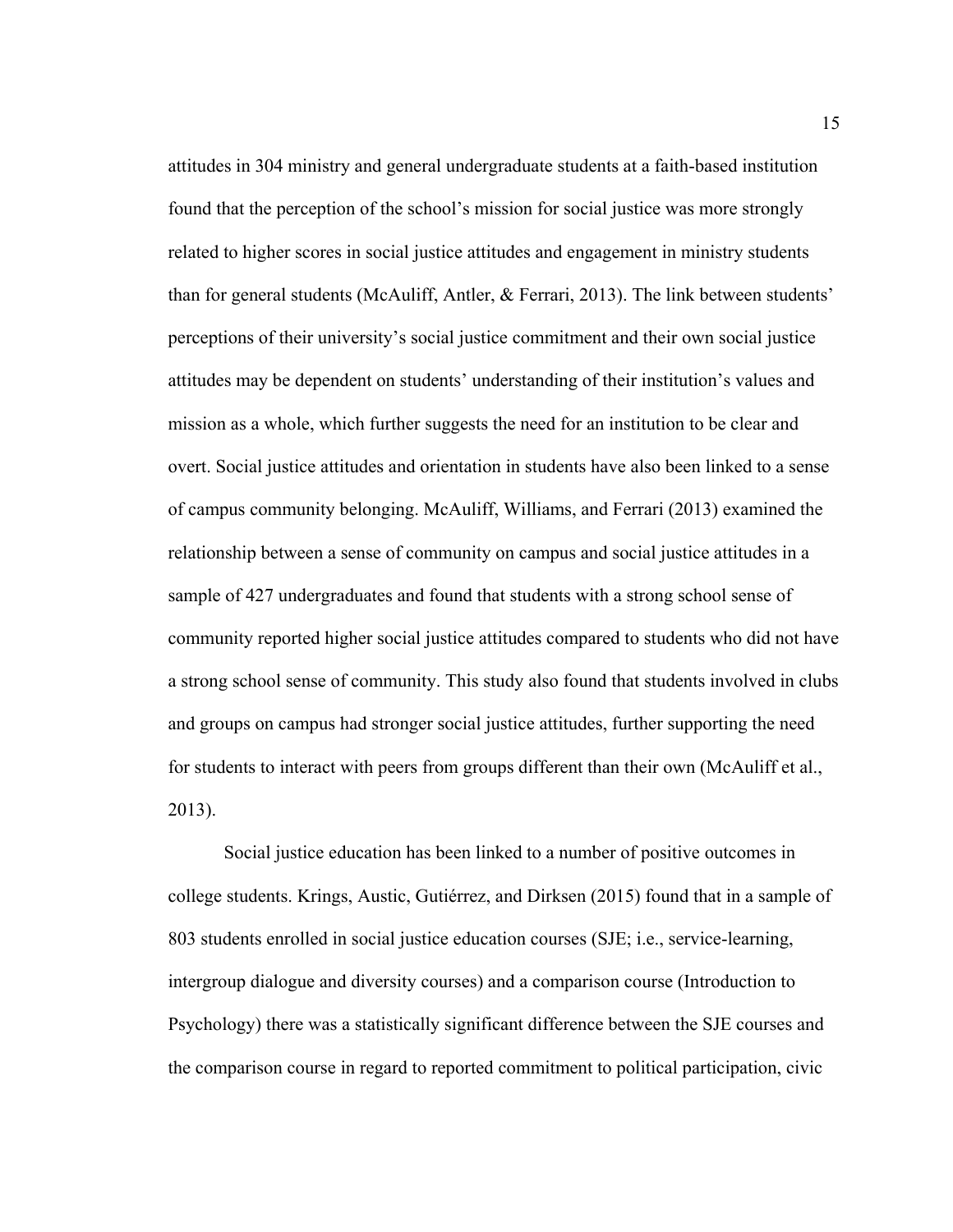engagement, and multicultural activism. The main findings of this study highlight the importance of the inclusion of social justice education, or educational methods, within college curriculum and demonstrates the reciprocal relationship between social justice education and social justice attitudes, which is also seen in aforementioned research.

#### **Diversity-Related Experiences**

 Diversity-related experiences (DRE) refers to those experiences that students have, both formally and informally, that expose them to people, ideas, and perspectives of groups with which they do not identify (HERI, 2015). The current study will examine four types of DRE: formal didactic training, extracurricular experiences, witnessing or experiencing microaggressions, and informal cross-racial/ethnic interactions. Previous research has found that diversity-related activities have a moderate effect on reducing racial bias in both curricular and co-curricular activities (Denson, 2009). These specific experiences are hypothesized as the mechanisms through which critical consciousness can be achieved.

#### **Curriculum Inclusion**

Curriculum inclusion refers to enrollment in courses focused on multicultural or diversity issues as well as courses that contain materials or readings about gender, race and/or ethnicity, socioeconomic class differences, sexual orientation, and disability, opportunities for students of different backgrounds and beliefs to dialogue, and opportunities for service learning (HERI, 2015). In a study by Henderson-King and Kaleta (2000), students who were not enrolled in courses focused on social diversity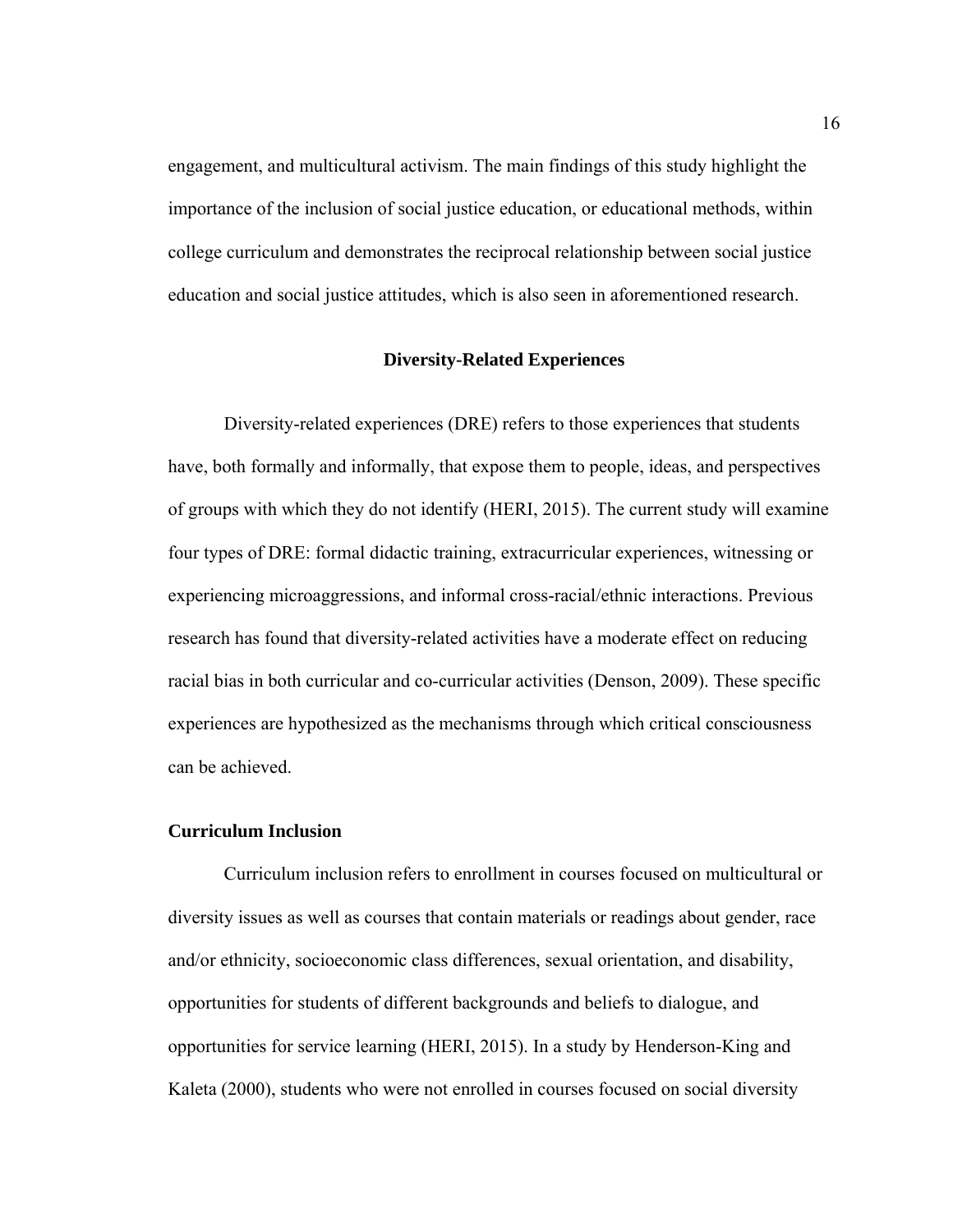issues demonstrated a decrease in tolerance of others (e.g., Latinxs, African Americans) over the course of a semester, whereas courses focused on social diversity issues acted as a buffer of intergroup intolerance for the students enrolled. The presence of diverse group members in classroom dialogues has been shown to increase complexity in the inclusion of multiple perspectives and dimensions of the conversation (Antonio et al, 2004). Findings from a meta-analysis examining the role of curricular and cocurricular diversity activities in reducing racial bias show that the use of enlightenment and intergroup contact approaches were key in diminishing cross-racial bias (Denson, 2009).

 These types of courses have also been found to have long-term impacts on peoples' views on diversity after leaving their undergraduate institutions. An examination of 6,100 incoming law students found that those students who had exposure to diversity in the classroom were also more likely to favor equal opportunity (Gottfredson et al., 2008). The previously mentioned study also found that both exposure to diversity in the classroom and during interpersonal interactions had a positive impact on cognitive openness, which was defined as, "a student's proclivity to seek out and incorporate a multiplicity of perspectives before forming an opinion" (Gottfredson et al., 2008, p. 83). The long-lasting impact that diversity in the classroom can have on students in their worldviews is a compelling reason for the need to include diversity in multiple curricula on university and college campuses.

 Although formal inclusion of diversity or multicultural issues within curriculum has been found to be beneficial, there is also evidence of how this can be problematic for some students. Seider, Huguley, and Novick (2013) discovered that in a study of 362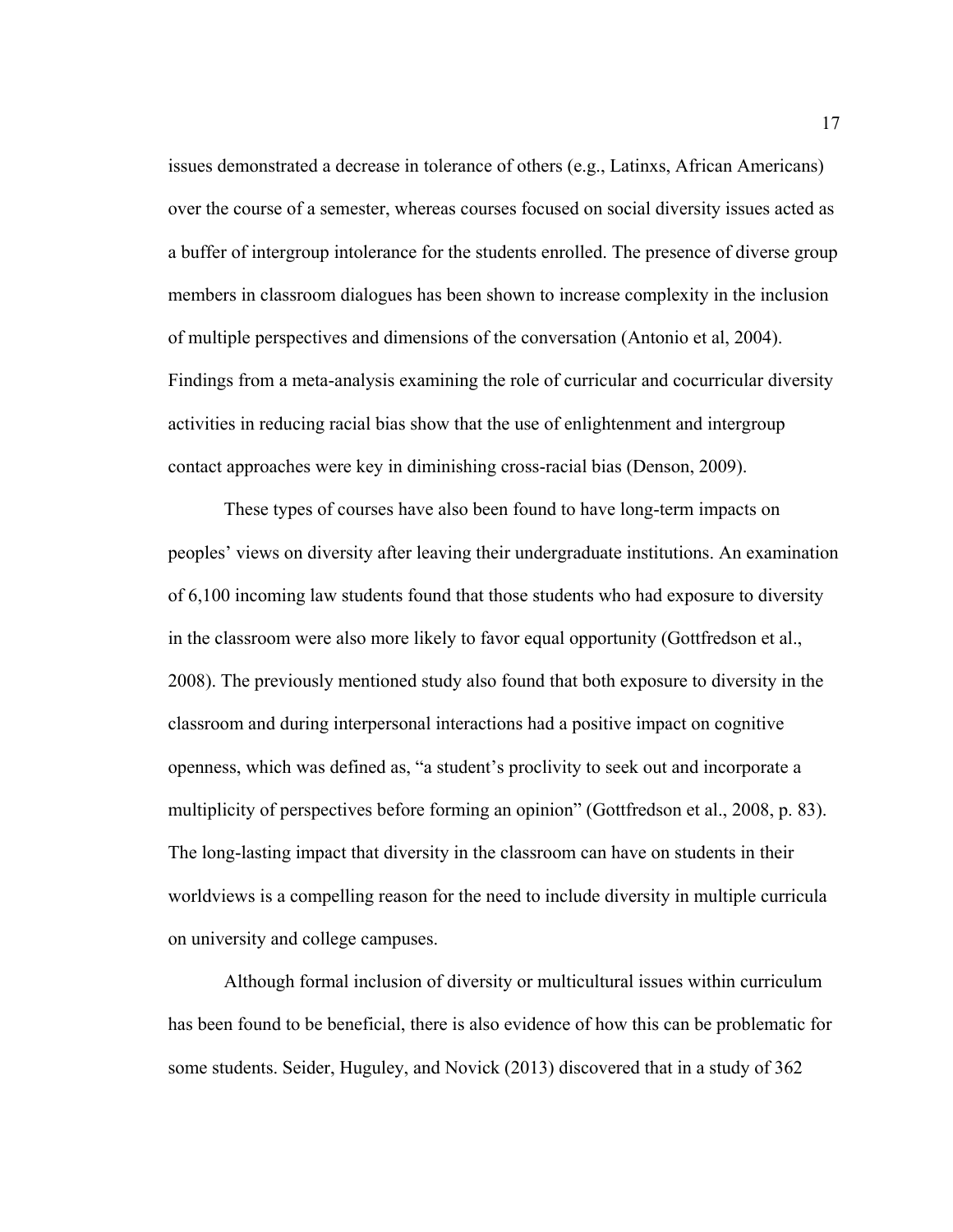college students who participated in the Social Action Program at Beacon University, students of color reported feeling uncomfortable discussing race with their White classmates, felt a weaker sense of community than did their White peers, and often remained silent during discussions that could have been strengthened with diverse perspectives. Specifically, these students of color feared being seen as "representing their race," appearing overly sensitive about racial issues, and feeling frustrated when trying to convey their perspectives on race and racism to their White classmates (Seider et al., 2013). These findings highlight the delicate nature of incorporating issues and topics in a course as a way to challenge White students' perspectives while taking into consideration the safety of students of color, which not all instructors may be capable of doing.

#### **Extracurricular Experiences**

Extracurricular experiences refer to student experiences outside of the classroom, such as attending presentations, performances, or art exhibits on diversity, attending debates and/or panels on diversity issues, participation in on-going campus-organized discussions on racial/ethnic issues, and participating in diversity center and/or spiritual group and club activities (HERI, 2015). The involvement in extracurricular activities, such as intramural sports, performing arts or music, and visiting speakers have been found to make positive contributions to cross-racial interactions, which in turn lead to positive multicultural outcomes (Luo & Jamieson-Drake, 2009). People who engage in leisure activities in general are more likely than those who do not engage in leisure activities, to report high life satisfaction scores, but cultural activities were not significantly related to life satisfaction in a sample of 32,707 citizens of the United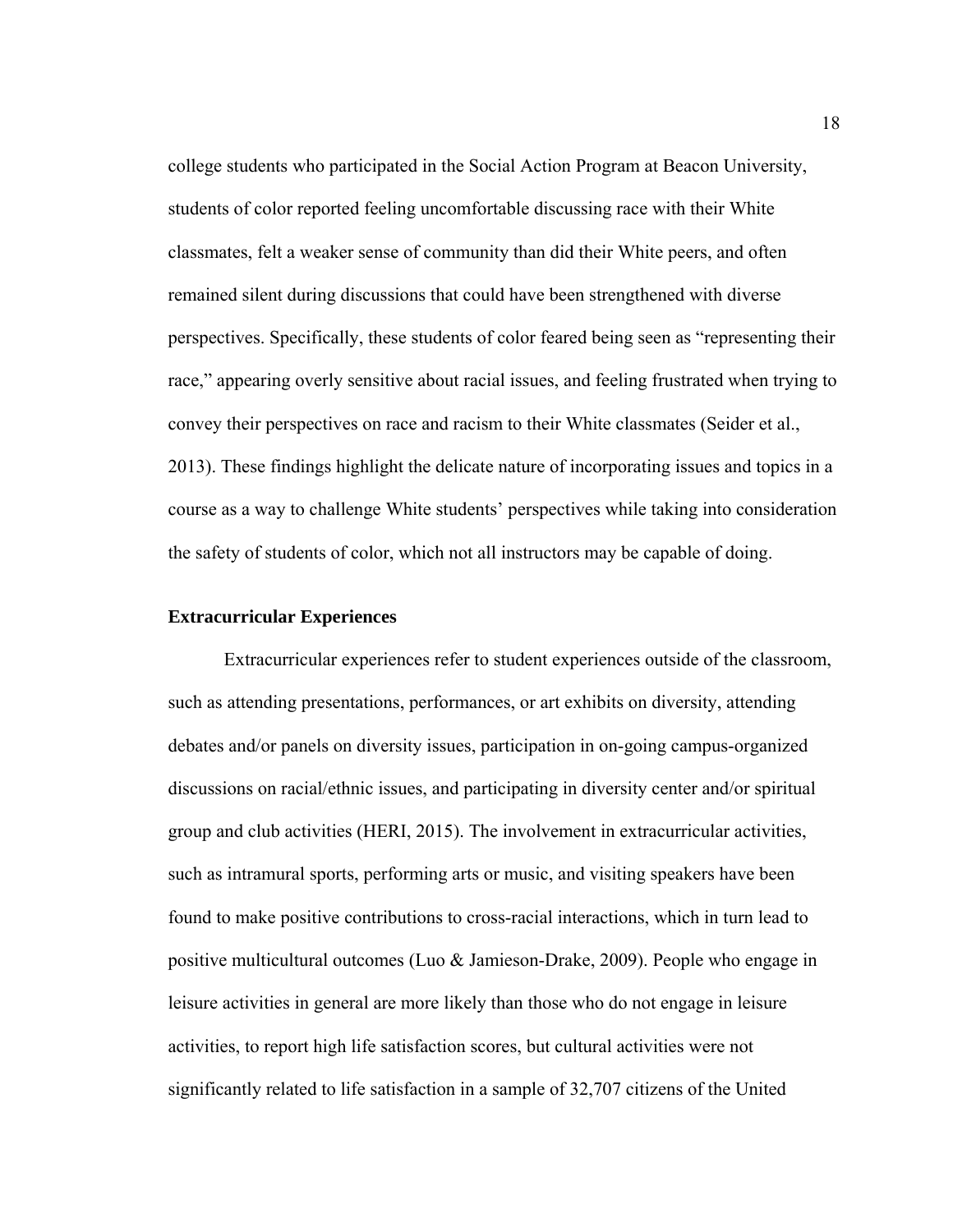Kingdom (Brown, MacDonald, & Mitchell, 2015).

 Some research has suggested that there is a relationship between extracurricular cultural activities and various positive outcomes. Harris and Wise (2012) examined whether participation in extracurricular activities impacted medical students' sense of belonging and found that for students of low family prestige, participation in cultural activities, as well as race, were key factors in creating a sense of belonging, whereas this was not the case for students from families with higher prestige. In a sample of 164 adults in the U.S., engagement in cultural/intellectual activities was found to compensate for education effects on levels of cognitive functioning, such that people with low levels of education and high participation in cultural/intellectual activities reached the same levels of cognitive functioning as their counterparts with high levels of education (Soubelet, 2011). The positive outcomes that people experience from their participation in extracurricular activities with a focus on diversity issues suggests that these types of activities should be readily available to college students as a way to enhance their educational experience.

#### **Microaggressions**

Microaggressions, as defined by D. W. Sue et al. (2007), are the "brief and commonplace daily verbal, behavioral, and environmental indignities, whether intentional or unintentional, that communicate hostile, derogatory, or negative racial slights and insults to the target person or group" (p. 273). D. W. Sue et al. categorized three separate forms of microaggressions in his taxonomy: microassaults, microinsults, and microinvalidations. Microassaults are "an explicit racial derogation characterized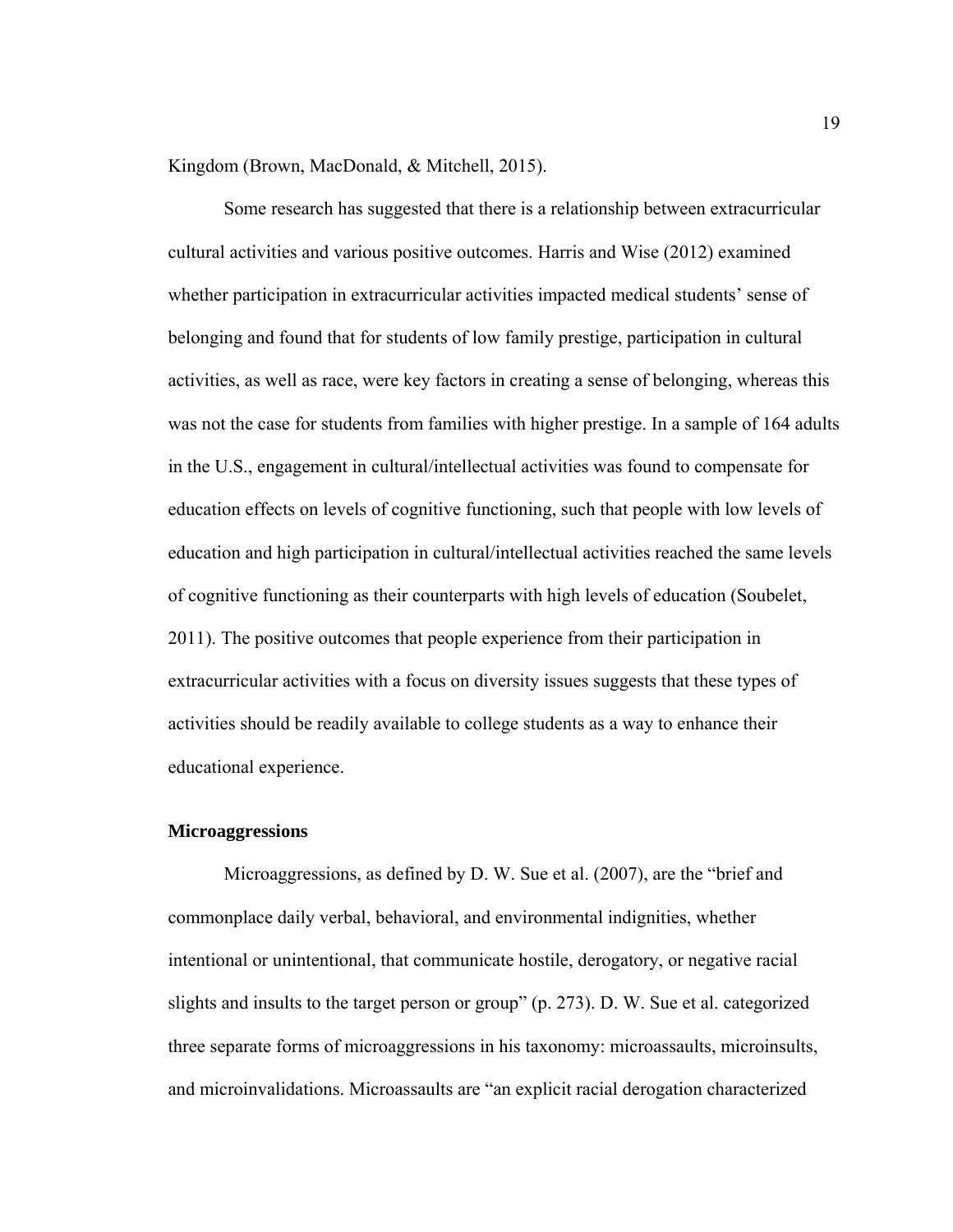primarily by a verbal or nonverbal attack meant to hurt the intended victim through name-calling, avoidant behavior, or purposeful discriminatory actions" (D. W. Sue et al., 2007, p. 274). Microinsults are "communications that convey rudeness and insensitivity and demean a person's racial heritage or identity" (D. W. Sue et al., 2007, p. 274). Microinvalidations are "communications that exclude, negate, or nullify the psychological thoughts, feelings, or experiential reality of a person of color" (Sue et al., 2007, p. 274).

 D. W. Sue (2010) also developed themes of microaggressions that emerged from his taxonomy. Some of these themes are particularly relevant to college populations because of the frequency of their occurrences on college campuses. For example, research with college populations has found that ascription of intelligence, assumption of criminality, and second-class citizenship often come up for students of color (Torres et al., 2010; Yosso et al., 2009). Ascription of intelligence is defined as assigning a certain level of intelligence to a person of color based on their race (e.g., Asians are good at math; D. W. Sue et al., 2007). When a professor comments on a student of color's articulation when speaking this leads not only that student to think that it is unusual for someone of their race to display intelligence in this way, but has the potential of reinforcing this belief in White students as well (D. W. Sue et al., 2007).

While there are still many gaps in the literature, the phenomenon of *costs of racism to Whites* has begun to emerge in order to examine the impact racism and discrimination has on White people who may not be directly involved in discriminatory exchanges (Kivel, 2002). Some areas that have been suggested to be impacted by racism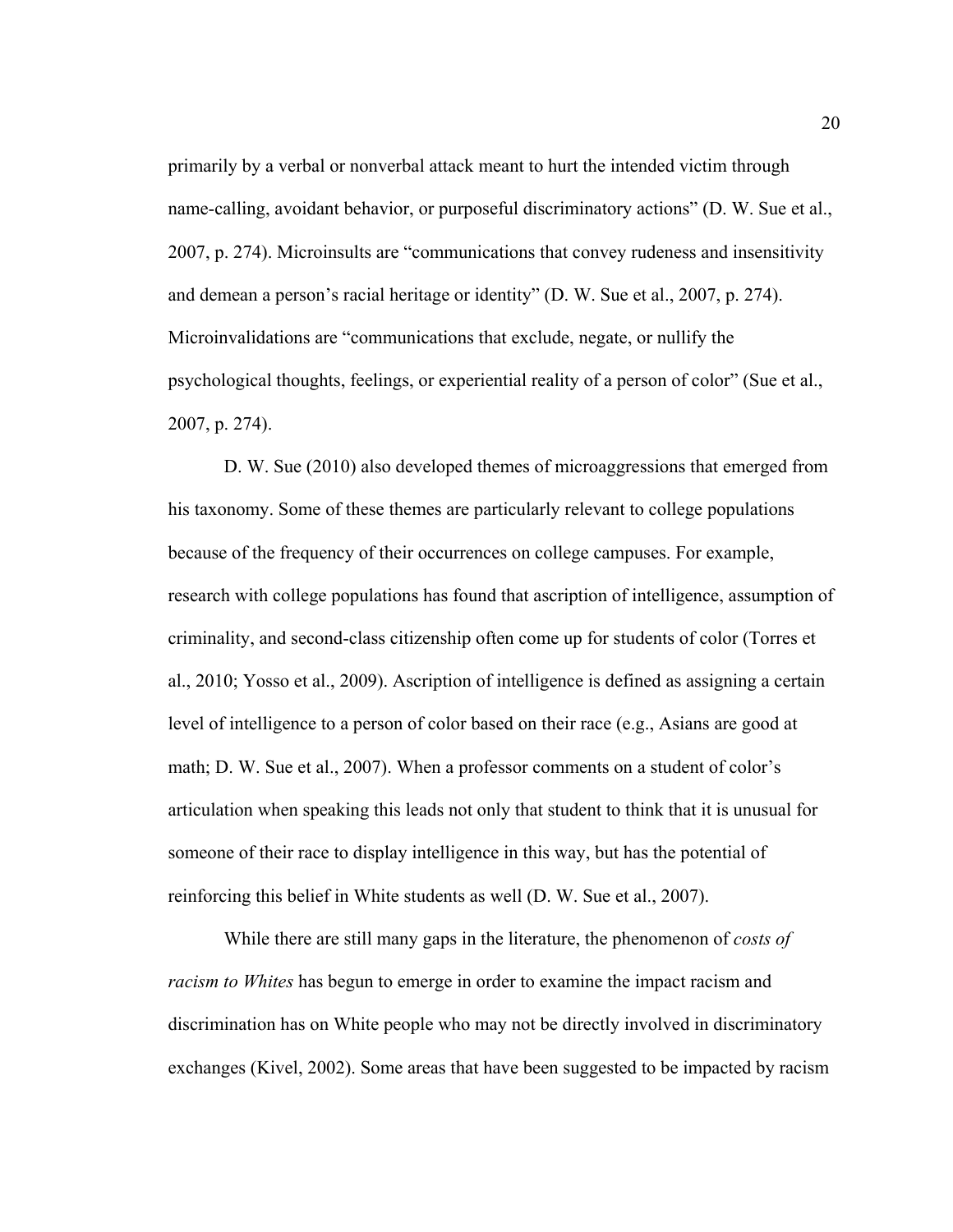for Whites is having limited exposure to people of different races and cultures as well as having distorted beliefs about race and racism (Spanierman, Poteat, Beer, & Armstrong, 2006). The impact of racism to these areas has real implications for college students' futures, especially when thinking about their future workplaces. An examination of diversity in the workplace suggested that perceptions of the diversity climate were likely to impact the degree that employees felt they could be themselves at work, which directly impacts decision making, creating solutions, and identifying with the organization for which they work (Chrobot-Mason & Aramovich, 2013).

The experience of microaggressions is known to have various detrimental effects to psychological, academic, and physical well-being, but there are also growth opportunities associated with experiencing microaggressions. An investigation of student activism among Black and Latinx college students found that Latinx students who had experienced a high level of exposure to microaggressions were more likely to be involved in the Black Lives Matter and advocate for Deferred Action for Childhood Arrivals than those students who reported low levels of exposure (Hope et al., 2016).

#### **Positive Cross-Racial/Ethnic Interactions**

Positive cross-racial interactions (PCRI) refers to engaging in activities with students from racial/ethnic groups different from their own such as, dining or sharing a meal, having meaningful and honest discussions about race/ethnic relations outside of class, sharing personal feelings or problems, having intellectual discussions outside of class, studying for class, socializing, or making an effort to get to know people from diverse backgrounds (HERI, 2015). Cross-racial interactions have been found to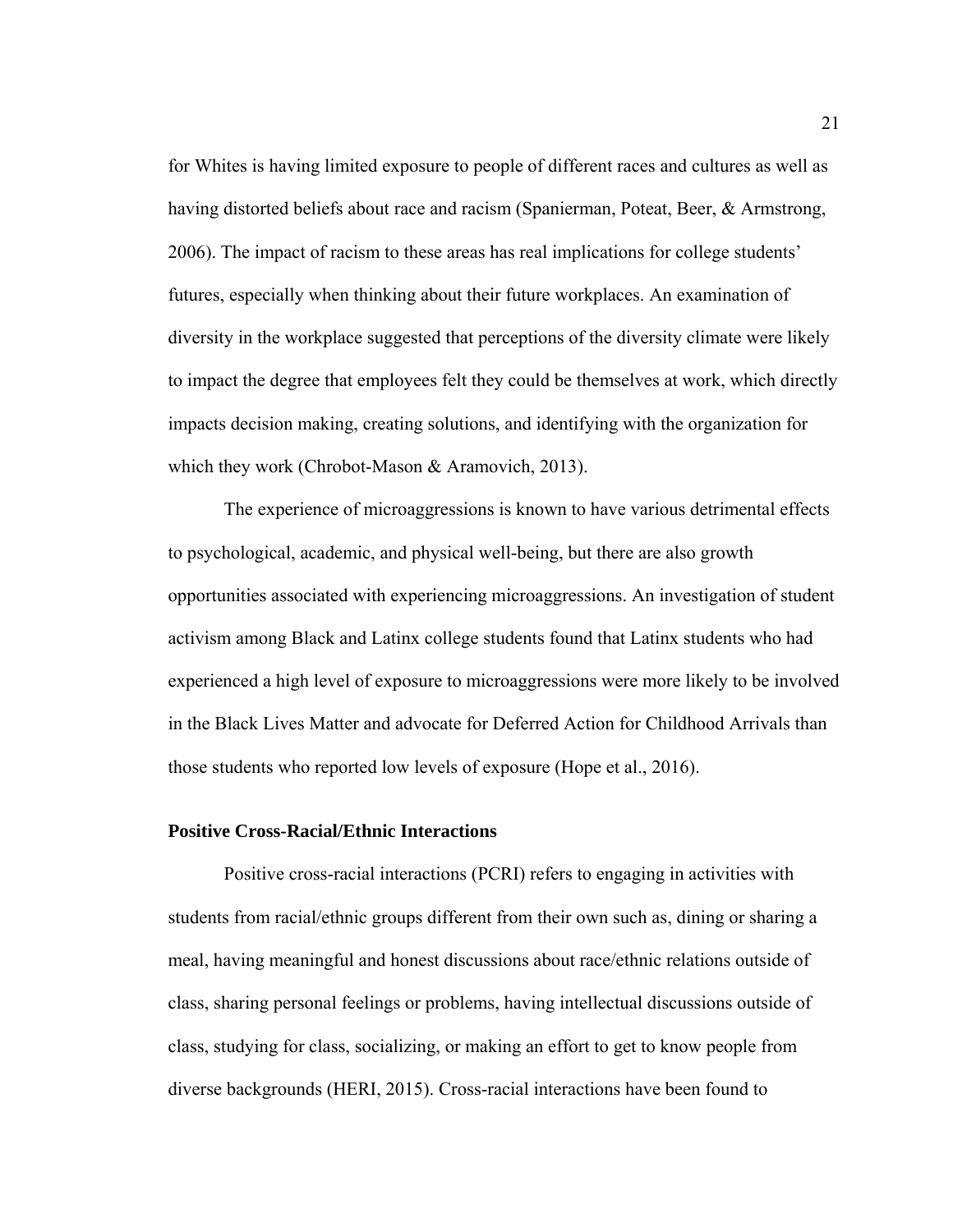significantly positively increase openness to diversity, cognitive development, and selfconfidence in college students (Chang et al., 2006). Bowman and Park (2015) found that cross-racial interactions were significantly and positively related to a number of student outcomes, not limited to: ease of getting along with people from other races, college satisfaction, self-reported growth, and postcollege volunteering intentions. A previously mentioned study supported the impact of cross-racial interactions on students' cognitive openness, which is the ability to incorporate multiple perspectives when formulating an opinion (Gottfredson et al., 2008).

 Cross-racial interactions during college can also lead to long-lasting benefits that persist into adulthood. Luo and Jamieson-Drake (2009) examined how interracial interactions may benefit college students in skill development and career achievements and discovered that students with high levels of interracial interactions had significantly higher levels of the following skill areas: developing awareness of social problems; relating well to people of different racial, national, or religious groups; acquiring new knowledge and skills independently, formulating creative ideas or solutions; understanding the role of science and technology in society; appreciating the arts; and identifying moral and ethical issues. These are invaluable skills that directly impact a person while they are in college, starting their career, and navigating life in general. It was also found that students who engaged in substantial cross-racial interaction were significantly more likely than other graduates to take on leadership roles and report higher levels of achievement in promoting racial understanding as well as staying current on developments in science and technology. Again, this type of positive development in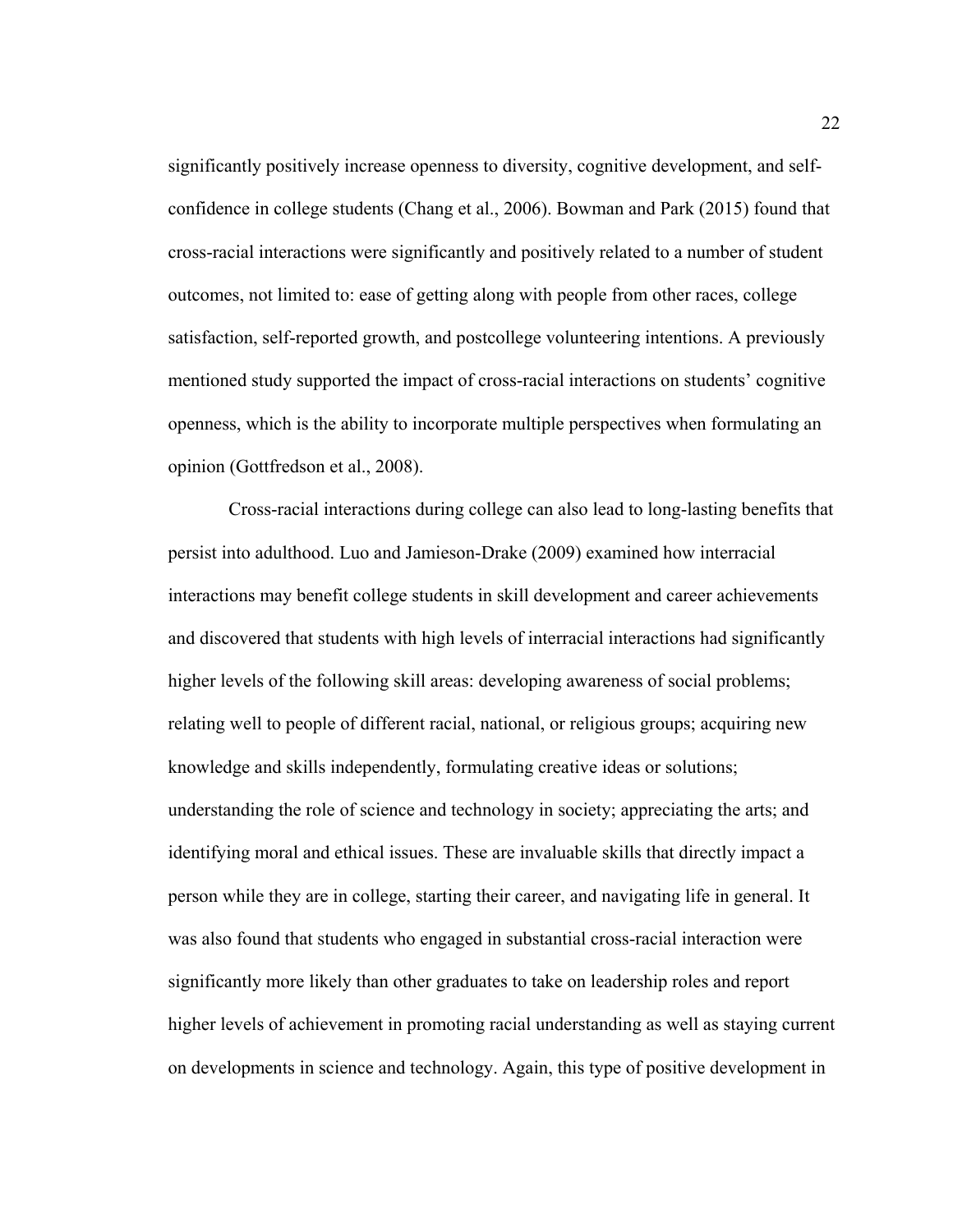college graduates is a goal of most, if not all, higher education institutions.

#### **Summary and Research Questions**

College is a time for personal growth, gaining knowledge, and developing a professional identity that will be carried out into society. Institutions have the ability to shape students in becoming competent, well-rounded citizens by influencing their attitudes toward social justice, diversity, and their role in their communities. Aforementioned research has found that actions taken by institutions, such as promoting inclusive curriculum, positive cross-racial interactions, and diversity-related extracurricular activities, were positively linked to the development of multicultural competencies, such as a social justice orientation, multicultural openness, and community involvement. Research has also suggested the presence of differences between students of color and White students in the engagement of various diversity-related activities and the development of optimal multicultural competencies. This study sought to examine associations between diversity-related experiences and multicultural competencies, along with differences between White students and students of color in the nature of those relationships. Specific research questions were as follows.

R1: What are the associations between diversity-related college experiences and the outcomes of social justice orientation, multicultural openness, and community involvement?

R2: Is there a difference between students of colors and White students with regard to social justice orientation, multicultural openness, and community involvement?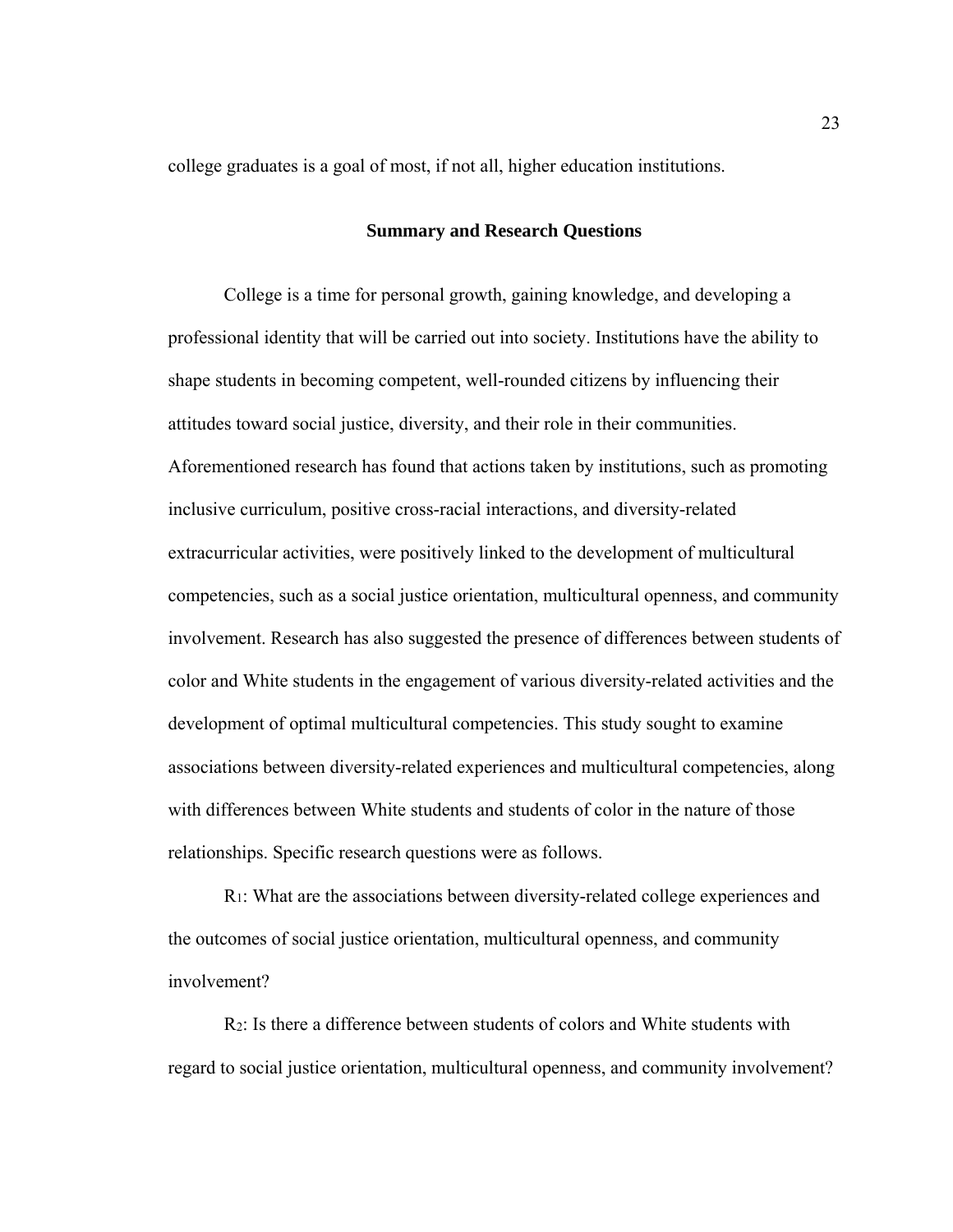R3: Do students of color and White students demonstrate different patterns of association between diversity-related experiences and social justice orientation, multicultural openness, and community involvement?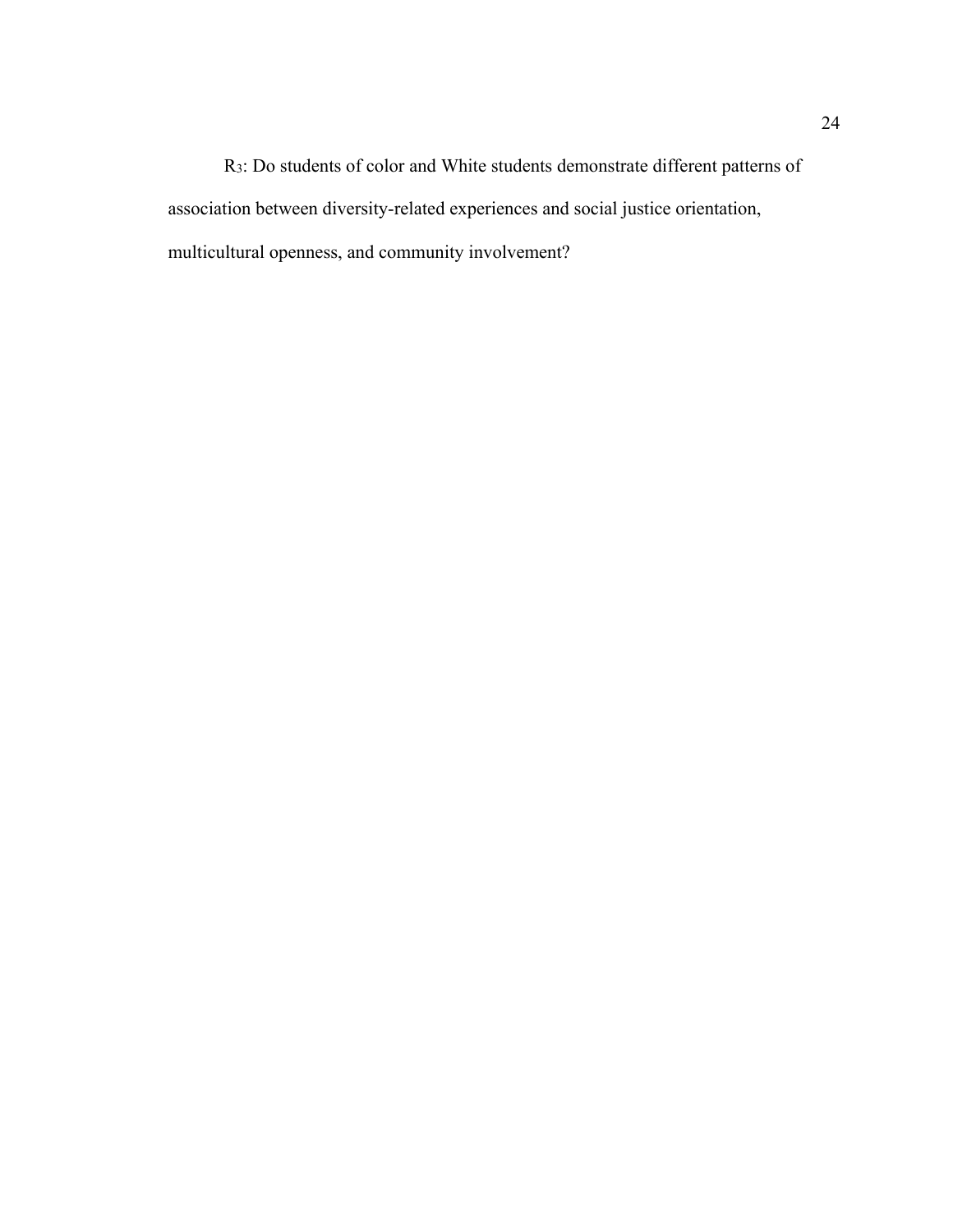# **CHAPTER III**

### **METHOD**

# **Participant Characteristics**

 Participants consisted of undergraduate and graduate students enrolled at a large predominantly White university (PWU) in Utah. Participants were recruited via email, during the spring 2015 semester, to complete an online survey. Participants had the option to enter into a drawing for 1 of 10 iPad minis for completion of the survey. In an attempt to oversample minority students, all ethnic minority students were identified through the university registration system and invited to participate in the survey  $(N =$ 2,498). To provide a sample that more closely resembles the general university demographics, a random sample of 2,000 students was also identified from the university registration system and asked to complete the survey via email. A total of 908 students completed the survey, including 382 students who marked an ethnic/racial background other than White. Participants were asked to give their student identification number to determine if they were enrolled in classes at USU for the Fall 2015 semester. Participation in the study was confidential, with the student identification number being used to align enrollment data for each participant and email addresses used to send a summary of survey results or provide information about additional studies and to enter participants into the iPad drawing.

 Table 1 presents demographic data for the sample. For ethnic identification questions, participants were prompted to select all that apply, resulting in numbers adding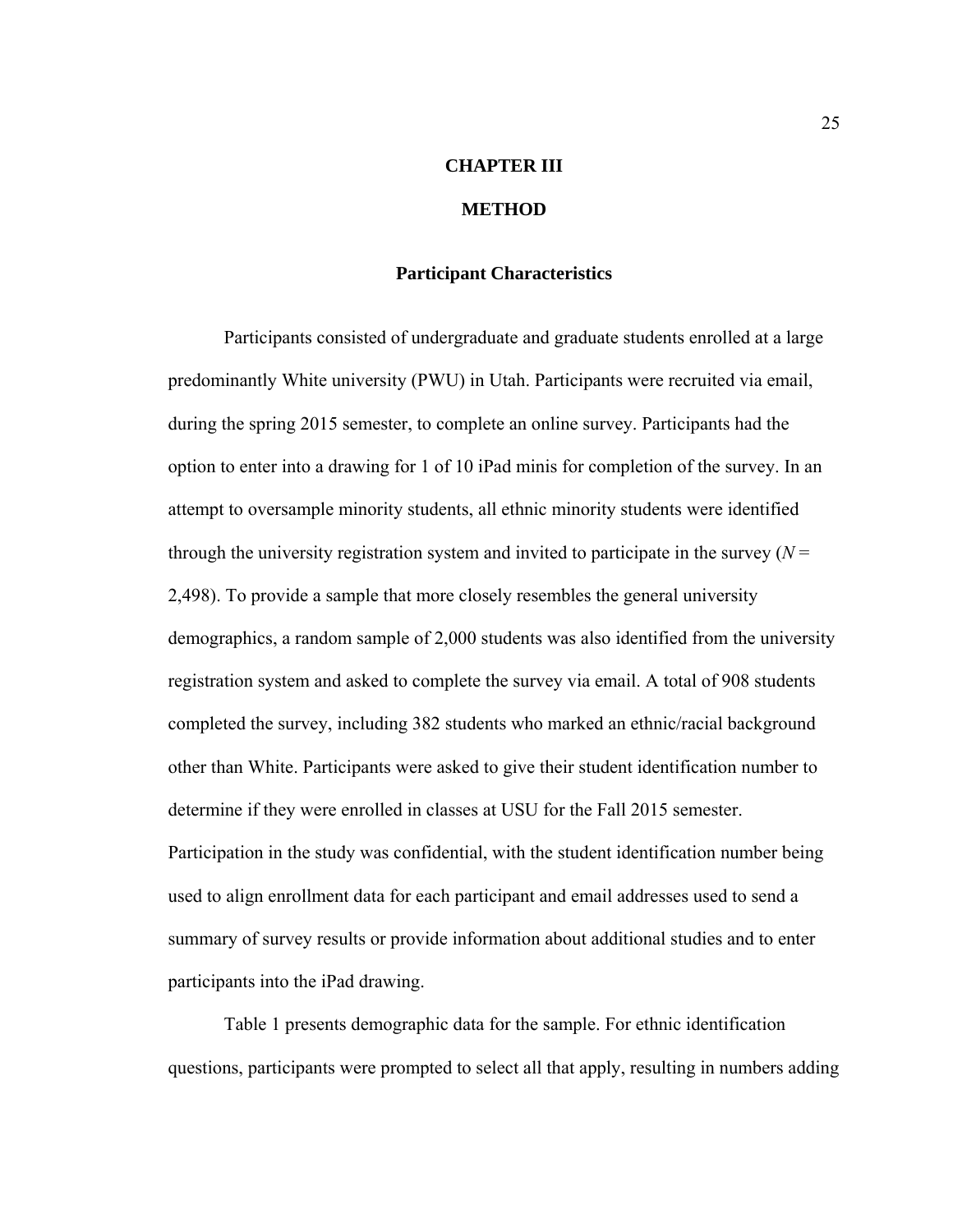| ۴ | ω<br>$\overline{\phantom{0}}$<br>ಸ |
|---|------------------------------------|

| Demographic Information of Sample $(N =$     |                      |                 |               |              |                              |                          | 902)         |                    |                |               |              |                  |                   |       |              |                                                   |                 |      |                                              |                 |               |                         |                                              |                |  |
|----------------------------------------------|----------------------|-----------------|---------------|--------------|------------------------------|--------------------------|--------------|--------------------|----------------|---------------|--------------|------------------|-------------------|-------|--------------|---------------------------------------------------|-----------------|------|----------------------------------------------|-----------------|---------------|-------------------------|----------------------------------------------|----------------|--|
|                                              | $(n = 122)$<br>Asian |                 |               |              | $(n = 28)$<br>Black          |                          |              | Hispanic or Latinx | $(n = 152)$    |               |              | Middle Eastern   | $(n = 6)$         |       |              | Native American or<br>Alaska Native<br>$(n = 44)$ |                 |      | Other Pacific Islander<br>Native Hawaiian or | $(n = 24)$      |               |                         | European American or<br>$(n = 526)$<br>White |                |  |
| $\mathbb{N}$<br>Variables                    | $\Omega$             | z               | $\frac{5}{6}$ | $\mathbb{N}$ | $\boldsymbol{n}$<br>$\Omega$ | $\%$                     | $\mathbb{Z}$ | SD                 | z              | $\frac{5}{6}$ | $\mathbb{Z}$ | SD <sub>1</sub>  | z                 | $\%$  | $\mathbb{Z}$ | SD                                                | z               | $\%$ | SD<br>Z                                      | z               | $\frac{5}{6}$ | SD<br>$\boldsymbol{N}$  | $\boldsymbol{z}$                             | $\frac{5}{6}$  |  |
| 25.5 6.25<br>Age                             |                      |                 |               | 24.3         | 6.48                         |                          | 24.8         | 6.8                |                |               | 24.7         | $4.\overline{3}$ |                   |       | 26.3         | 8.9                                               |                 |      | $\frac{0}{4}$<br>22.54                       |                 |               | $\overline{71}$<br>25.2 |                                              |                |  |
| Class standing                               |                      |                 |               |              |                              |                          |              |                    |                |               |              |                  |                   |       |              |                                                   |                 |      |                                              |                 |               |                         |                                              |                |  |
| First year                                   |                      | $\overline{c}$  | 9.8           |              |                              | 3                        | 10.7         |                    | $\overline{8}$ | 11.8          |              |                  |                   | 0.0   |              |                                                   | ${}^{\circ}$    | 18.2 |                                              | ے               | 25.0          |                         | 48                                           | $\overline{9}$ |  |
| Sophomore                                    |                      | $\overline{13}$ | 10.7          |              |                              | 25<br>$\overline{r}$     |              |                    | 28             | 18.4          |              |                  |                   | 16.7  |              |                                                   | $\overline{ }$  | 15.9 |                                              | $\sim$          | 12.5          |                         | $\mathcal{F}$                                | $\frac{14}{1}$ |  |
| Junior                                       |                      | $\Omega$        | 16.4          |              |                              | $\overline{\mathcal{A}}$ | 14.3         |                    | 35             | 23            |              |                  | $\circ$           | 0.0   |              |                                                   | Ξ               | 25.0 |                                              | $\infty$        | 33.3          |                         | Ξ                                            | 21.1           |  |
| Senior                                       |                      | $\overline{19}$ | 15.8          |              |                              | $\circ$                  | 21.4         |                    | $\frac{4}{4}$  | 28.9          |              |                  | $\sim$ $\sim$     | 83.3  |              |                                                   |                 | 25.0 |                                              |                 | 12.5          |                         | $\overline{9}$                               | 36.3           |  |
| Graduate                                     |                      | 58              | 47.5          |              |                              | $\overline{7}$           | 25.0         |                    | 27             | 17.8          |              |                  |                   | 0.0   |              |                                                   | ७               | 13.6 |                                              | 4               | 16.7          |                         | 99                                           | 18.8           |  |
| Gender                                       |                      |                 |               |              |                              |                          |              |                    |                |               |              |                  |                   |       |              |                                                   |                 |      |                                              |                 |               |                         |                                              |                |  |
| Male                                         |                      | 65              | 53.3          |              |                              | $\overline{4}$           | 50.0         |                    | $\overline{6}$ | 40.1          |              |                  | S                 | 83.3  |              |                                                   | $\approx$       | 45.5 |                                              | 본               | 58.3          |                         | 259                                          | 49.2           |  |
| Female                                       |                      | 56              | 45.9          |              |                              | $\overline{1}$           | 50.0         |                    | $\overline{5}$ | 59.9          |              |                  |                   | 16.7  |              |                                                   | $\overline{z}$  | 54.5 |                                              | $\subseteq$     | 41.7          |                         | 263                                          | 50.0           |  |
| Transgender                                  |                      |                 | 1.0           |              |                              | $\circ$                  | 0.0          |                    | $\circ$        | 0.0           |              |                  | ⊂                 | 0.0   |              |                                                   | $\circ$         | 0.0  |                                              | $\circ$         | $_{0.0}$      |                         |                                              | 0.2            |  |
| Marital status                               |                      |                 |               |              |                              |                          |              |                    |                |               |              |                  |                   |       |              |                                                   |                 |      |                                              |                 |               |                         |                                              |                |  |
| Single                                       |                      | $\overline{91}$ | 74.6          |              |                              | 22                       | 78.6         |                    | 113            | 74.3          |              |                  | 4                 | 66.7  |              |                                                   | 28              | 63.6 |                                              | $\overline{16}$ | 66.7          |                         | 318                                          | 60.5           |  |
| Married                                      |                      | $\overline{31}$ | 25.4          |              |                              | $\sim$                   | 17.9         |                    | 38             | 25.0          |              |                  | $\mathbf{\Omega}$ | 33.3  |              |                                                   | $\overline{16}$ | 36.4 |                                              | $\overline{ }$  | 29.2          |                         | 204                                          | 38.8           |  |
| Parenting                                    |                      |                 |               |              |                              |                          |              |                    |                |               |              |                  |                   |       |              |                                                   |                 |      |                                              |                 |               |                         |                                              |                |  |
| Yes                                          |                      | $\overline{17}$ | 13.9          |              |                              | $\overline{ }$           | 24.9         |                    | 23             | 15.1          |              |                  |                   | 16.7  |              |                                                   | $\overline{4}$  | 31.7 |                                              | 4               | 16.7          |                         | 115                                          | 21.9           |  |
| $\mathsf{\hat{z}}$                           |                      | 105             | 86.1          |              |                              | 21                       | 75.0         |                    | 128            | 84.2          |              |                  | 5                 | 83.3  |              |                                                   | 30              | 68.2 |                                              | 20              | 83.3          |                         | 407                                          | 77.4           |  |
| Sexual orientation                           |                      |                 |               |              |                              |                          |              |                    |                |               |              |                  |                   |       |              |                                                   |                 |      |                                              |                 |               |                         |                                              |                |  |
| Heterosexual                                 |                      | 115             | 94.3          |              |                              | 27                       | 96.4         |                    | <b>35</b>      | 88.8          |              |                  | 4                 | 66.7  |              |                                                   | 36              | 81.8 |                                              | 23              | 95.8          |                         | 481                                          | 91.4           |  |
| LBGTQ                                        |                      | $\circ$         | 4.9           |              |                              |                          | 3.6          |                    | 15             | 9.9           |              |                  | $\mathbf{\sim}$   | 33.3  |              |                                                   | ${}^{\circ}$    | 18.2 |                                              |                 | 4.2           |                         | $\frac{4}{4}$                                | 8.4            |  |
| Speak language other<br>than English at home |                      |                 |               |              |                              |                          |              |                    |                |               |              |                  |                   |       |              |                                                   |                 |      |                                              |                 |               |                         |                                              |                |  |
| Yes                                          |                      | 84              | 68.9          |              |                              | $\overline{r}$           | 25.0         |                    | 100            | 65.8          |              |                  | 6                 | 100.0 |              |                                                   | 13              | 29.5 |                                              | 5               | 20.8          |                         | 56                                           | 10.6           |  |
| $\tilde{z}$                                  |                      | 38              | 31.1          |              |                              | $\overline{21}$          | 75.0         |                    | 52             | 34.2          |              |                  | $\circ$           | 0.0   |              |                                                   | 313             | 70.5 |                                              | $^{18}$         | 75.0          |                         | 469                                          | 89.3           |  |
|                                              |                      |                 |               |              |                              |                          |              |                    |                |               |              |                  |                   |       |              |                                                   |                 |      |                                              |                 |               |                         |                                              |                |  |

(*table continues*) 26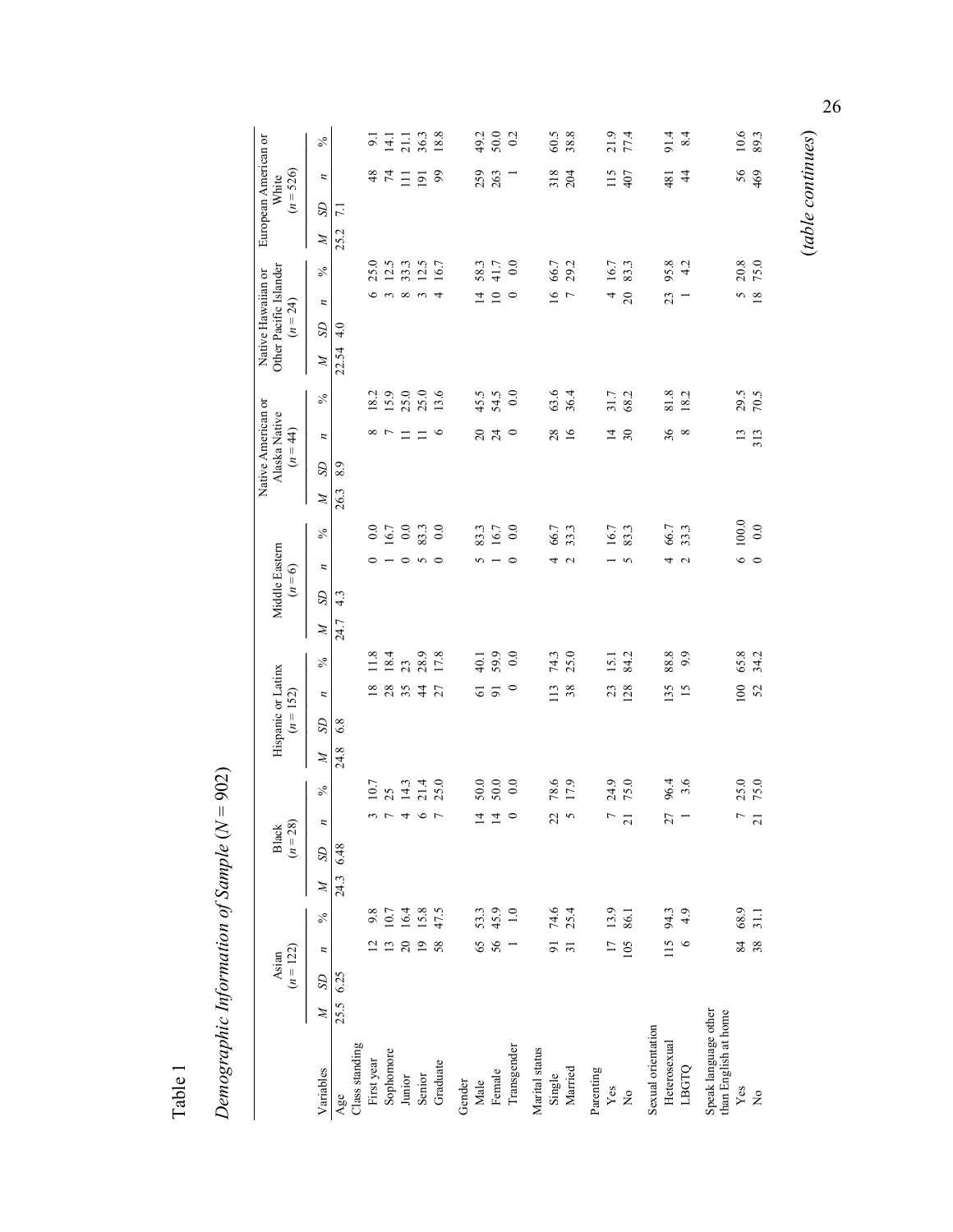|              |                | $(n = 28)$<br>Black         |                  |   | Hispanic or Latinx<br>$(n = 152)$ |                 |                  |   | Middle Eastern<br>$= 6$<br>$\tilde{z}$ |                             |   | Native American or<br>Alaska Native<br>$(n = 44)$ |                                  |           | Other Pacific Islander<br>Native Hawaiian or<br>$(n = 24)$ |                                                                                    | European American or | $(n = 526)$<br>White |                  |
|--------------|----------------|-----------------------------|------------------|---|-----------------------------------|-----------------|------------------|---|----------------------------------------|-----------------------------|---|---------------------------------------------------|----------------------------------|-----------|------------------------------------------------------------|------------------------------------------------------------------------------------|----------------------|----------------------|------------------|
| $\mathbb{Z}$ | S <sub>D</sub> | $\overline{\boldsymbol{n}}$ | $\frac{5}{6}$    | Z | SD                                | z               | $\%$             | Z | $\boldsymbol{z}$<br>S                  | $\%$                        | Z | SD                                                | z                                | Z<br>$\%$ | SD                                                         | $\%$<br>$\boldsymbol{z}$                                                           | S<br>Z               | z                    | $\frac{5}{6}$    |
|              |                |                             |                  |   |                                   |                 |                  |   |                                        |                             |   |                                                   |                                  |           |                                                            |                                                                                    |                      |                      |                  |
|              |                | $\overline{13}$             | 46.4             |   |                                   |                 | 42.1             |   |                                        | 16.7                        |   |                                                   | 50.0                             |           |                                                            | 58.3<br>$\overline{4}$                                                             |                      | 333                  | 63.3             |
|              |                | $\overline{15}$             | 53.6             |   |                                   | <b>S</b> 2      | 55.3             |   |                                        | 83.3<br>$\sim$              |   |                                                   | 47.7<br>$\frac{2}{3}$ ភ          |           |                                                            | 41.7<br>$\overline{10}$                                                            |                      | 190                  | 36.1             |
|              |                |                             |                  |   |                                   |                 |                  |   |                                        |                             |   |                                                   |                                  |           |                                                            |                                                                                    |                      |                      |                  |
|              |                | $^{\circ}$                  | 28.6             |   |                                   | $\frac{4}{7}$   | 28.9             |   |                                        | 0.0                         |   |                                                   | 29.5                             |           |                                                            | 83.3<br>$\overline{c}$                                                             |                      | 368                  | 70.0             |
|              |                | $\overline{10}$             | 35.8             |   |                                   |                 | 41.2             |   |                                        | 33.3                        |   |                                                   | 20.4                             |           |                                                            |                                                                                    |                      | $\frac{9}{4}$        | 9.4              |
|              |                | $\circ$                     | $0.0\,$          |   |                                   |                 | $\overline{0.0}$ |   |                                        | $\ddot{0.0}$                |   |                                                   |                                  | 2.3       |                                                            | $8.3$<br>0.0                                                                       |                      |                      | $\overline{1.0}$ |
|              |                | $\overline{\phantom{a}}$    | 3.6              |   |                                   |                 | 0.0              |   |                                        | 16.7                        |   |                                                   |                                  | 0.0       |                                                            | $_{0.0}$<br>$\begin{array}{c} \mathcal{O} & \mathcal{O} & \mathcal{O} \end{array}$ |                      | $n \times 0$         | 0.4              |
|              |                | $\circ$                     | $_{0.0}$         |   |                                   |                 | 0.0              |   |                                        | $0.0\,$                     |   |                                                   |                                  | 0.0       |                                                            | $\overline{0.0}$                                                                   |                      |                      | 0.0              |
|              |                | $\overline{\phantom{a}}$    | $3.\overline{6}$ |   |                                   | 800048          | $\ddot{1}$       |   |                                        | $_{0.0}$<br>0 N 0 - 0 0 m   |   |                                                   | 119100mg                         | $6.8\,$   |                                                            | 0.0<br>$\circ$                                                                     |                      |                      | 0.8              |
|              |                | $\infty$                    | 28.5             |   |                                   |                 | 25.7             |   |                                        | 50.0                        |   |                                                   | 36.3                             |           |                                                            | 8.4<br>$\sim$                                                                      |                      | $\%$                 | 18.2             |
|              |                |                             |                  |   |                                   |                 |                  |   |                                        |                             |   |                                                   |                                  |           |                                                            |                                                                                    |                      |                      |                  |
|              |                |                             |                  |   |                                   |                 |                  |   |                                        |                             |   |                                                   |                                  |           |                                                            |                                                                                    |                      |                      |                  |
|              |                | $\circ$                     | 0.0              |   |                                   | $\infty$        | 5.3              |   |                                        | 0.0<br>$\circ$              |   |                                                   |                                  | 0.0       |                                                            | 0.0<br>$\circ$                                                                     |                      | ٥                    | 1.7              |
|              |                |                             | 42.9             |   |                                   | $\Theta$        | 26.3             |   |                                        | 66.7                        |   |                                                   | 18.2                             |           |                                                            | 12.5<br>$\frac{1}{2}$                                                              |                      | $\overline{81}$      | 15.4             |
|              |                | $\frac{1}{2} \times \infty$ | 28.6             |   |                                   | 73              | 48.0             |   |                                        | 16.7<br>$4 - 00$            |   |                                                   | 56.8<br>၀ ∞ ဣ ∞ ဂ                |           |                                                            | 45.8                                                                               |                      | 192                  | 36.5             |
|              |                |                             | 28.6             |   |                                   |                 | 18.4             |   |                                        | 0.0                         |   |                                                   | 18.2                             |           |                                                            | 41.7<br>$\subseteq$                                                                |                      | 221                  | $42$<br>$2.7$    |
|              |                |                             | 0.0              |   |                                   | $\circ$         | $\overline{0.0}$ |   |                                        | $_{0.0}$                    |   |                                                   |                                  | 4.5       |                                                            | 0.0<br>$\circ$                                                                     |                      | $\overline{4}$       |                  |
|              |                |                             |                  |   |                                   |                 |                  |   |                                        |                             |   |                                                   |                                  |           |                                                            |                                                                                    |                      |                      |                  |
|              |                | $\mathcal{L}$               | $\overline{7.1}$ |   |                                   | 39              | 25.7             |   |                                        | 16.7                        |   |                                                   |                                  | 2.3       |                                                            | 8.3<br>N                                                                           |                      |                      | 0.6              |
|              |                | $\mathfrak{g}$              | $\overline{71}$  |   |                                   | 29              | 19.1             |   |                                        | 0.0<br>$\circ$              |   |                                                   | $ \sim$                          | 4.5       |                                                            | 41.7<br>$\subseteq$                                                                |                      | $\frac{3}{17}$       | 3.2              |
|              |                | 16                          | 57.1             |   |                                   | $\overline{40}$ | 26.3             |   |                                        | 0.0<br>$\circ$              |   |                                                   | 88.6<br>39                       |           |                                                            | $41.7$<br>$\subseteq$                                                              |                      | 477                  | 90.7             |
|              |                | $\mathfrak{c}$              | 10.7             |   |                                   | $\overline{10}$ | 6.6              |   |                                        | $\overline{0.0}$<br>$\circ$ |   |                                                   | $\circ$                          | 0.0       |                                                            | 4.2                                                                                |                      | $\circ$              | $\Box$           |
|              |                | 4                           | 14.3             |   |                                   | 24              | 15.8             |   |                                        | 83.3                        |   |                                                   |                                  | 0.0       |                                                            | 0.0<br>$\circ$                                                                     |                      | $\mathbf{L}$         | 2.5              |
|              |                |                             | 3.6              |   |                                   | $\infty$        | 5.2              |   |                                        | 0.0<br>$\frac{2}{3}$        |   |                                                   | $\circ$ $\overline{\phantom{0}}$ | 2.3       |                                                            | 4.2<br>$\overline{ }$                                                              |                      | 8                    | 1.6              |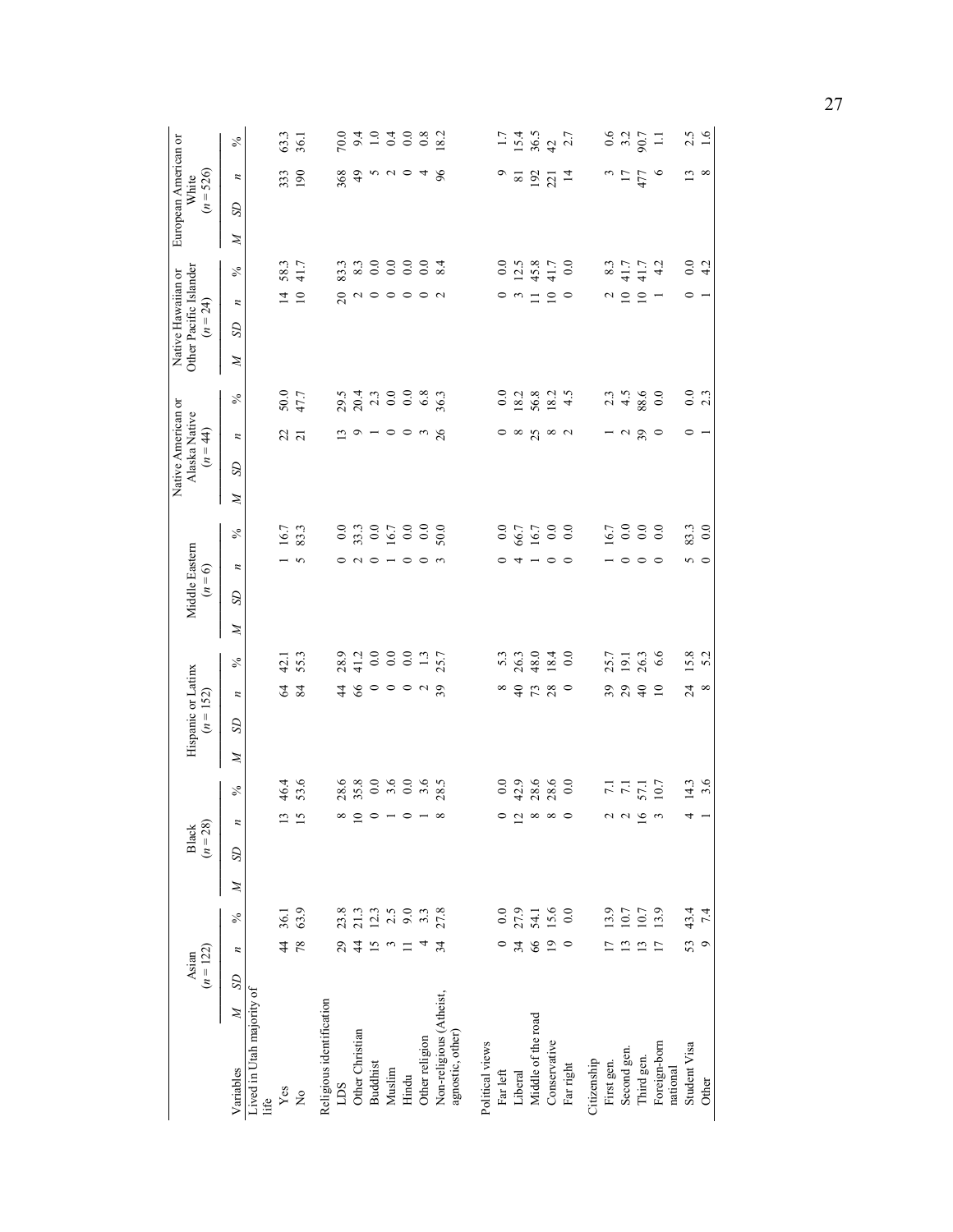up to over 100%. The mean age of participants was  $25.12$  (*SD* = 6.98; range 18-61); 69.7% of the sample was 25 years of age or younger. A series of ANOVAs and chi squares assessed for differences among the ethnicity groups for all categorical demographic characteristics. Middle Eastern students were excluded from chi-square analyses due to their small sample size. The assumption of expected values of 5 in each cell was violated with Middle Eastern students. Participants were not asked to indicate their most salient ethnic identity, so for the purposes of comparisons, individuals who selected more than one ethnic minority label were categorized by the first ethnicity chosen to allow for mutually exclusive categorization. Furthermore, multiethnic individuals who selected White as one of their identities were categorized into the racial/ethnic minority group they selected. A total of 11 analyses were conducted to examine demographic variables.

 Significant differences appeared among the ethnic minority participants in class standing, parenting, language spoken at home, sexual orientation, political views, and preferred religion. Asian students were significantly more likely to be of advanced class standing than Latinx, Native Hawaiian/Pacific Island, and Native American/Alaska Native students. The chi-square analysis for class standing was significant,  $\chi^2$  (4, *n* = 891)  $= 76.83$ ,  $p < .001$ . Native American/Alaska Native students were significantly more likely than their Asian counterparts to be a parent,  $\chi^2$  (5,  $n = 891$ ) = 31.20,  $p < .05$ . Asian students were also significantly more likely to speak a language other than English at home,  $\chi^2$  (5,  $n = 894$ ) = 276.79,  $p < .001$ , than Black, Native Hawaiian/Pacific Island, and Native American/Alaska Native students. Asian students were more likely to be foreign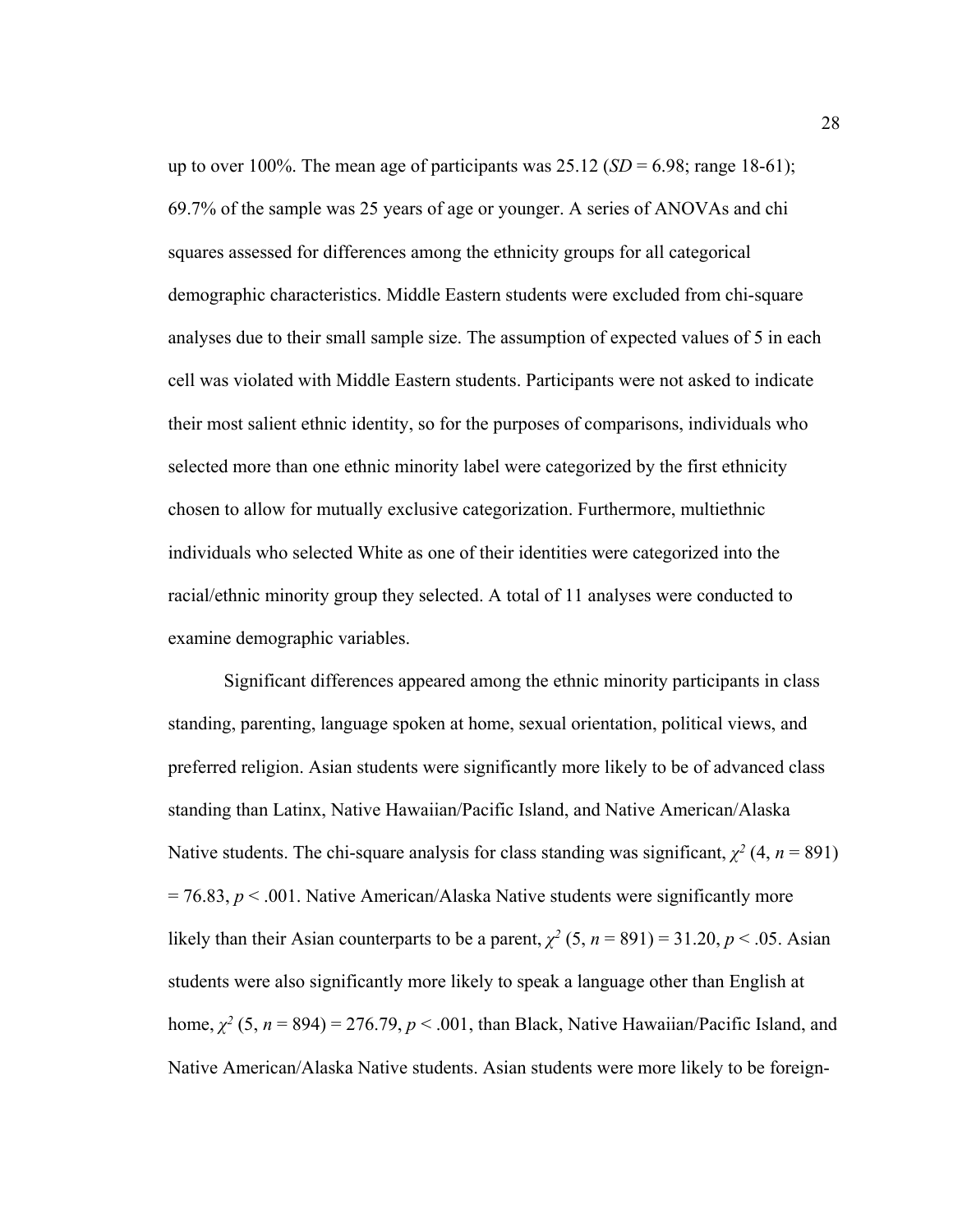born students on a visa than their Black, Latinx, Native Hawaiian/Pacific Island, and Native American/Alaska Native counterparts. The chi-square analysis for citizenship was significant,  $\chi^2$  (5, *n* = 891) = 572.40, *p* < .001. White and Native Hawaiian/Pacific Island students were more likely to have conservative political views, while Latinx, Asian, and Black students were more likely to have liberal political views. The chi-square analysis for political views was significant,  $\chi^2$  (4,  $n = 891$ ) = 94.63,  $p < .001$ . White students were more likely to identify as members of The Church of Jesus Christ of Latter-day Saints (LDS), while Asian students were more likely to identify as Hindu, Latinx students were more likely to identify as Roman Catholic or other Christian. The chi-square analysis for religion was significant,  $\chi^2$  (5, *n* = 892) = 474, *p* < .001. All other ANOVAs and chisquare analyses yielded non-significant results.

### **Procedures**

Survey completion occurred online after participants clicked on the survey link given to them through the email inviting them to participate in the study (see Appendix A). The email invitation included information about the details of the study, requirements for participation, information about the iPad drawing and qualifications for entry, and a link to the survey; this measure is not included in the appendices because it is copyrighted. After clicking on the survey link, participants were transferred to the Qualtrics survey, which required them to read the informed consent (see Appendix B) and give consent to participate in the study. Once consent was obtained, participants were asked about their role at USU and their experiences as a student on campus.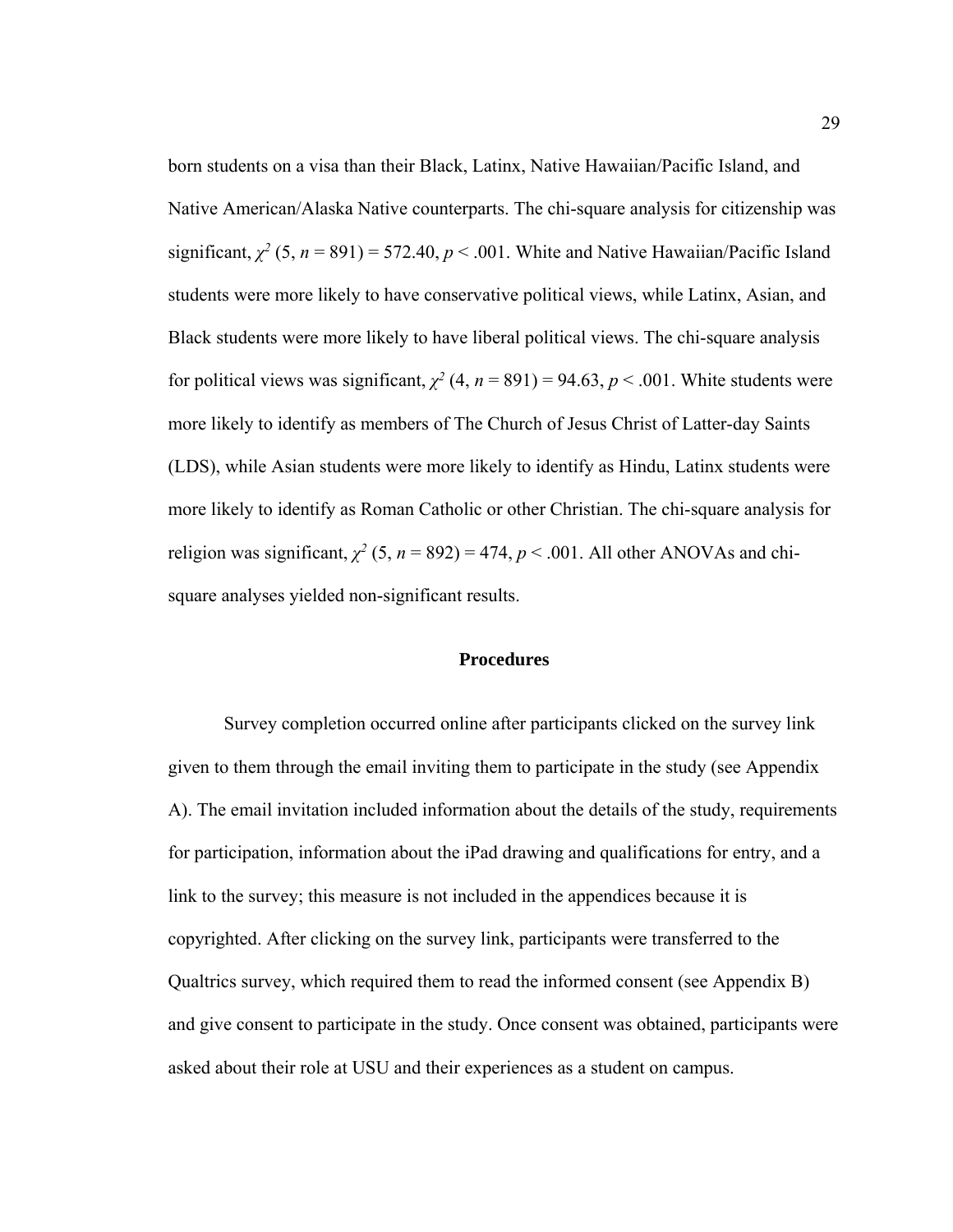Demographic questions were placed at the end of the survey in an attempt to avoid priming participants to answer the survey questions in a certain way. Demographic information was requested after giving a disclaimer about the relevance of this information and restating the confidential nature of the study. Participants were given the option to enter their student identification number at the end of the survey in order to combine their survey data with their enrollment status for the Fall 2015 semester. Participants were also asked to provide their email address for entry into the iPad drawing. Participants also had the opportunity to receive information about the results of the study upon its completion and could also request to be contacted for future study participation.

#### **Measures**

 The primary measure used in this study was the Diverse Learning Environments Survey (HERI, 2015). The Diverse Learning Environments Survey (DLE) evaluates student perceptions about the university climate including experiences with faculty, staff, and peers, as well as academic outcomes for students. Specific components of the survey include: student financial difficulty, discrimination and harassment experiences, crossracial interactions, sense of belonging, institutional commitment to diversity, diversity in curriculum, and student support services (HERI, 2015). The following subscales were derived from the DLE survey.

 Social Justice Orientation consists of six items on a Likert-type scale ranging from 1-4 (*1 = not important, 4 = essential),* which assesses the personal importance of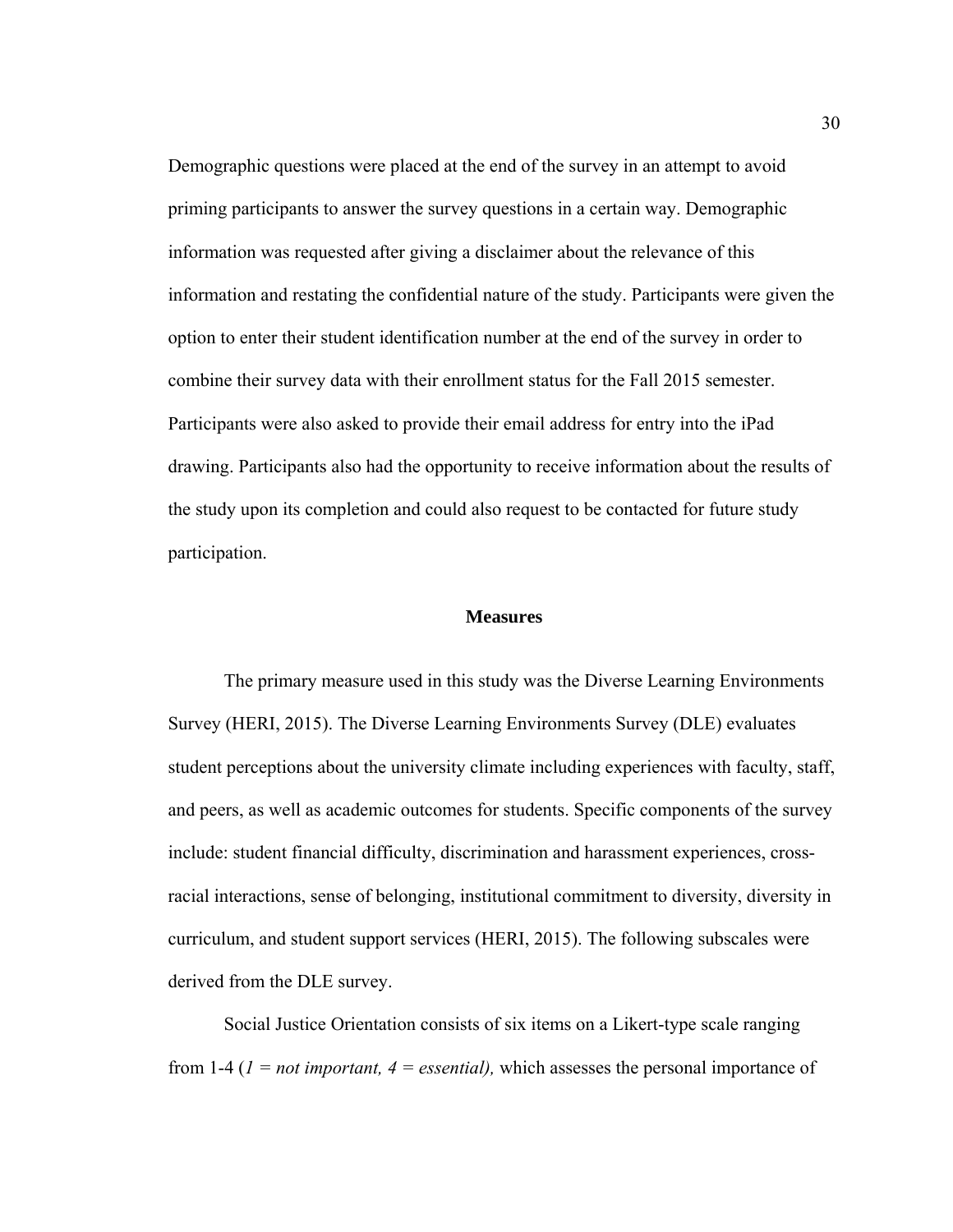democratic and social justice values to students. Examples are, "Please indicate the importance to you personally of each of the following: Influencing the political structure, Working to achieve gender equity, Helping to promote racial understanding." This scale was modeled after "Anticipated Involvement in Redressing Social Inequality" scale, which had a reported reliability  $\alpha$  = .866 (Hurtado & Guillermo-Wann, 2013). The scale demonstrated good reliability in the present study ( $\alpha$  = .807).

 Multicultural Openness consists of five items on a Likert-type scale ranging from 1-3 (1 = *not at all,* 3 = *frequently*) that assess students' engagement with cultural others, as well as diverse types of thinking (e.g., recognizing bias, challenging discrimination). Examples are, "How often in the past year did you: Use different points of view to make an argument, Make an effort to get to know people from diverse backgrounds, Recognize the biases that affect your own thinking." This scale was modeled after the "Critical Consciousness and Action" scale, which had a reported adequate reliability ( $\alpha$  = .799; Hurtado & Guillermo-Wann, 2013). The scale demonstrated adequate reliability ( $\alpha$  = .777) with the current sample.

Community Involvement consists of 11 items on a Likert-type scale ranging from 1-5 (1 = *never,* 5 = *very often*)*,* which assess students' participation in community related activities while attending USU. Examples are, "Since entering Utah State, how often have you: Performed community service, Helped raise money for a cause or campaign, Discussed politics." This scale demonstrated a reported reliability of  $\alpha$  = .801 in previous research (Hurtado & Guillermo-Wann, 2013) and good reliability for the present study ( $\alpha$  $= .886$ ).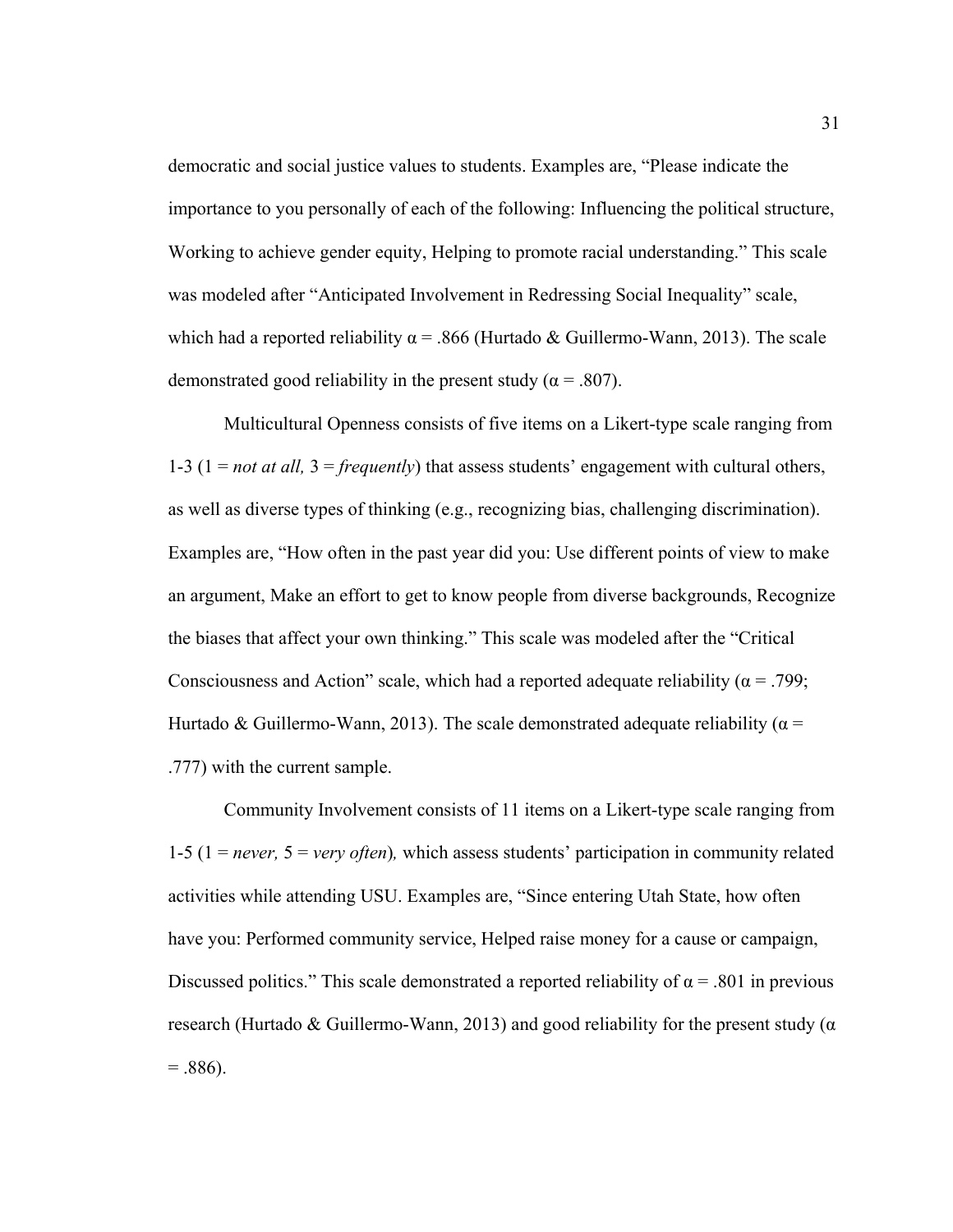Curriculum Inclusion, referred to as formal didactic diversity training in the present study, consists of eight items on a Likert-type scale ranging from 1-4 (1 = *none,* 4 = *5 or more*) that assesses information students have been exposed to in courses during their time at USU. Examples are, "How many courses have you taken at Utah State University that included the following: Materials/readings about gender, Materials/ readings about race/ethnicity, Opportunities for intensive dialogue between students with different backgrounds and beliefs." This scale had a reported reliability of  $\alpha$  = .854 in previous research (Hurtado & Guillermo-Wann, 2013) and a high reliability for the present study ( $\alpha$  = .903).

Co-Curricular Diversity Activities, referred to as extracurricular experiences for the present study, consists of five items on a Likert-type scale ranging from 1-5 *(1=never, 5= very often),* which assesses students' participation in diversity activities outside of coursework while attending USU. Examples are, "Since entering Utah State, how often have you: Attended presentations, performances, or art exhibits on diversity, Participated in ongoing campus-organized discussions on racial/ethnic issues." This scale had a reported reliability of  $\alpha$  = .903 in previous research (Hurtado & Guillermo-Wann, 2013) and good reliability for the current study ( $\alpha$  = .879).

Microaggressions consists of nine items ranging from  $1-5$  ( $1 = never$ ,  $5 = very$ ) *often*) that assesses students' experiences of subtle discrimination at USU. Examples are, "Please indicate how often you have: Heard insensitive or disparaging racial remarks from: Students at USU, Faculty at USU; Please indicate how often you have personally experienced the following forms of bias/harassment at USU: Verbal comments,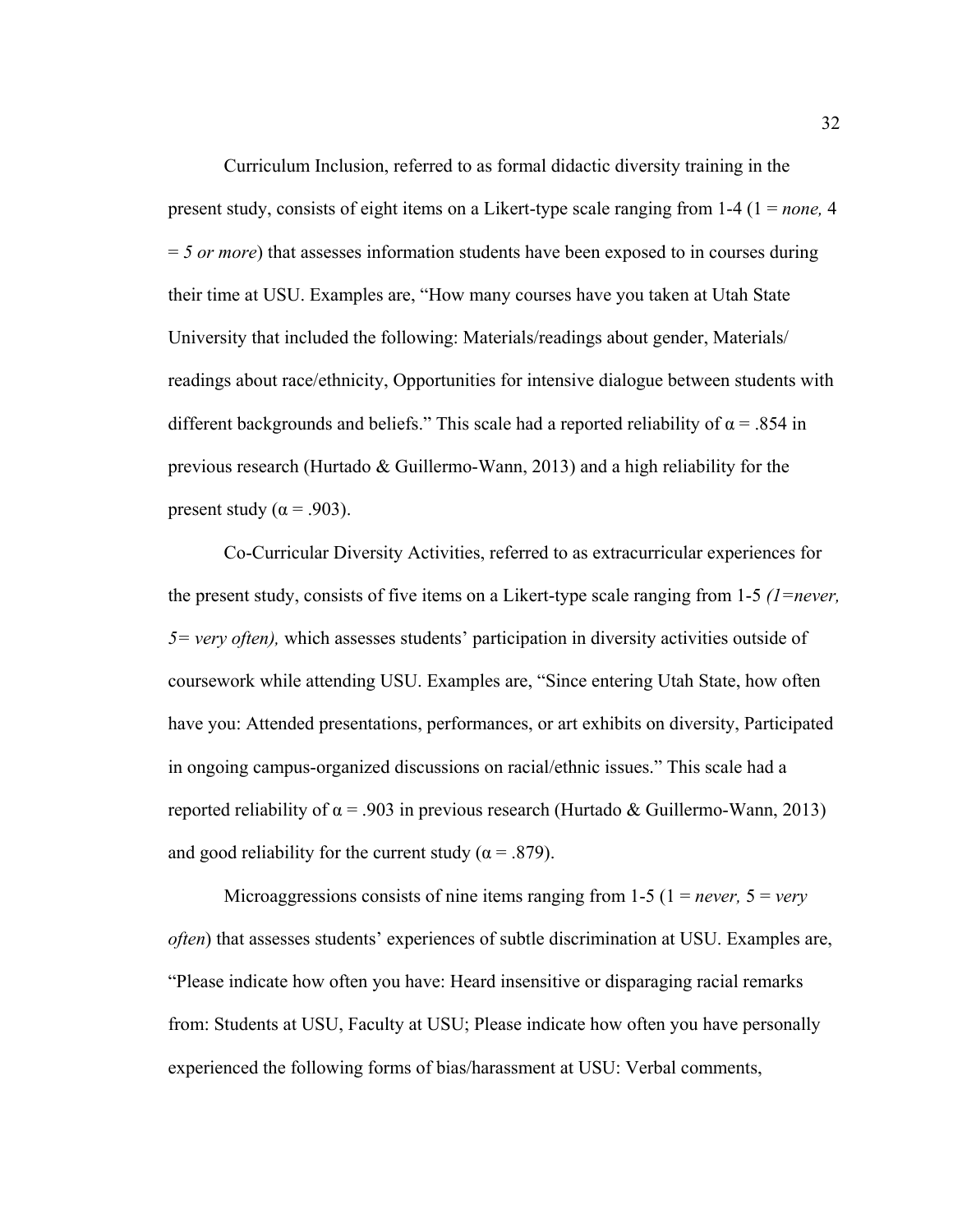Exclusion (e.g., from gatherings, events)." This scale had a reported reliability of  $\alpha$  = .889 in previous research (Hurtado, Arellano, Cuellar, & Guillermo-Wann, 2011) and a high reliability for the present study ( $\alpha$  = .893).

Positive Cross-Racial Interactions consists of six items on a Likert-type scale ranging from 1-5 ( $1 = never$ ,  $5 = very$  *often*), which assesses students' positive experiences with students from different racial/ethnic groups at USU. Examples are, "To what extent have you experienced the following with students from a racial/ethnic group other than your own? Dined or shared a meal, Shared personal feelings and problems, Had intellectual discussions outside of class." This scale demonstrated a reported reliability of  $\alpha$  = .884 from previous research (Hurtado & Guillermo-Wann, 2013) and good reliability for the current study ( $\alpha$  = .898).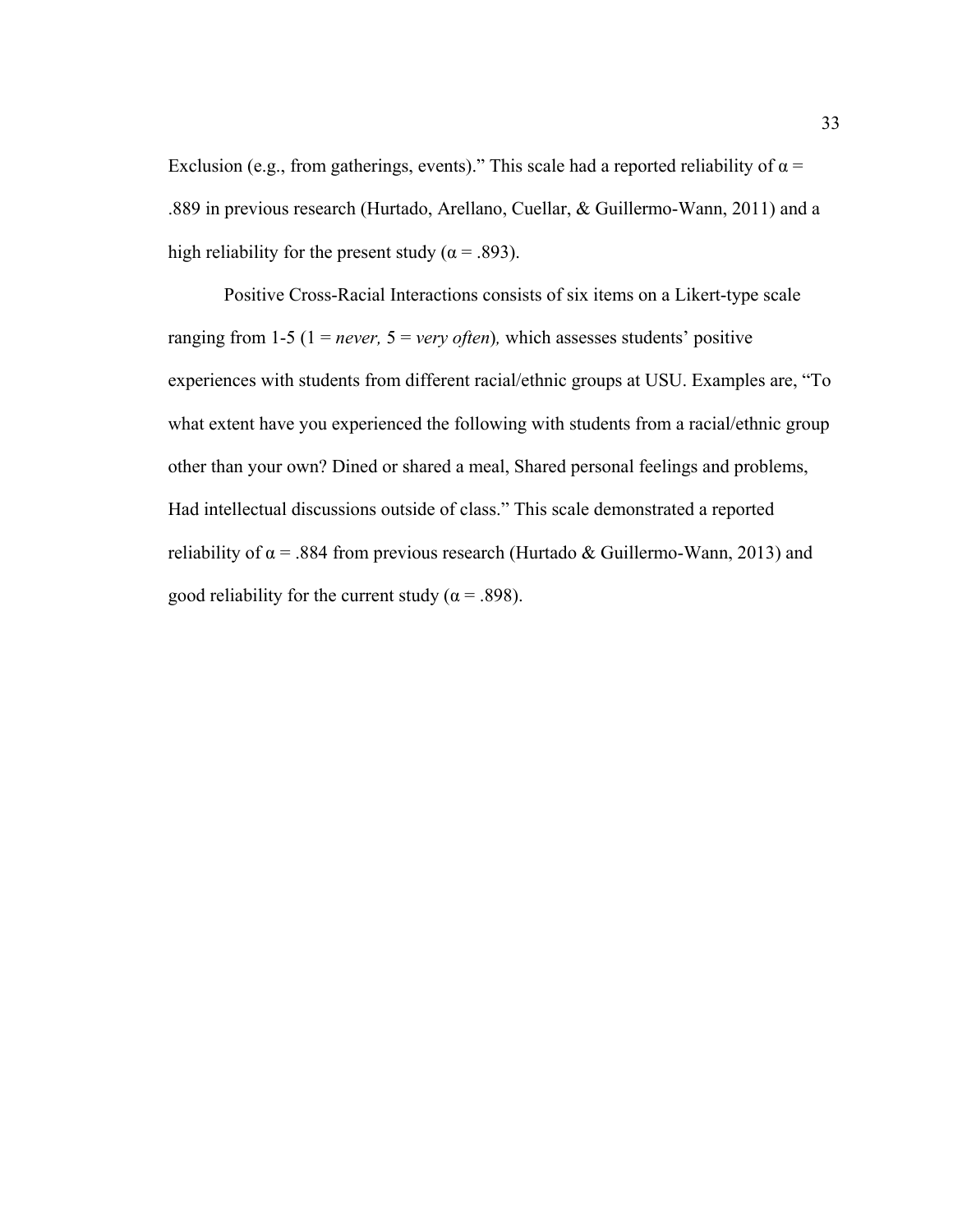## **CHAPTER IV**

## **RESULTS**

## **Descriptive Statistics**

 Means and standard deviations, or frequencies, for all study variables are presented separately for each ethnic minority subsample, as well as for White students and the combined sample of ethnic minority students (see Tables 2 and 3). Overall, participants reported average levels of curriculum inclusion, extracurricular diversity activities, and microaggression experiences near the low end of the scale, and average levels of positive cross-racial interactive experiences at the mid-point of the scale. Average levels of community involvement and multicultural openness were near the low end of the scale, and average levels of social justice orientation were near the mid-point of the scale.

 Significant differences among the ethnic minority subgroups emerged for curriculum inclusion,  $F(5, 368) = 4.32$ ,  $p = .001$ , and social justice orientation,  $F(5, 370)$  $= 6.66, p < .001$ . Native American/Alaska Native students reported significantly more experiences of curriculum inclusion than Asian students (mean difference = .521, *p* = .004,  $d = .665$ ). Asian students indicated significantly lower levels of social justice orientation than Black students (mean difference  $= .44, p = .014, d = .784$ ), Latinx students (mean difference = .300,  $p = .002$ ,  $d = .543$ ), Native Hawaiian/Pacific Island students (mean difference = .44,  $p = .026$ ,  $d = .543$ ), and Native American/Alaska Native Students (mean difference = .34,  $p = .035$ ,  $d = .724$ ). The decision to collapse the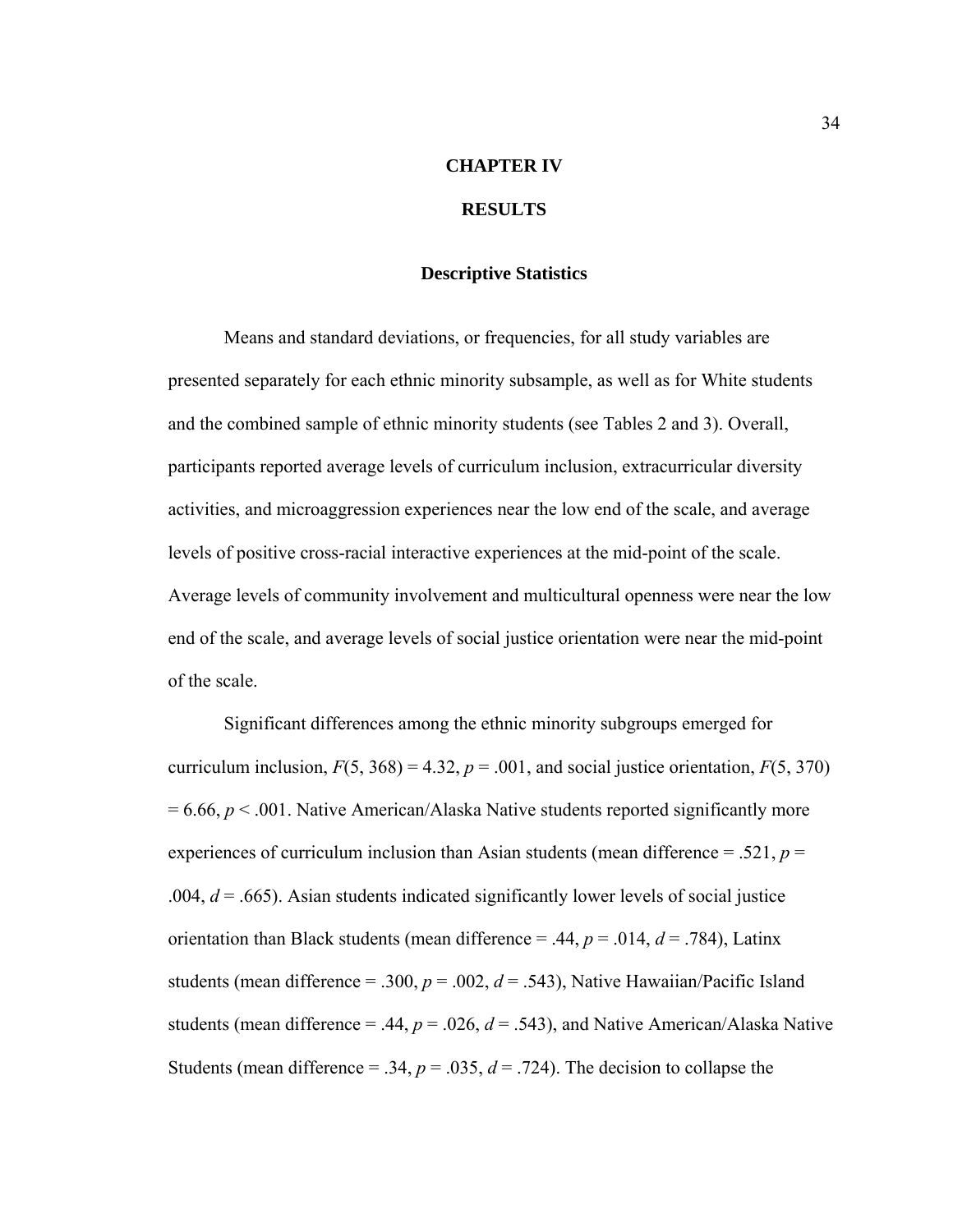Table 2

| $\hat{\hat{z}}$<br>l        |
|-----------------------------|
| )<br>                       |
| l                           |
| $\ddot{\phantom{0}}$        |
| ı                           |
|                             |
| Ì                           |
|                             |
|                             |
|                             |
|                             |
|                             |
| ŧ                           |
| ļ                           |
| バン そうす こうりょうこうさくよう ファラフフランプ |
|                             |
|                             |
|                             |
|                             |
|                             |
|                             |
|                             |
|                             |
|                             |
|                             |
|                             |

|                                                                | $(n = 122)$<br>Asian | $(n = 28)$<br>Black |                | $(n = 152)$<br>Latinx | lispanic or              | Eastern          | $(n = 6)$<br>Aiddle   | or Alaska Native<br>$(n = 44)$ | Native American | Native Hawaiian<br>Islander $(n = 24)$<br>or Other Pacific |              | White $(n = 526)$<br>American or<br>European |               | Students of<br>$(n=376)$<br>Color |     |
|----------------------------------------------------------------|----------------------|---------------------|----------------|-----------------------|--------------------------|------------------|-----------------------|--------------------------------|-----------------|------------------------------------------------------------|--------------|----------------------------------------------|---------------|-----------------------------------|-----|
| Variables                                                      | $M$ SD               |                     | R              |                       | $M$ SD                   | $M$ SD           |                       | $\lambda$                      | SD              | $\mathbb{Z}$                                               | $\mathbb{S}$ | $\mathbb{Z}$                                 | $\mathcal{S}$ |                                   |     |
| Curriculum inclusion <sup>a</sup>                              | $1.0 \t 7.0$         |                     | $\overline{1}$ |                       |                          |                  |                       |                                |                 |                                                            |              |                                              |               |                                   |     |
| Extracurricular diversity $1.8$ 0.9<br>activities <sup>b</sup> |                      | ŗ                   | $\frac{8}{2}$  | $\overline{1.9}$      | $1.0$ and $\overline{1}$ | $\overline{11}$  |                       |                                |                 |                                                            |              |                                              |               |                                   |     |
| Positive crosso-racial<br>interactions <sup>b</sup>            | $3.1$ 1.1 3.         |                     |                |                       | $\frac{1}{1}$            | $3.\overline{3}$ |                       |                                |                 |                                                            |              |                                              |               |                                   |     |
| Microaggressionsb                                              | 1.6 0.7              |                     |                |                       |                          |                  | 6 0.6 1.7 0.7 1.8 0.6 | 1.8                            | 1.0             | 1.5 $0.5$ 1.5                                              |              |                                              | 0.5           |                                   | 0.7 |
| Possible range = $1-4$ . $\frac{1}{2}$ Possible range = $1-$   |                      |                     |                |                       |                          |                  |                       |                                |                 |                                                            |              |                                              |               |                                   |     |

Table 3

Critical Consciousness Outcomes for Sample  $(N = 902)$ *Critical Consciousness Outcomes for Sample* (*N =* 902)

|                                                   |           | Asian             |             | Black         |     | Hispanic or<br>Latinx<br>$(n = 152)$ | Middle<br>Eastern       |                  | or Alaska Native<br>$(n = 44)$ | <b>Jative American</b> | or Other Pacific<br>Islander ( $n = 24$ )<br>Native Hawaiian |                  |     | European<br>American or<br>White $(n = 526)$ | Students of<br>Color<br>$(n = 376)$ |                    |
|---------------------------------------------------|-----------|-------------------|-------------|---------------|-----|--------------------------------------|-------------------------|------------------|--------------------------------|------------------------|--------------------------------------------------------------|------------------|-----|----------------------------------------------|-------------------------------------|--------------------|
|                                                   |           | $(n = 122)$       |             | $n = 28$      |     |                                      | $(n = 6)$               |                  |                                |                        |                                                              |                  |     |                                              |                                     |                    |
| Variables                                         |           | $\overline{M}$ SD |             | R             |     | $M$ SD                               | $\overline{\mathbb{X}}$ | S <sub>D</sub>   | $\overline{\mathcal{M}}$       | $S\!D$                 | $\cancel{z}$                                                 | S <sub>D</sub>   |     | $\mathcal{S}$                                | $\cancel{M}$                        | $\Omega$           |
| Community involvement <sup>4</sup> $1.9$ 0.8 2.0  |           |                   |             | 0.8           |     |                                      | $2.0$ 0.8 1.9 0.9       |                  | $\frac{1}{2}$                  | $\frac{1}{10}$         | 2.0                                                          | $\overline{0.8}$ | 1.8 | $\sim 0$                                     | 2.0                                 | $\overline{0.8}$   |
| Multicultural openness <sup>a</sup>               | $2.2$ 0.5 |                   | 4<br>$\sim$ | 0.5           | 2.4 | 0.15                                 | $\frac{4}{2}$           | $\overline{0.6}$ | $2.\overline{3}$               | 0.6                    | $2.\overline{3}$                                             | 0.4              | 2.2 | 0.5                                          | $2.\overline{3}$                    | $\widetilde{S}$ :0 |
| Social justice orientation <sup>b</sup> $2.6$ 0.6 |           |                   | 3.0         | $\frac{4}{1}$ | 2.9 | $0.5$ 2.6                            |                         | 0.7              | 2.9                            | 0.5                    | 3.0                                                          | 0.5              | 2.7 | $\widetilde{0}$ .                            | 2.8                                 | $\overline{0.6}$   |
| Possible range = $1-5$ b Possible range = $1-4$   |           |                   |             |               |     |                                      |                         |                  |                                |                        |                                                              |                  |     |                                              |                                     |                    |

a Possible range = 1-5.  $\frac{b}{2}$  Possible range = 1-4. o<br>G ά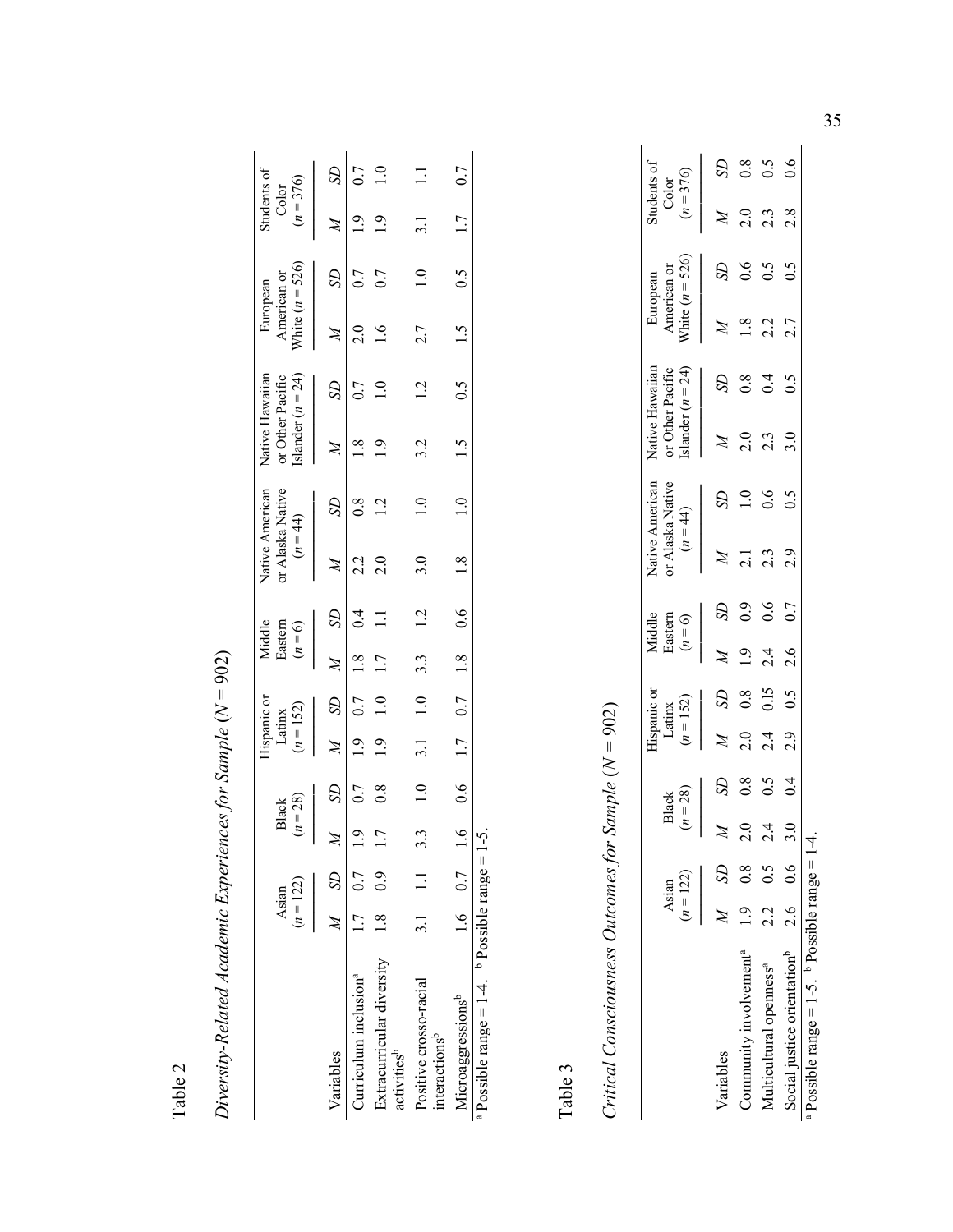minority groups into one group, students of color, was made for several reasons. The first reason was due to the minimal differences between minority subgroups among the diversity-related experiences and critical consciousness variables. Secondly, the predominantly White context of the university and community where the study was conducted presents unique nuances to minority students in that they often have very similar experiences as ethnic/racial others in their interactions with White peers. Lastly, this research study was conducted in part to expand the literature about critical consciousness, specifically by determining the possibility of students of color being more prone to exhibit higher levels of critical consciousness due to their life experiences as people of color than White students.

 Significant differences between students of color and White students emerged for extracurricular diversity activities (mean difference = .304,  $p = .001$ ,  $d = .348$ ), positive cross-racial interactions (mean difference = .4,  $p = .001$ ,  $d = .389$ ), experiences of curriculum inclusion (mean difference =  $-123$ ,  $p = 0.014$ ,  $d = 0.143$ ), experiences of microaggressions (mean difference = .201,  $p = .001$ ,  $d = .328$ ), community involvement (mean difference = .12,  $p = .015$ ,  $d = .282$ ), and multicultural openness (mean difference  $= .11, p = .001, d = .199$ .

#### **Primary Analyses**

 Bivariate correlation analyses for students of color and White students were conducted to examine the associations between diversity-related experiences and critical consciousness as well as differences in those associations between groups (see Table 4).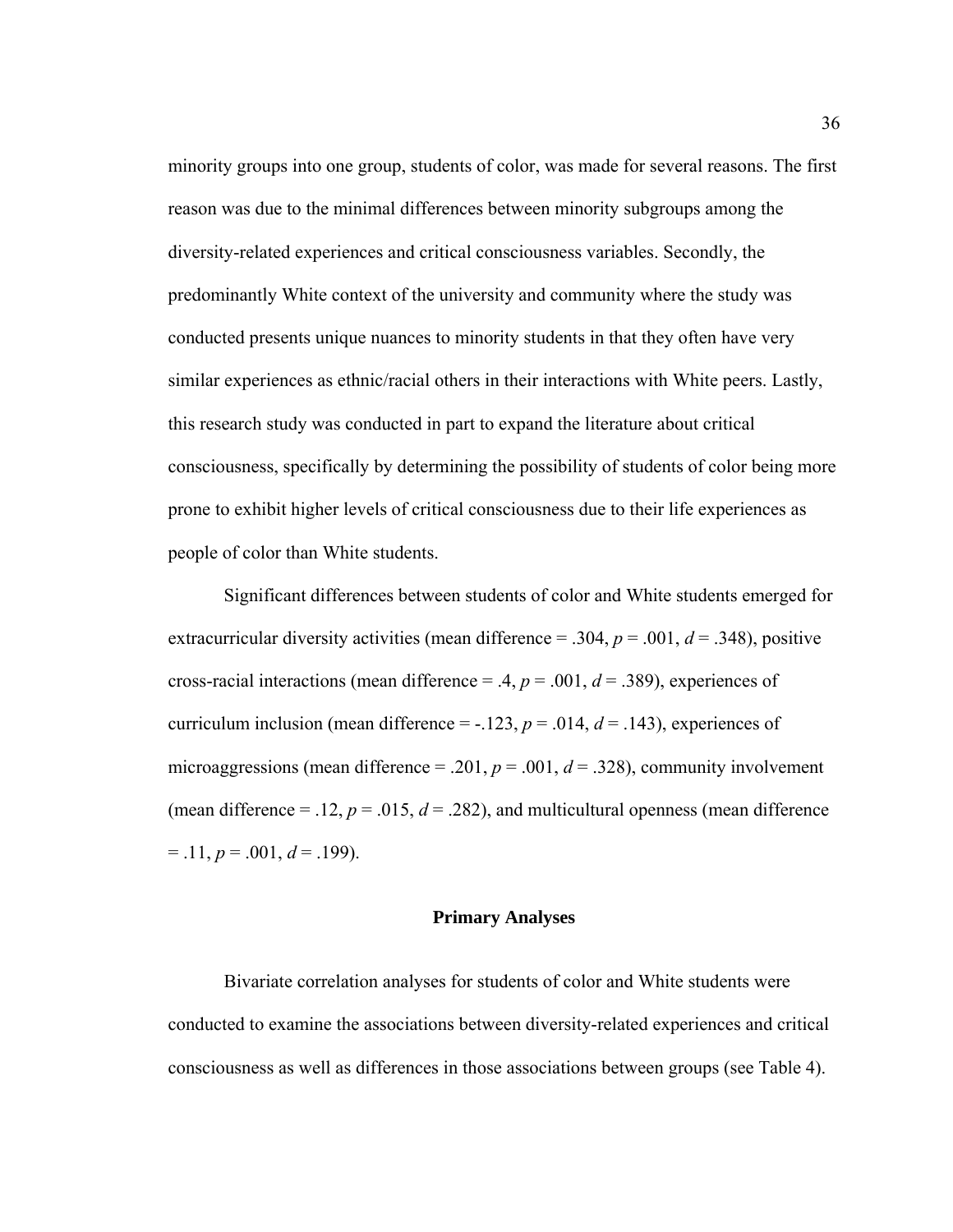### Table 4

*Summary of Intercorrelations, Means, and Standard Deviations for Diversity-Related Experiences and Critical Consciousness Subscales as a Function of Dichotomous Ethnicity* 

| <b>Subscales</b>                           | 1        | $\overline{c}$ | 3        | 4        | 5                        | 6        | 7        | $\overline{M}$ | SD   |
|--------------------------------------------|----------|----------------|----------|----------|--------------------------|----------|----------|----------------|------|
| 1. Extracurricular diversity<br>activities | --       | 439**          | $.332**$ | $.518**$ | $.916**$                 | $.408**$ | $.351**$ | 1.9            | 1.00 |
| 2. Positive cross-racial<br>interactions   | $.351**$ | $- -$          | $.220**$ | $.302**$ | $.481**$                 | $.401**$ | $.429**$ | 3.1            | 1.10 |
| 3. Curriculum inclusion                    | $.324**$ | $.235**$       | --       | $.232**$ | $.364**$                 | $.304**$ | $.256**$ | 1.9            | 0.72 |
| 4. Microaggressions                        | $.509**$ | $.257**$       | .070     | $-$      | $.504**$                 | $.324**$ | $229**$  | 1.7            | 0.73 |
| 5. Community involvement                   | $.882**$ | $.455**$       | $.342**$ | $.503**$ | $\overline{\phantom{a}}$ | $.473**$ | $.443**$ | 2.0            | 0.81 |
| 6. Multicultural openness                  | $.373**$ | .488**         | $294**$  | $.291**$ | $.448**$                 | $-$      | $.490**$ | 2.3            | 0.50 |
| 7. Social justice orientation              | $142**$  | $.233**$       | $.242**$ | .053     | $.250**$                 | $.287**$ | $- -$    | 2.8            | 0.60 |
| $\boldsymbol{M}$                           | 1.6      | 2.7            | 2.0      | 1.5      | 1.8                      | 2.2      | 2.8      |                |      |
| SD                                         | 0.7      | 1.0            | 0.74     | 0.55     | 0.65                     | .45      | 0.5      |                |      |

*Note.* Intercorrelations for students of color ( $n = 382$ ) are presented above the diagonal, and intercorrelations for White students ( $n = 524$ ) are presented below the diagonal. Means and standard deviations for students of color are presented in the vertical columns, and means and standard deviations for White students are presented in the horizontal rows.

\*\*  $p < .01$ .

Because preliminary analyses indicated that Asian students reported significantly different levels of many variables relative to other ethnic minority subsamples, primary analyses were conducted once using the entire minority sample and then excluding Asian students. While the magnitude of the correlations differed slightly when Asian students were excluded, the pattern of significant correlations remained identical.

 Extracurricular diversity activities were positively correlated with positive crossracial interactions, curriculum inclusion, microaggressions, community involvement, multicultural openness, and social justice orientation for both students of color and White students. Positive cross-racial interactions were correlated with extracurricular diversity activities, curriculum inclusion, microaggressions, community involvement, multicultural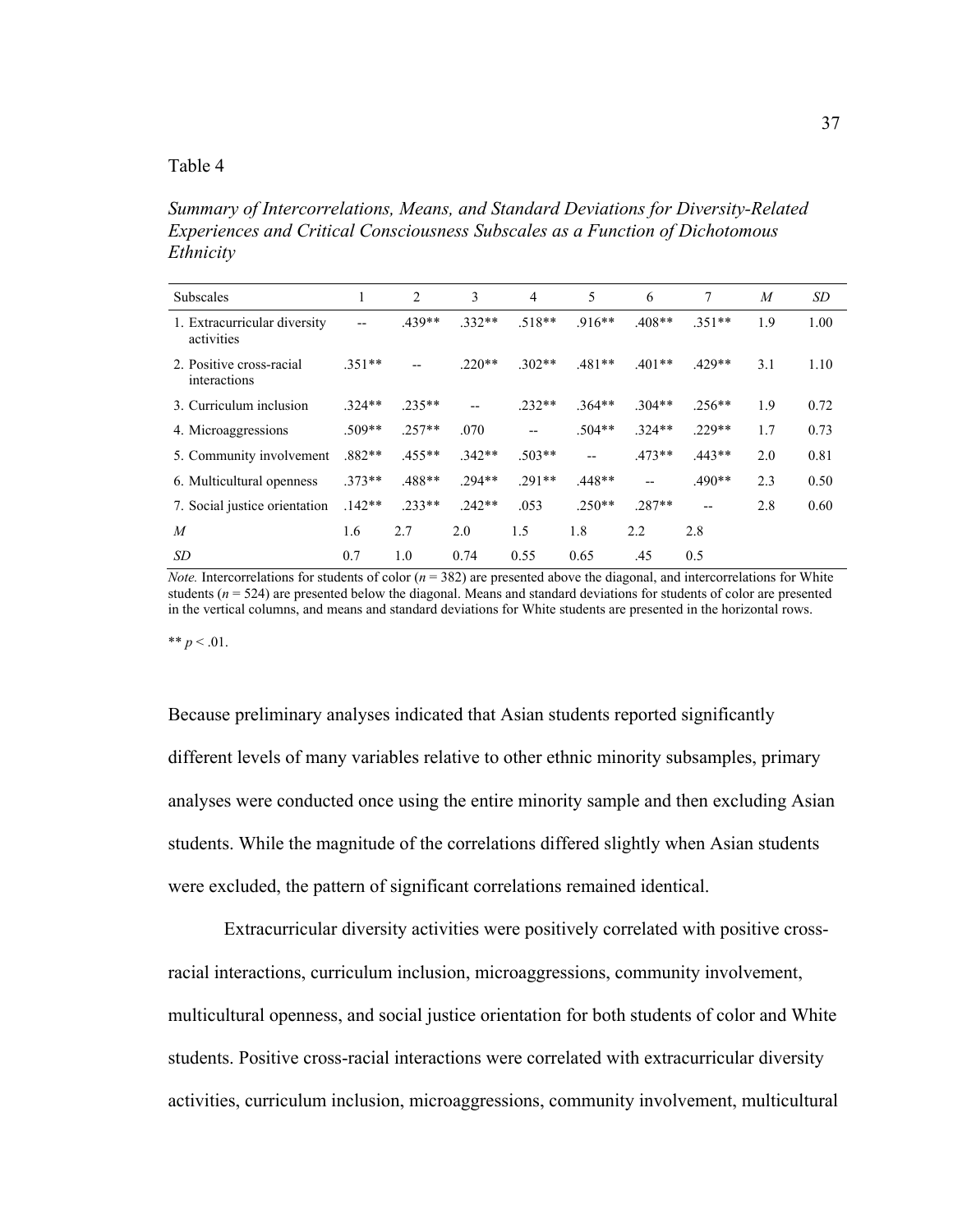openness, and social justice orientation for both students of color and White students. Curriculum inclusion was positively correlated with extracurricular diversity activities, positive cross-racial interactions, community involvement, multicultural openness, and social justice orientation for both students of color and White students, and was positively correlated with microaggressions for students of color but not White students. Microaggressions were positively correlated with extracurricular diversity activities, positive cross-racial interactions, curriculum inclusion, community involvement, multicultural openness, and social justice orientation for students of color, but was not significantly correlated with social justice orientation or curriculum inclusion for White students. Community involvement was positively correlated with extracurricular diversity activities, positive cross-racial interactions, curriculum inclusion, microaggressions, multicultural openness, and social justice orientation for both students of color and White students. Multicultural openness was positively correlated with extracurricular diversity activities, positive cross-racial interactions, curriculum inclusion, microaggressions, community involvement, and social justice orientation for both students of color and White students. Social justice orientation was positively correlated with extracurricular diversity activities, positive cross-racial interactions, curriculum inclusion, community involvement, and multicultural openness for both students of color and White students, but only positively correlated with microaggressions for students of color.

 Primary moderation analyses were conducted using the PROCESS macro in SPSS (Hayes, 2013). The PROCESS macro utilizes bootstrapping techniques and ordinary least square regression to calculate direct effects of the independent variables (diversity-related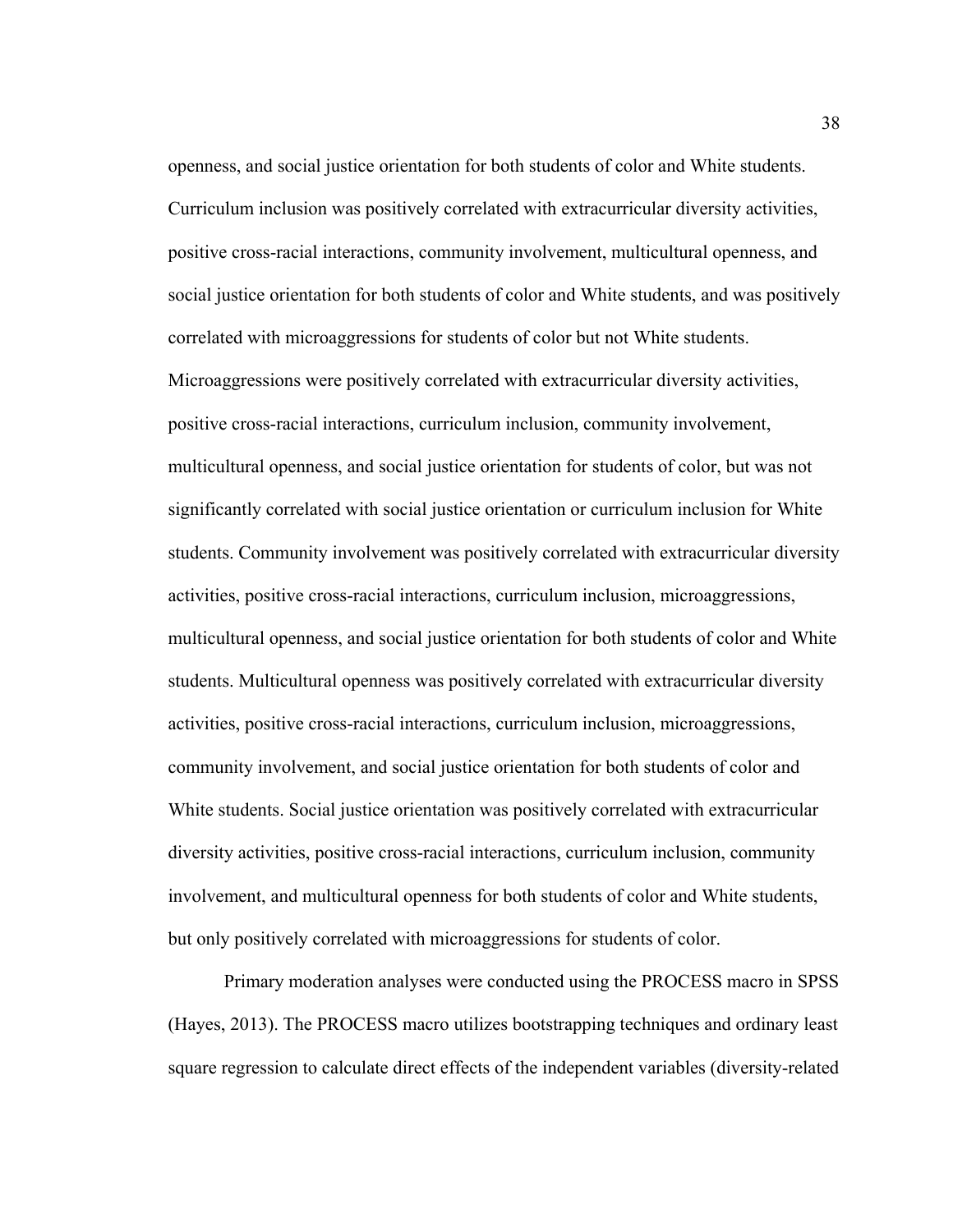experiences) on the dependent variables (critical consciousness), as well as the interaction of the moderator (ethnicity) and independent variables. Bootstrapping techniques may be problematic in samples with missing data, due to the utilization of automatic listwise deletion for missing data. In these analyses the number of missing cases ranged from 13 to 21, representing no more than 2% of the sample. The pattern of missing data was not related to ethnicity,  $X^2(1) = .30$ ,  $p = .583$ , gender,  $X^2(1) = .38$ ,  $p = .984$ , first generation college status,  $X^2$  (1) = 2.97,  $p = 0.085$ , or graduate vs. undergraduate status,  $X^2$  (1) = .81,  $p = 0.368$ , suggesting that data were missing at random.

Tables 5-7 present the results of tests of direct and interacting effects of diversityrelated experiences and ethnicity on levels of community involvement, multicultural openness, and social justice orientation, respectively. The main effects for all diversityrelated activities were significant for community involvement. The main effect for ethnicity did not significantly predict community involvement. Ethnicity significantly moderated the effect of extracurricular diversity activities on community involvement, such that the positive relationship between extracurricular diversity activities and community involvement was stronger for White students, effect = .82,  $p < .0001$ , LLCI = .78, ULCI = .86, than for students of color, effect = .77,  $p < .0001$ ; LLCI = .73, ULCI =.86. Two marginally significant interactions emerged. Ethnicity demonstrated a trend toward moderating the effect of positive cross-racial interactions on community involvement, such that the effect of PCRI on community involvement was stronger for students of color, effect = .37,  $p < .0001$ , LLCI = .31, ULCI = .43, than for White students, effect = .30,  $p < .0001$ , LLCI = .24, ULCI = .35. Ethnicity also demonstrated a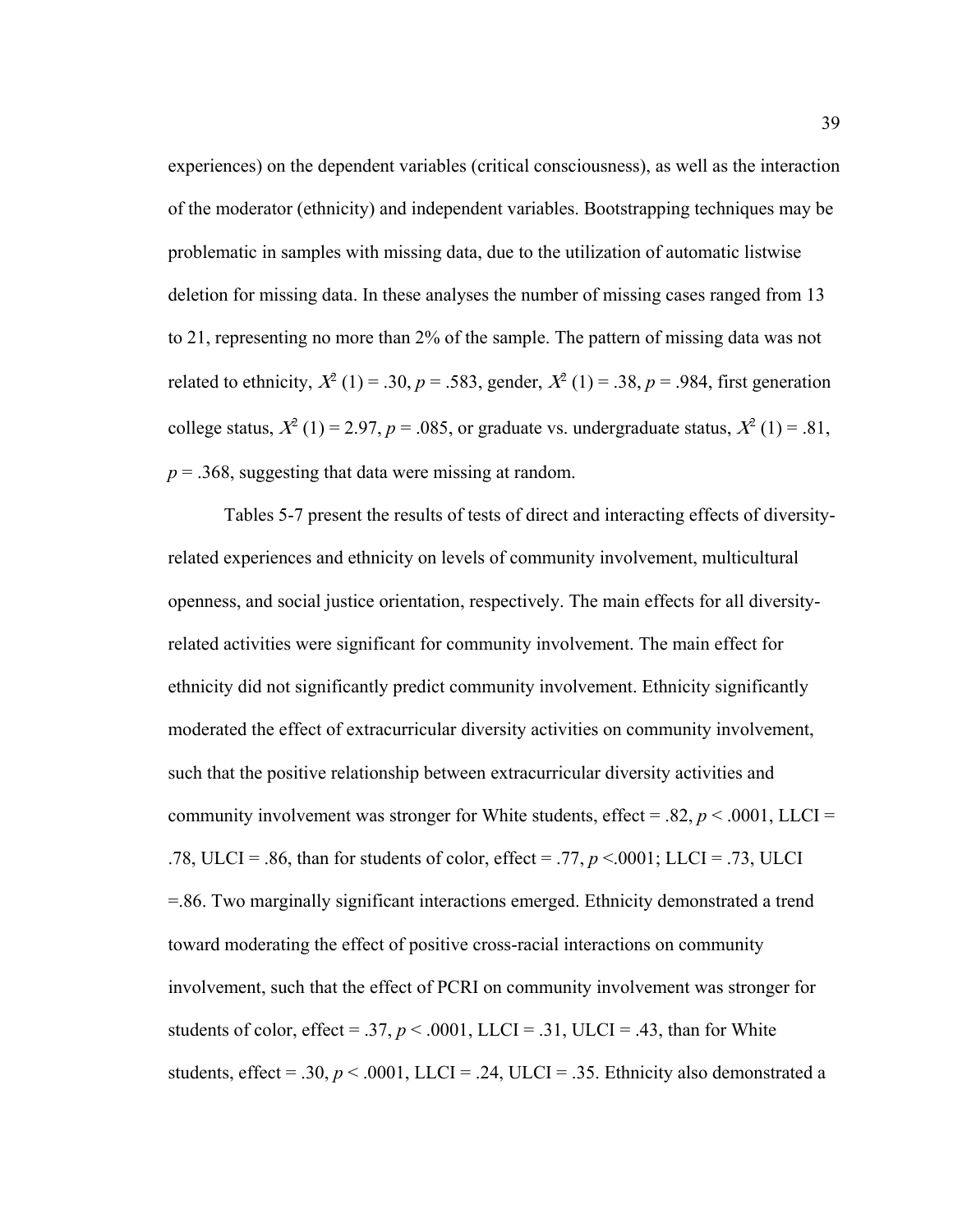## Table 5

*Summary of Moderation Analyses for Community Involvement* 

| Model                                | F or F<br>change | df    | $\boldsymbol{p}$ | $R^2$ or $R^2$<br>change | coefficient | $\mathfrak{t}$ | $\boldsymbol{p}$ |
|--------------------------------------|------------------|-------|------------------|--------------------------|-------------|----------------|------------------|
| Extracurricular diversity activities | 1281.1           | 3,891 | $<001***$        | .81                      | .71         | 18.29          | $< 0.01***$      |
| Ethnicity                            |                  |       |                  |                          | .02         | 0.47           | .64              |
| Interaction                          | 4.4              | 1,891 | $.036*$          | .001                     | .05         | 2.10           | $.04*$           |
| Positive cross-racial interactions   | 86.11            | 3,889 | $< 0.01***$      | .23                      | .44         | 6.43           | $< 0.01***$      |
| Ethnicity                            |                  |       |                  |                          | .22         | 1.7            | .09              |
| Interaction                          | 2.9              | 1,889 | .09              | .003                     | $-.07$      | $-1.7$         | .09              |
| Curriculum inclusion                 | 44.3             | 3,884 | $\leq 0.01***$   | .13                      | .51         | 4.9            | $< 0.01***$      |
| Ethnicity                            |                  |       |                  |                          | .04         | .33            | .74              |
| Interaction                          | 2.83             | 1,884 | .09              | .003                     | $-.11$      | $-1.7$         | .09              |
| Microaggressions                     | 103.4            | 3,891 | $<001***$        | $\cdot$ 3                | .52         | 5.1            | $<001***$        |
| Ethnicity                            |                  |       |                  |                          | $-1$        | $-.6$          | .6               |
| Interaction<br>$\Delta$              | $\mathcal{A}$    | 1,891 | .54              | .003                     | .04         | .61            | .54              |

\*  $p < .05$ . \*\*\*  $p < .001$ .

## Table 6

## *Summary of Moderation Analyses for Multicultural Openness*

|                                      | F or F |       |                  | $R^2$ or $R^2$ |             |                |                  |
|--------------------------------------|--------|-------|------------------|----------------|-------------|----------------|------------------|
| Model                                | change | df    | $\boldsymbol{p}$ | change         | coefficient | $\mathfrak{t}$ | $\boldsymbol{p}$ |
| Extracurricular diversity activities | 57.43  | 3,889 | $< 0.01***$      | .16            | .18         | 3.3            | $.001***$        |
| Ethnicity                            |        |       |                  |                | $-.1$       | $-1.4$         | .162             |
| Interaction                          | .77    | 1,889 | $.4\phantom{0}$  | .001           | .032        | .87            | .102             |
| Positive cross-racial interactions   | 80.0   | 3,891 | $\leq 0.01***$   | .21            | .16         | 3.5            | $.001***$        |
| Ethnicity                            |        |       |                  |                | $-.12$      | $-1.4$         | .18              |
| Interaction                          | 1.3    | 1,891 | $\cdot$ 3        | .001           | .03         | 1.1            | $\cdot$ 3        |
| Curriculum inclusion                 | 33.04  | 3,885 | $\leq 0.01***$   | .10            | .24         | 3.4            | $.001***$        |
| Ethnicity                            |        |       |                  |                | $-.08$      | $-9$           | $\mathcal{A}$    |
| Interaction                          | .5     | 1,885 | .5               | .001           | $-.03$      | $-.71$         | .5               |
| Microaggressions                     | 35     | 3,891 | $\leq 0.01***$   | .10            | .20         | 2.8            | $.010**$         |
| Ethnicity                            |        |       |                  |                | $-.1$       | $-1.1$         | $\cdot$ 3        |
| Interaction                          | .13    | 1,891 | .7               | .0001          | .02         | $\mathcal{A}$  | .72              |
| $\star\star$<br>$p < .01$ .          |        |       |                  |                |             |                |                  |

\*\*\* $p < .001$ .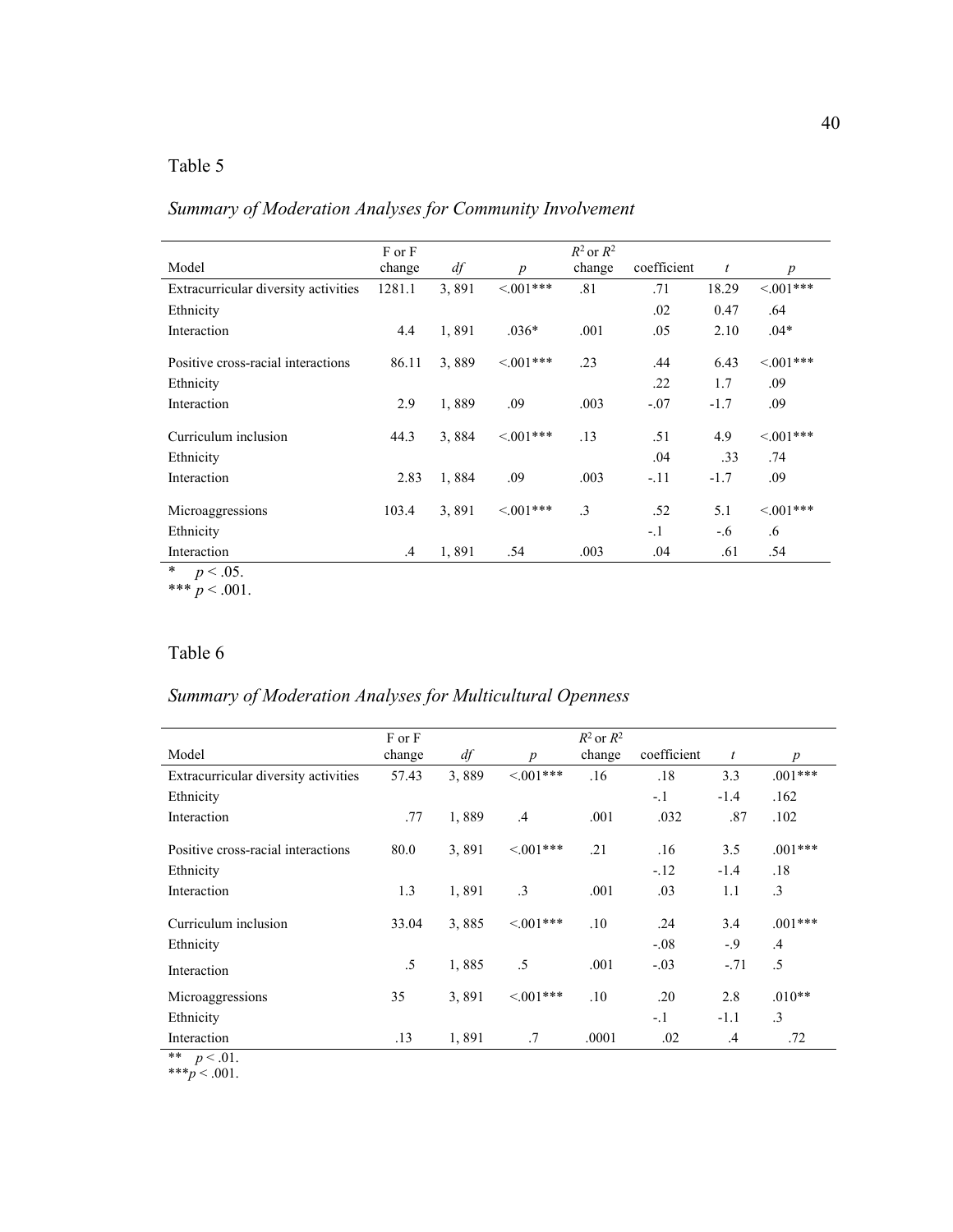## Table 7

*Summary of Moderation Analyses for Social Justice Orientation* 

|                                      | F or F |       |                  | $R^2$ or $R^2$ |             |        |                  |
|--------------------------------------|--------|-------|------------------|----------------|-------------|--------|------------------|
| Model                                | change | df    | $\boldsymbol{p}$ | change         | coefficient | t      | $\boldsymbol{p}$ |
| Extracurricular diversity activities | 22.5   | 3,887 | $0.001***$       | .81            | .32         | 5      | $0.001***$       |
| Ethnicity                            |        |       |                  |                | .21         | 2.6    | $.01**$          |
| Interaction                          | 6.3    | 1,887 | $.013**$         | .007           | $-.11$      | $-2.5$ | $.013**$         |
| Positive cross-racial interactions   | 39.7   | 3,889 | $\leq .001***$   | .12            | .35         | 6.5    | $< .001***$      |
| Ethnicity                            |        |       |                  |                | .40         | 3.8    | $.0002***$       |
| Interaction                          | 12.3   | 1,889 | .001             |                | $-.12$      | $-3.5$ | $.001***$        |
| Curriculum inclusion                 | 20.3   | 3,883 | $<.001***$       | .06            | .30         | 3.2    | $0.001**$        |
| Ethnicity                            |        |       |                  |                | .04         | .44    | .7               |
| Interaction                          | .91    | 1,883 | .34              | .001           | $-.05$      | $-1.0$ | .34              |
| Microaggressions                     | 8.3    | 3,889 | $0.001***$       | .03            | .31         | 3.7    | $0.001***$       |
| Ethnicity                            |        |       |                  |                | .21         | 2.2    | $.02*$           |
| Interaction<br>$\sim$ $\sim$ $\sim$  | 5.5    | 1,889 | $.02*$           | .006           | $-.13$      | $-2.4$ | $.02*$           |

<sup>\*</sup>  $p < 0.05$ .

\*\*  $p < 01$ . \*\*\*  $p < 001$ .

trend toward moderating the effect of curriculum inclusion on community involvement, such that the effect of curriculum inclusion on community involvement was stronger for students of color, effect = .41,  $p < .0001$ , LLCI = .31, ULCI = .50, than for White students, effect = .30,  $p < .0001$ , LLCI = .22, ULCI = .38.

The main effects for all diversity-related experiences were significant for multicultural openness. The main effect for ethnicity was not significant for multicultural openness. No significant moderated effects were found through ethnicity.

The main effects for all diversity-related experiences were significant for social justice orientation. The main effect for ethnicity was significant for social justice orientation in three of the four models. Ethnicity significantly moderated the effect of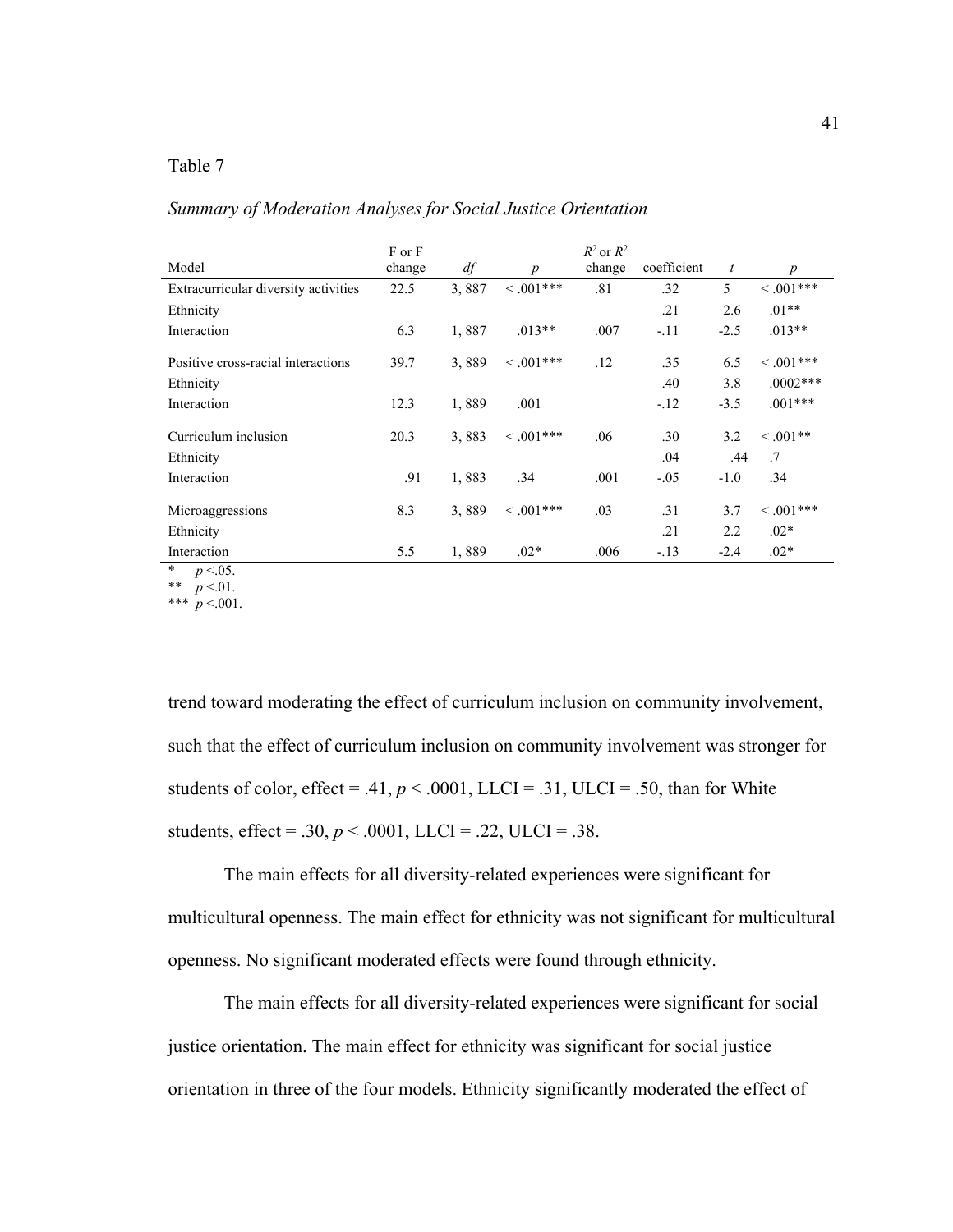extracurricular diversity activities and social justice orientation was stronger for students of color, effect = .21,  $p < .0001$ , LLCI = .15, ULCI = .26, than for White students, effect  $= .10, p < .001$ , LLCI = .04, ULCI = .17. Ethnicity significantly moderated the effect of PCRI, such that the relationship between PCRI and social justice orientation was stronger for students of color, effect = .23,  $p < .0001$ , LLCI = .19, ULCI = .28, than for White students, effect = .12,  $p < .0001$ , LLCI = .07, ULCI = .16. Ethnicity significantly moderated the effect of microaggressions, such that the positive relationship between microaggressions and social justice orientation was stronger for students of color, effect  $=$ .18,  $p < .0001$ , LLCI = .11, ULCI = .30, than for White students, effect = .05, p = .25,  $LLCI = -.03$ ,  $ULCI = .13$ .

extracurricular diversity activities, such that the positive relationship between

Primary analyses were conducted with the exclusion of Asian students and yielded differences in direct and interacting effects of diversity-related experiences and ethnicity on levels of social justice orientation. The main effect of ethnicity did not significantly predict social justice orientation in the extracurricular diversity activities, positive cross-racial interactions, or microaggressions models. The main effect of ethnicity did significantly predict social justice orientation in the curriculum inclusion model. The main effects of curriculum inclusion and microaggressions did not predict social justice orientation. Ethnicity did not significantly moderate the effects of extracurricular diversity activities and microaggressions on social justice orientation. Excluding Asian students did not change the pattern of results in predicting community involvement or multicultural openness.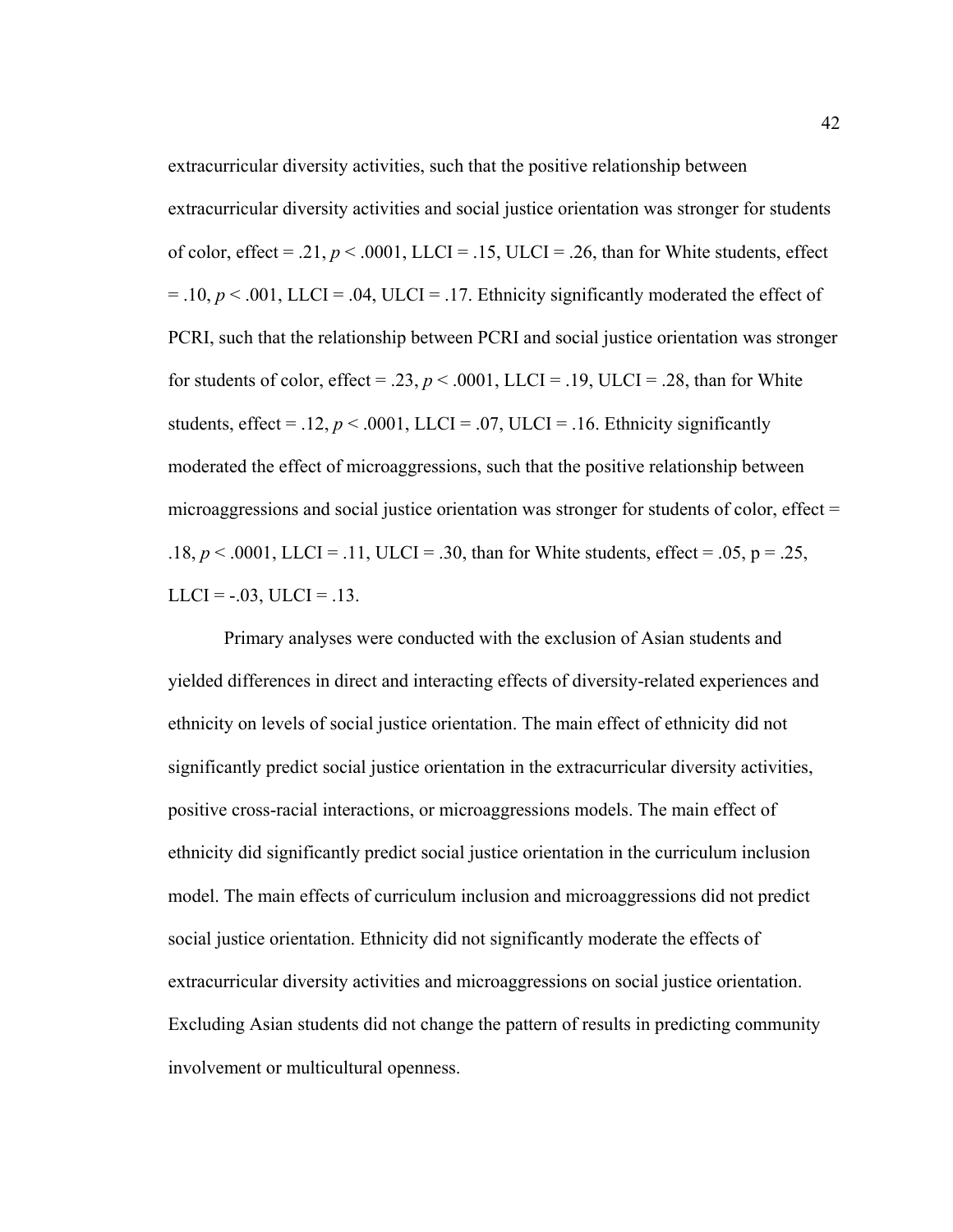# **CHAPTER V DISCUSSION**

 This study aimed to understand the relationships among various diversity-related experiences and critical consciousness for both students of color and White students, in order to highlight the ways in which college prepares students to become effective citizens of a diverse world. College serves as an introduction to societal expectations, work place expectations, and expectations for interpersonal interactions with people who are both familiar and strangers. Not only do many colleges promote engagement in social justice action among their students, but they are often the settings in which people learn to navigate a multiracial world (Marquette University, n.d.; University of Wisconsin-Madison, n.d.; University of Houston, n.d.; Cornell University, n.d.). Universities can promote further growth of their students in the context of this ever-expanding diverse world with the multicultural competence dimension of the Multiple Dimensions of Cultural Competence model (D. W. Sue, 2011). This study builds upon previous research by examining specific diversity-related correlates of levels of critical consciousness for students of color and White students.

 The current study found evidence to support the hypothesis that extracurricular diversity activities, curriculum inclusion, positive cross-racial interactions, and experiences of microaggressions are all significantly positively associated with community involvement, multicultural openness, and social justice orientation among students of color and most DREs are positively associated with critical consciousness among White students. Diversity-related experiences were all found to be significant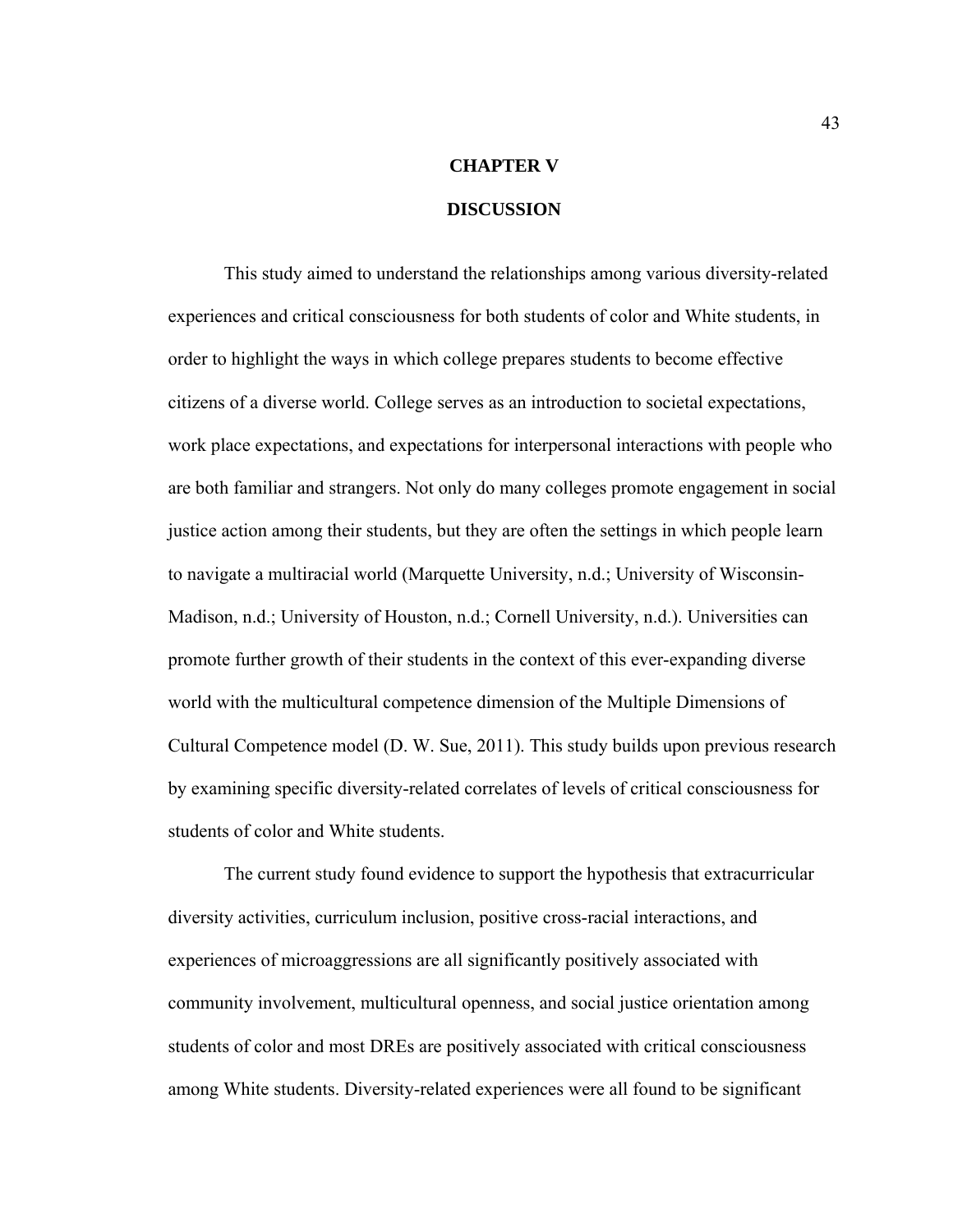predictors of levels of critical consciousness. Ethnicity was found to moderate several relationships between diversity-related experiences and critical consciousness. Ethnicity also emerged as a significant predictor for social justice orientation suggesting that there is a difference between students of color and White students, with ethnicity predicting social justice more strongly for students of color. The racial/ethnic subgroups reported similar experiences with DREs overall, but some significant differences emerged. Asian students had significantly lower levels of experiences with curriculum inclusion and lower levels of social justice orientation compared with other ethnic subgroups, particularly Native American/Alaska Native, Native Hawaiian/Pacific Island, and Black students. In this sample significant qualitative differences appeared for Asian students compared to other minority groups: Asian students were more likely to be of advanced class standing, to speak a language other than English, to be foreign-born students on a visa, and to identify as Hindu.

### **Diversity-Related Experiences**

 Overall, the sample reported relatively low levels of inclusive curricular experiences, extracurricular diversity activities, and microaggression experiences, while indicating moderate levels of positive cross-racial interactions. Significant differences emerged between students of color and White students for curriculum inclusion, extracurricular diversity activities, positive cross-racial interactions, and microaggressions. Students of color reported lower levels of experiences of curriculum inclusion than White students, which could suggest that students of color have different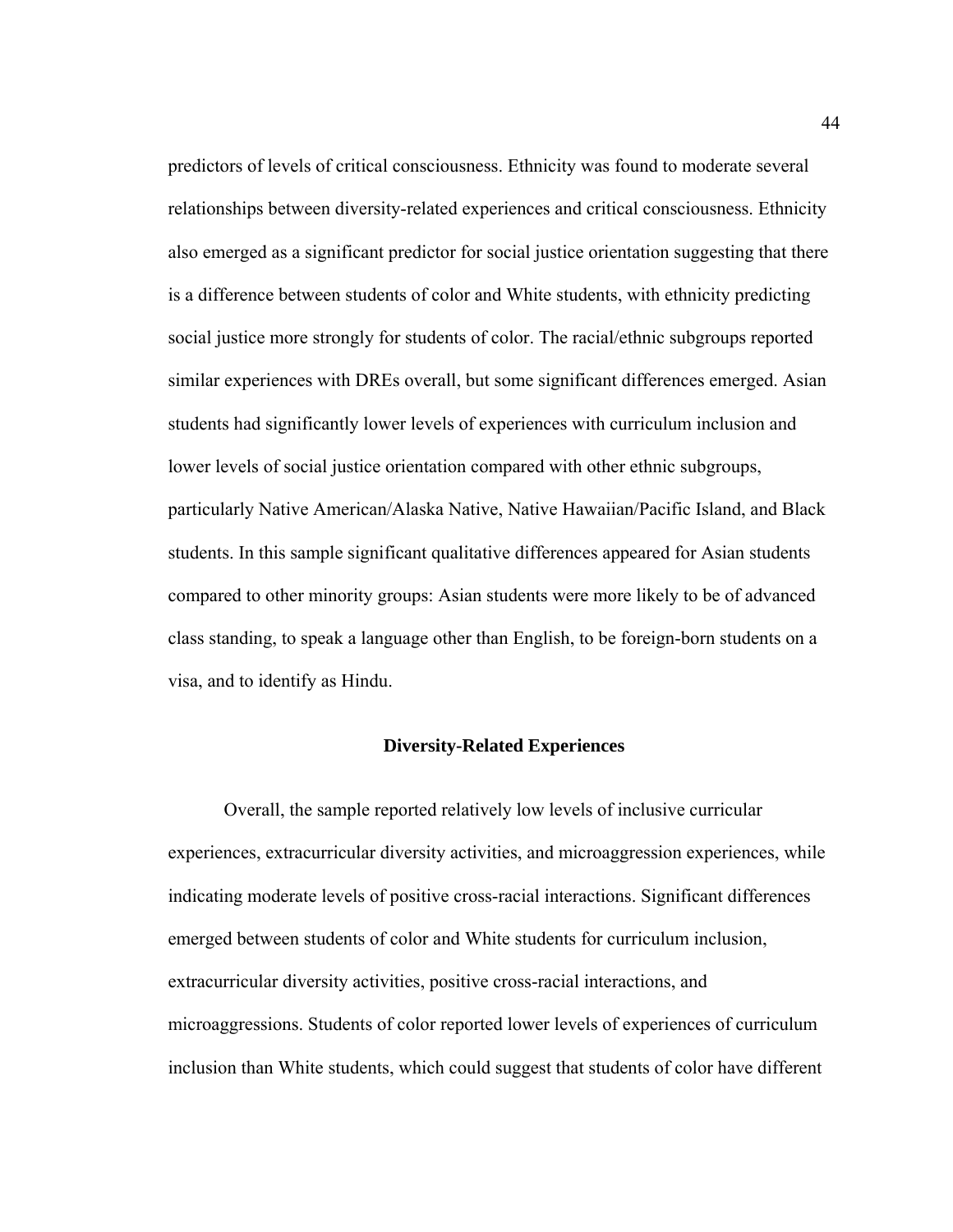experiences with, or higher expectations of, the content that implies inclusive curriculum is present in the courses they take. Students of color have been found to be more knowledgeable about diversity and multicultural issues when they initially enroll in courses specific to, or that have an emphasis on these issues. In a study of 17 graduate students of color enrolled in a graduate-level diversity course, 65% of participants expressed awareness and understanding of oppression at baseline that went beyond their personal experiences with those issues (Curtis-Boles & Bourg, 2010). Students who had previous awareness of racism in their lives reported that the diversity course brought those issues "into sharper focus," but did not introduce them to the issues like it might White students (Curtis-Boles & Bourg, 2010).

 Alternatively, in the present study students of color indicated higher levels of experience with extracurricular diversity activities, positive cross-racial interactions, and microaggressions than White students. Previous studies have observed differences between students of color and White students in their predispositions to engage in diversity activities, such that there was a moderate effect size showing that students of color had about a half of a standard deviation higher levels of engagement in diversity activities than White students at a PWU (Hall, Cabrera, & Milem, 2010). Hall et al. also found that this predisposition was influenced by past interactions with diverse peers and that those who had past interactions were more likely to join campus-based diversity activities, especially in their freshman year. The current study was conducted at a PWU, which inherently makes most interactions for students of color cross-racial whereas White students may not have as many opportunities to engage with students from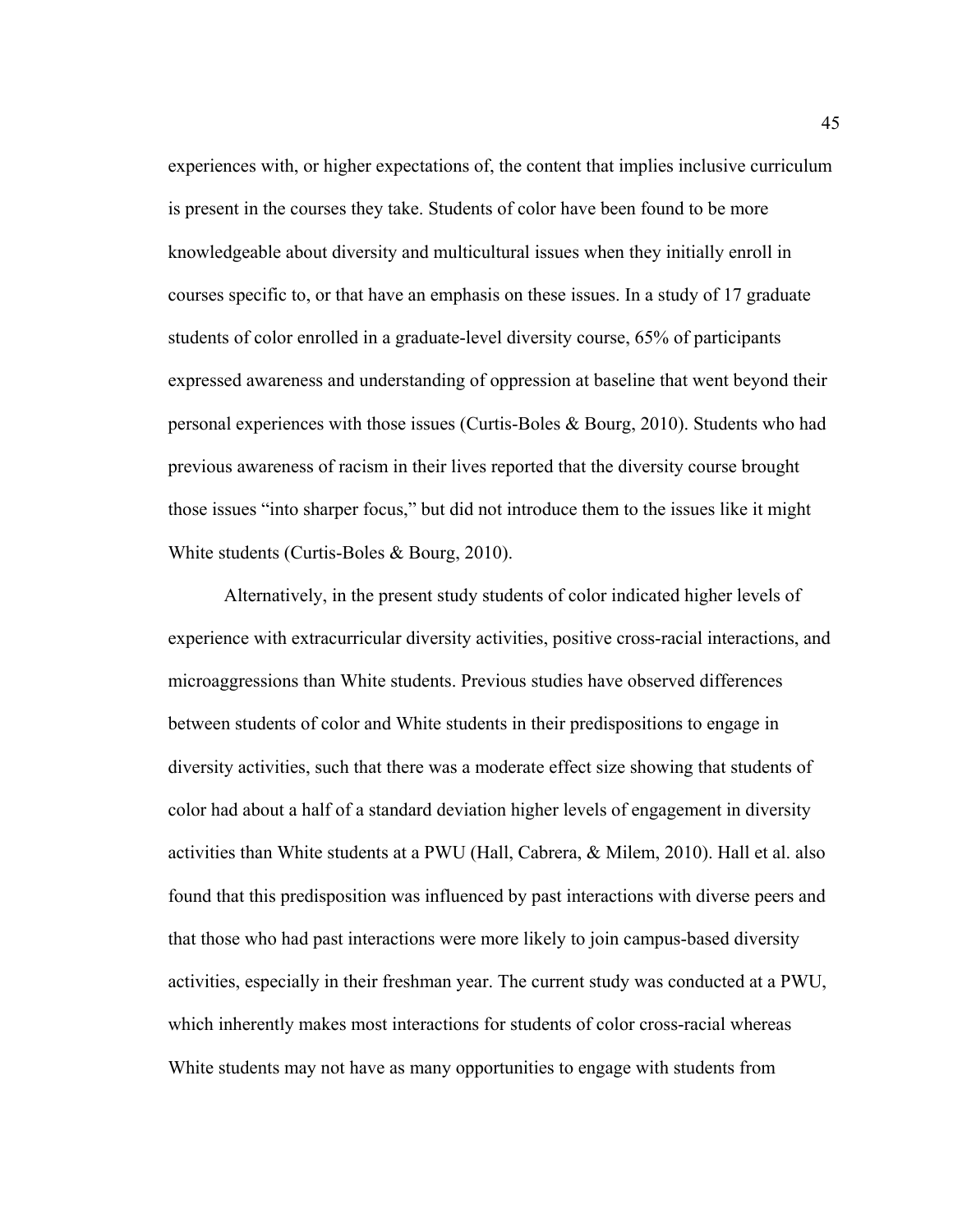different racial/ethnic backgrounds.

Similarly, racial/ethnic microaggressions are experiences that are unique to students of color, which explains the low levels reported by White students, who likely may have been reporting witnessing such interactions rather than personally experiencing them. However, misunderstanding about the nature and definition of racism leads some White individuals to report that they have experienced discrimination when they have been made uncomfortable due to their race, which also explains the non-zero levels of microaggressions reported by White students. Previous research has demonstrated the numerous negative impacts microaggressions have on both the physical and psychological health of people of color (Nadal, Griffin, Wong, Hamit, & Rasmus, 2014; Torres et al., 2010; Torres & Taknint, 2015). However, the literature has also documented some growth outcomes from microaggressive experiences. Hope et al. (2016) found that students of color who experienced high levels of discrimination were more likely to be involved in social justice advocacy, such as activism within the Black Lives Matter movement, than students who reported low levels of experiences with discrimination.

### **Correlates of Critical Consciousness**

In general, the sample reported moderately low average levels of community involvement and multicultural openness, while indicating moderate average levels of social justice orientation. Extracurricular diversity activities, positive cross-racial interactions, curriculum inclusion, and experiences of microaggressions all significantly related to critical consciousness outcomes for both students of color and White students.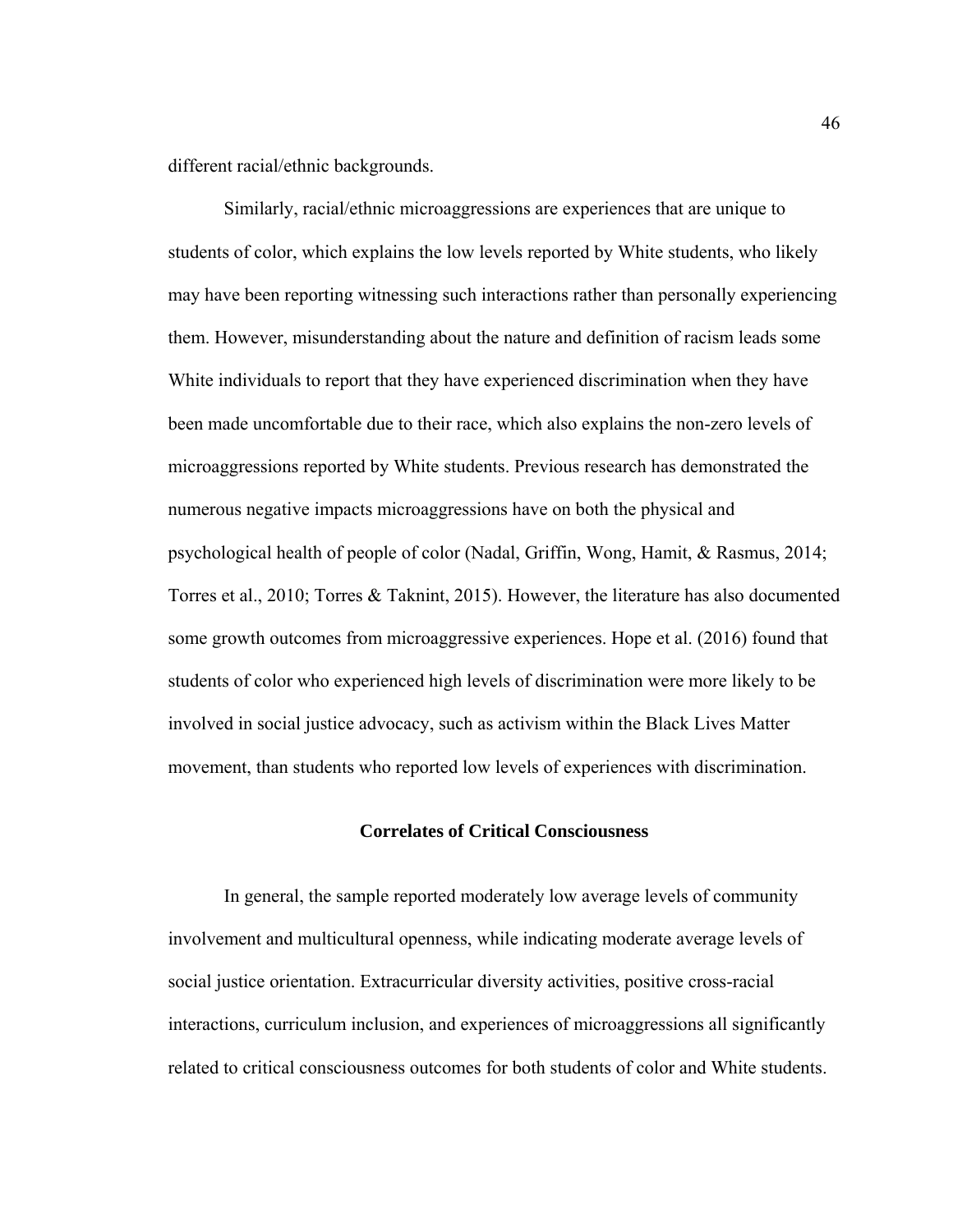There was little evidence to suggest that this relationship was either stronger or weaker for students of color or White students, but a small number of moderating effects of ethnicity did emerge. Extracurricular diversity activities were found to be more strongly related to community involvement for White students than for students of color. Extracurricular diversity activities, positive cross-racial interactions, and experiences of microaggressions were all more strongly related to levels of social justice orientation for students of color than for White students.

However, these findings for social justice orientation were not present when analyses were conducted excluding Asian students. This speaks to the nuanced position that Asian students have in the U.S., which may be attributed to their "model minority" status (Pettersen, 1966; Poon et al., 2016). The model minority myth is the stereotype that targets Asian American and Pacific Islanders as a uniformly hardworking racial/ethnic minority group whose academic and professional success defies the claims of systemic racism made by other racial/ethnic minority groups (Poon et al., 2016). Seery and Quinton (2015) found that self-esteem acted as a buffer for Asian students when they attributed racism or discrimination to poor feedback.

 The differences in associations between DREs and CC for students of color and White students could be attributed to the nature of the CC variables in that community involvement and social justice orientation are more action oriented compared to multicultural openness, which is more descriptive of attitudes or beliefs. Extracurricular diversity activities were found to be more predictive of community involvement for White students, which could be explained by the action oriented nature of both of the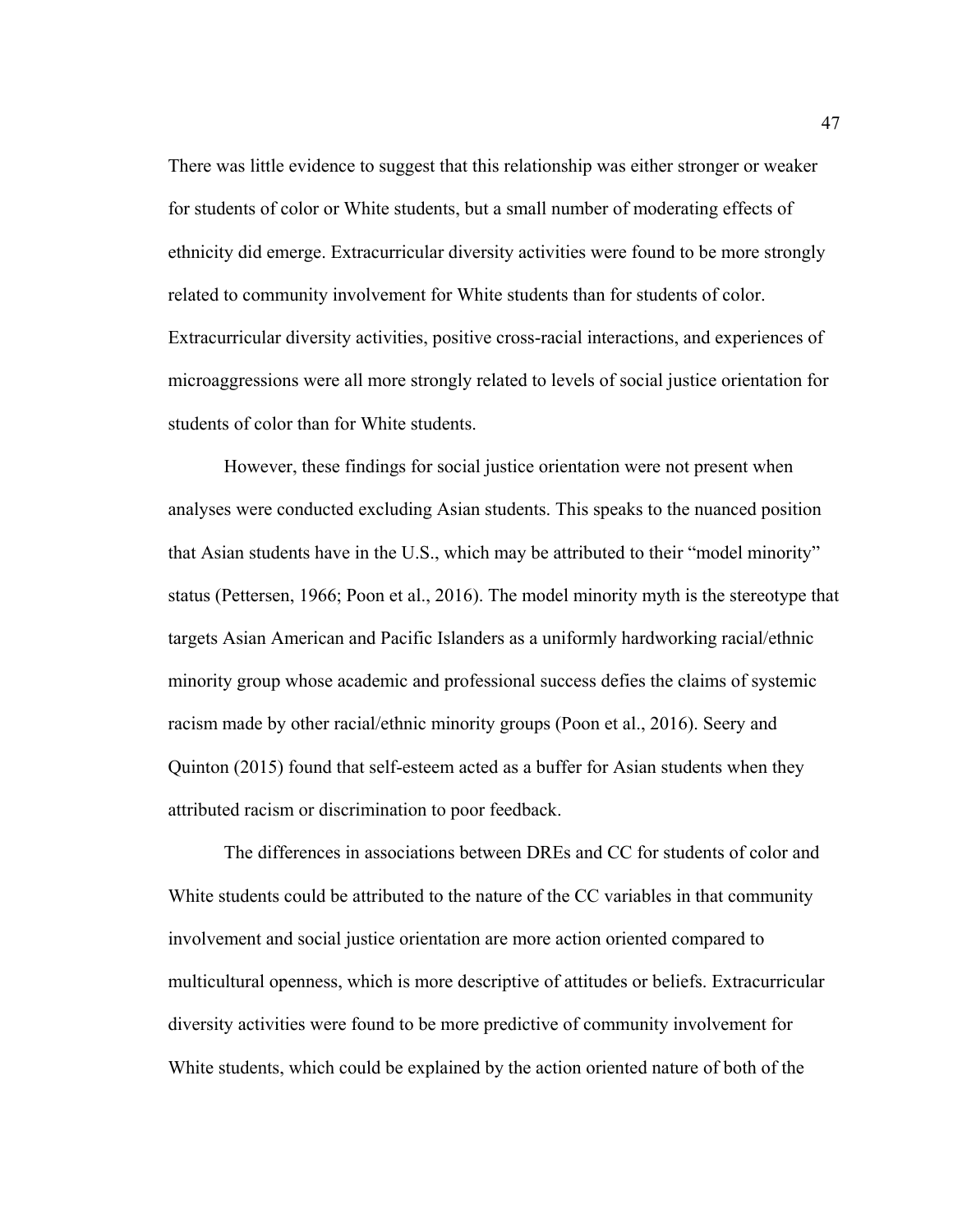variables. The action orientation of community involvement may be more salient, and thus more accessible, for White students who lack personal experiences with diversity, or discriminatory, experiences. Similarly, social justice orientation was predicted by DREs and also more action oriented and behavior based than multicultural openness. Differences emerged between students of color and White students for the behavioral components of critical consciousness (community involvement and social justice orientation), but not for the attitudinal components (multicultural openness). Thus, DREs may more be more useful in predicting behaviors than they are in predicting beliefs and students may more readily identify behaviors they engage in related to diversity than beliefs or attitudes they hold, especially if they are behaviorally based DREs.

### **Implications for Educators and Researchers**

This study has demonstrated the positive correlates of engagement with diversityrelated experiences in terms of indicators of critical consciousness, which is becoming an increasingly important concept for navigating our diverse world. Universities and institutions of higher education have become increasingly active with initiating diversity programs, recruiting and supporting racially diverse students, and implementing their commitments to diversity (Harper & Yeung, 2013; Kulik & Roberson, 2008; Muthuswamy, Levine, & Gazel, 2006). Muthuswamy et al. found that Michigan State University's diversity initiative, the Multi-Racial Living Unity Experience, positively influenced students' engagement with racial others, knowledge of racial issues, and racial attitudes when compared to a control group (Muthuswamy et al., 2006). This study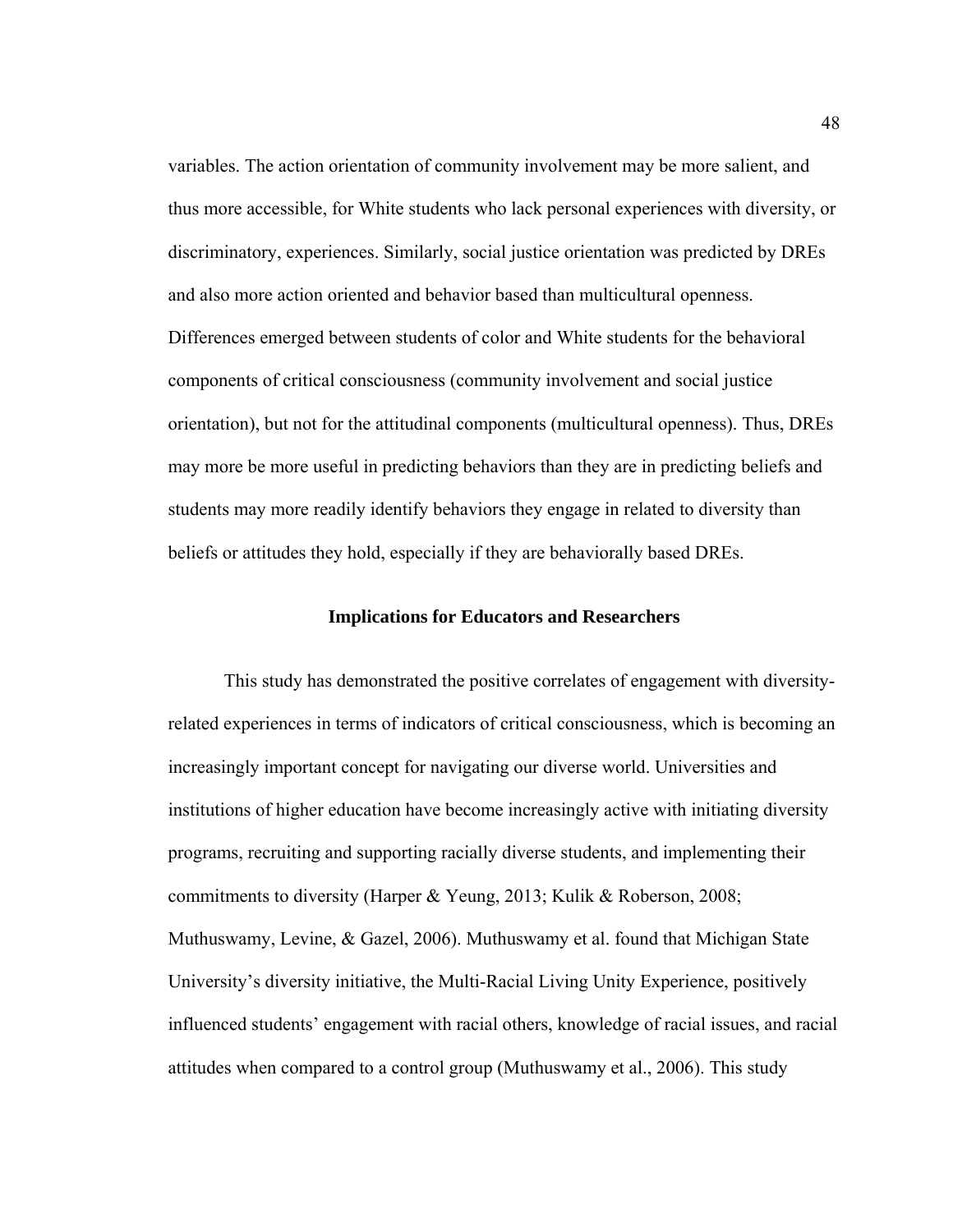contributes to the literature by expanding upon the findings that diversity-related experiences are related to positive outcomes in college students.

The current study also sheds light on the areas universities could directly influence, which are cross-racial interactions, curriculum inclusion, extracurricular experiences, and discrimination experiences that all happen in context of the university. Universities may consider creating programs that would increase the number of positive cross-racial interactions students have along with developing protocols to diminish discriminatory experiences for students of color. This could include support for new, and existing, minority student clubs, diversity based activities that are often held by these clubs, diversity based orientation programs, and hosting events that are directly related to diversity (e.g., speakers, cultural celebrations, workshops). Warikoo and Deckman (2014) found differences among college students' experiences with diversity depending on the approach to a diversity focused orientation that the university used. Students seemed to become polarized and differences made more salient when they attended an orientation focused on racial identities, relative to students who attended an orientation focused on commonalities between racial/ethnic groups (Warikoo & Deckman, 2014).

To help diminish the negative impacts of discrimination, universities can take a stronger stance on their mission statements, which often promote social justice and inclusion, reiterate expectations of student conduct as it is described within their university codes, and generally taking a more proactive/preventative stance when it comes to ethnically and racially motivated harassment/assault. They may also consider integrating more diversity-related topics into core curriculum to aid in increasing

49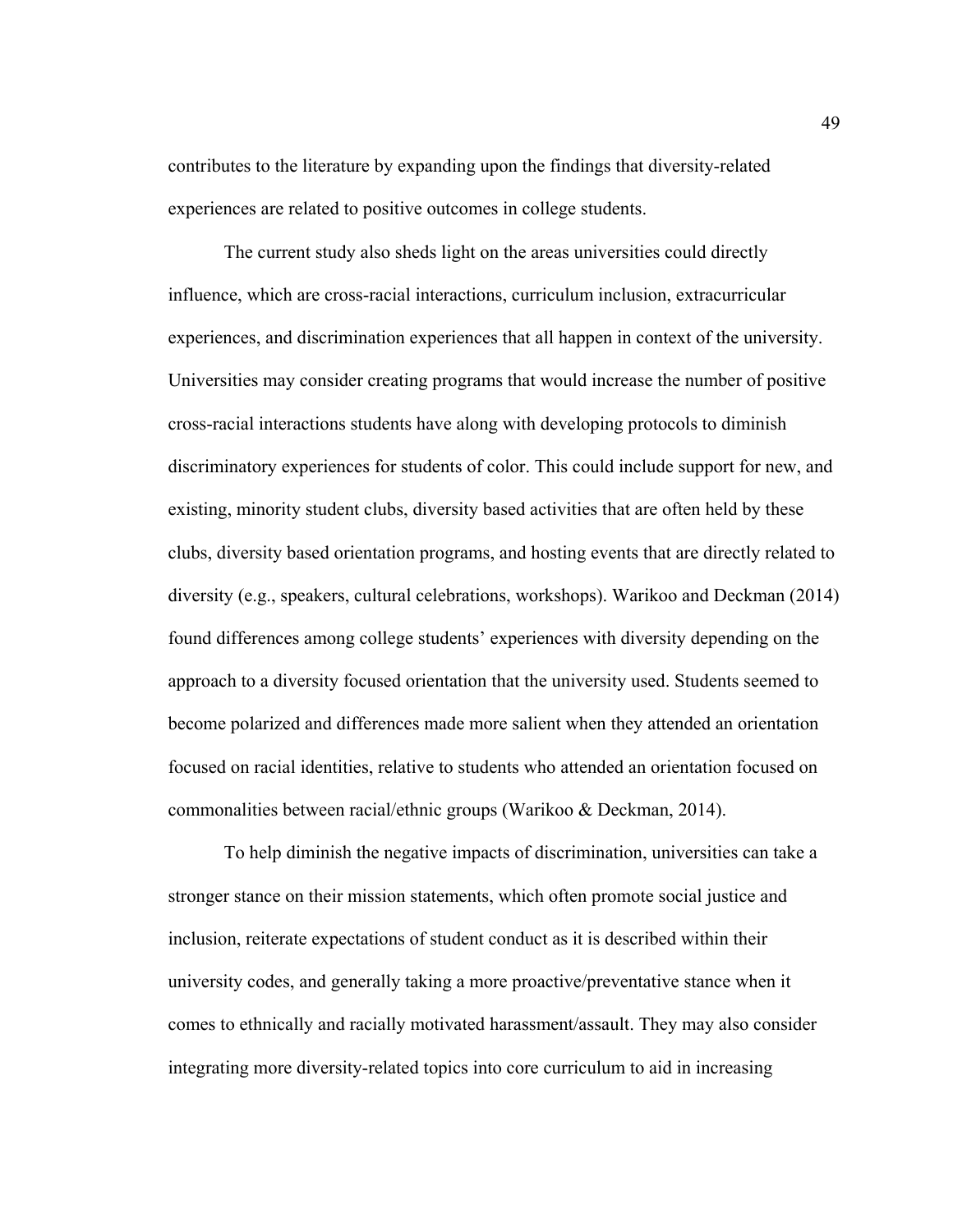students' knowledge of diversity issues, which could then influence their engagement in other DREs. This could be done as simply as through the requirement of a certain number of diverse authors in a course to a more complex approach in the creation of new courses that focus specifically on these issues for different departments on campus.

The implications of the current study for researchers are similar to those of educators and can be maximized through collaboration between educators and researchers. As diversity initiatives are implemented and modified on university campuses, it is recommended that studies utilize longitudinal designs. The use of experimental designs in future studies is also called for as a way to more effectively cross-sectional samples, such as the sample used in the current study. This will allow for researchers to determine the ways, if any, in which these programs influence positive outcomes among students. Longitudinal designs will also facilitate researchers' understanding of the developmental processes behind critical consciousness and engagement in DREs. Future studies should also pay close attention to differences in outcomes based on various DREs. Qualitative methods are also indicated to examine the nuances among students of color as they engage in DREs since this study, and previous research, have found differences in levels of engagement between students of color and White students. Exploration and better understandings of these nuances will allow universities to implement aforementioned activities, programs, and events that cater as much to the needs of students of color as they do to White students in order for students to be more equally benefitted by their participation.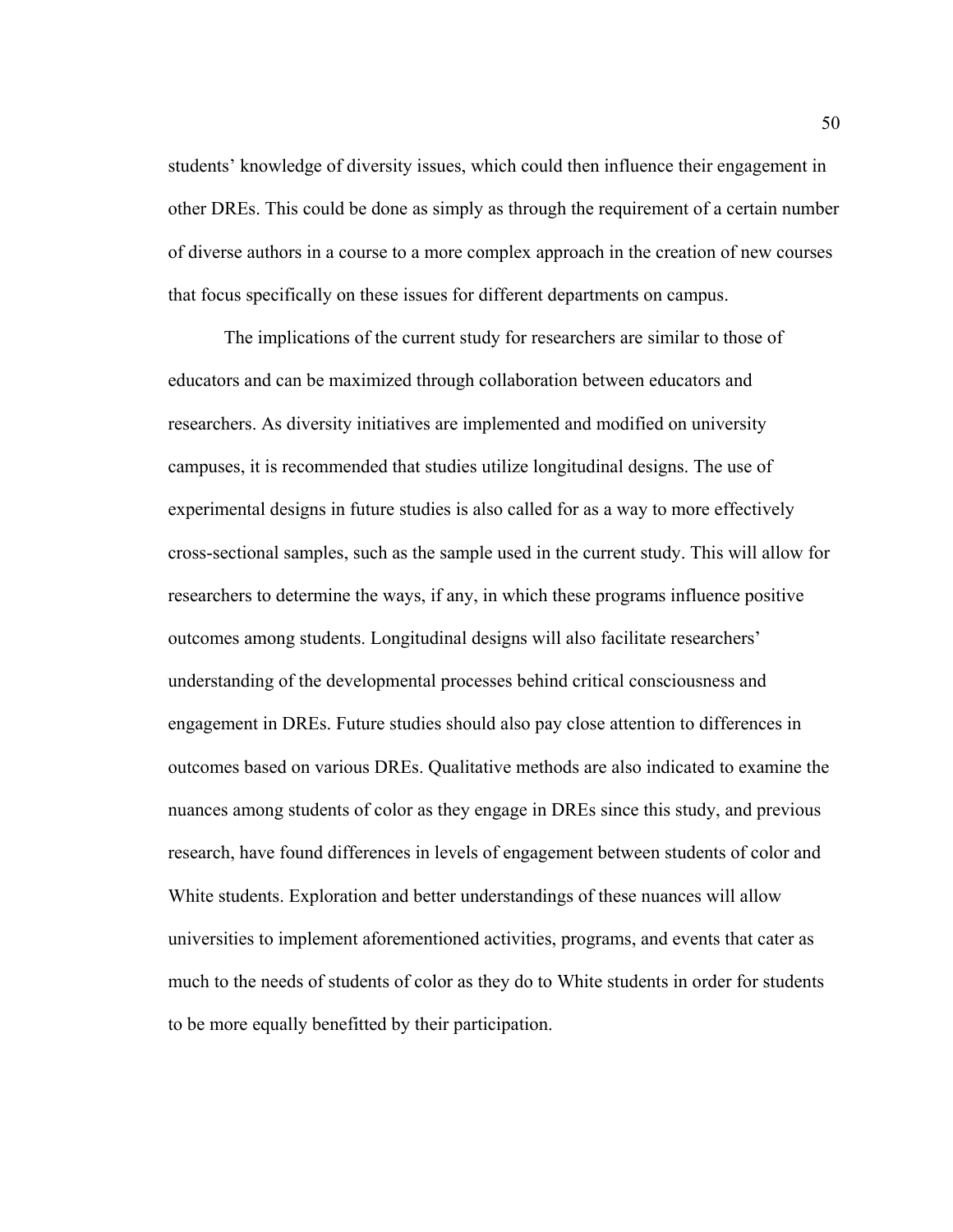#### **Limitations**

One limitation of this study was the decision to allow participants to select multiple racial/ethnic identifiers, in an attempt to be inclusive, without asking participants to identify their most salient identity, thus forcing the research team to categorize participants who had selected multiple racial/ethnic identifiers  $(n = 18)$  into a single racial/ethnic group for comparisons. Participants who identified as multiethnic/ multiracial who selected White as one of their identities were also categorized into the racial/ethnic minority category they selected  $(n = 104)$ , by the research team. These categorizations may not have represented participants' most salient identities.

Another limitation to the study was the lack of clarification of the mode in which participants attended classes (i.e., main campus, online, branch campus, combination). Students attending USU have the opportunity to attend classes at a number of branch campuses across the state, which could present varied academic and diversity experiences. However, all USU campuses are predominantly White, though the distribution of students of color differs across regional campuses (USU Office of Analysis, Assessment, and Accreditation, 2016). The spring semester during which data were collected had a range of 7.8% of students of color at the main campus to 29.1% at USU Eastern; other regional and distance education sites had an enrollment rate of 9.2% for students of color.

An additional limitation of the study was the cross-sectional nature of the sample and the confounds that cross-sectionality introduced to the analyses. Concepts such as microaggressions may not have been understood in the same way by study participants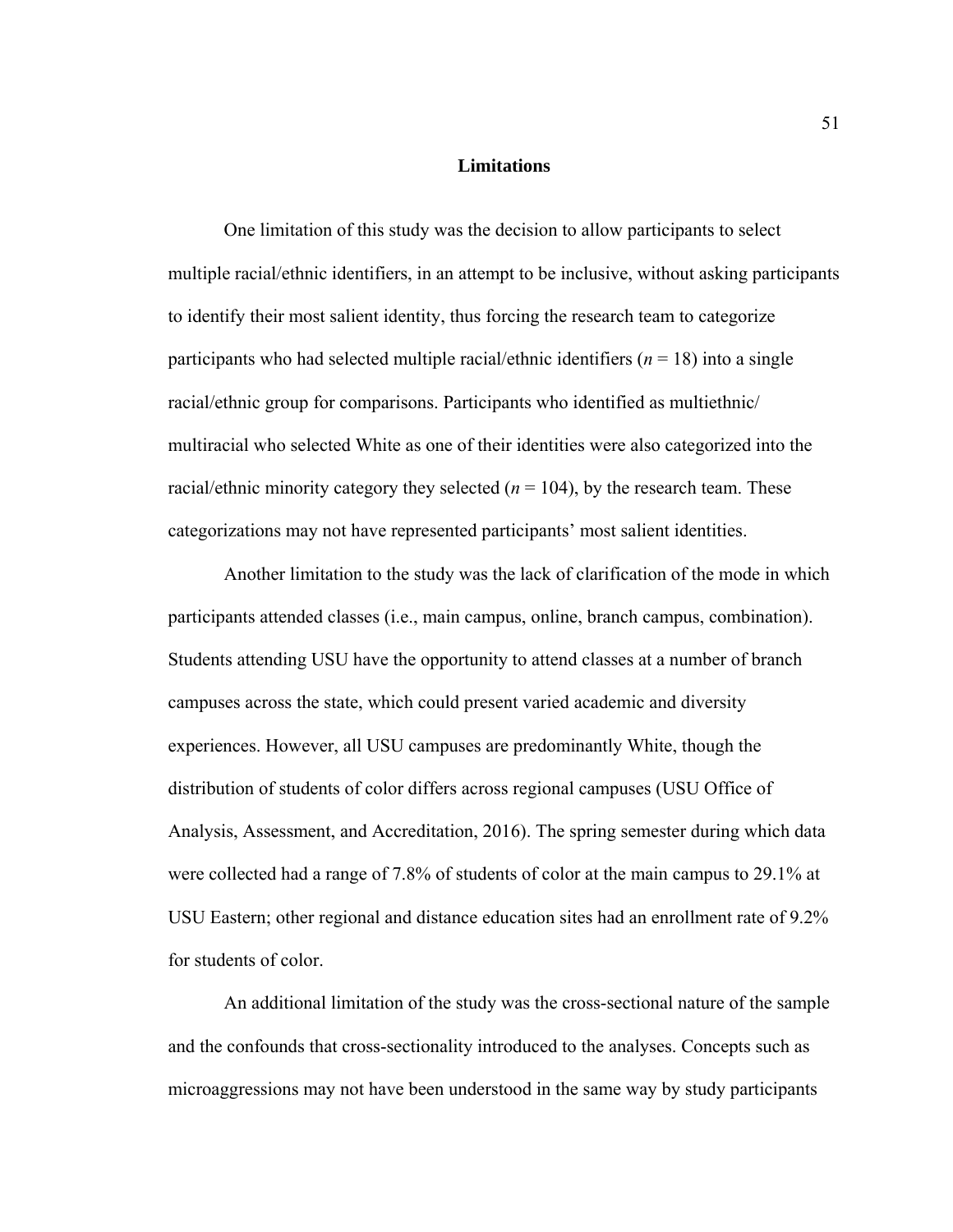due to differing levels of knowledge, experience, and exposure to diversity issues that often take place in more advanced courses unavailable to first or second year college students. This is similar to extracurricular diversity activities because at the time of survey completion students did not have equal opportunities to engage in these experiences as a function of the varying amount of time students have been present on campus.

A further limitation of the study is that the religious context in which it was conducted was predominantly The Church of Jesus Christ of Latter-day Saints (LDS). This presents a possible limitation regarding the ability of these results to generalize to university contexts that are more secular. It is suggested that future research carefully consider the unique demographic characteristic of college campuses when making comparisons across campuses.

### **Conclusion**

 Overall, diversity-related experiences were found to be notable correlates of critical consciousness among both White and ethnic minority students. Higher education institutions may benefit from creating more opportunities for students to have positive cross-racial interactions, circumstances to learn more about diversity issues, and for students to engage with and act upon their critical consciousness leanings. Additionally, institutions should try to cater to the differences in these experiences between White students and students of color, as fulfilling these differing needs is crucial in promoting inclusiveness on campus. Future research may wish to examine the role of other diversity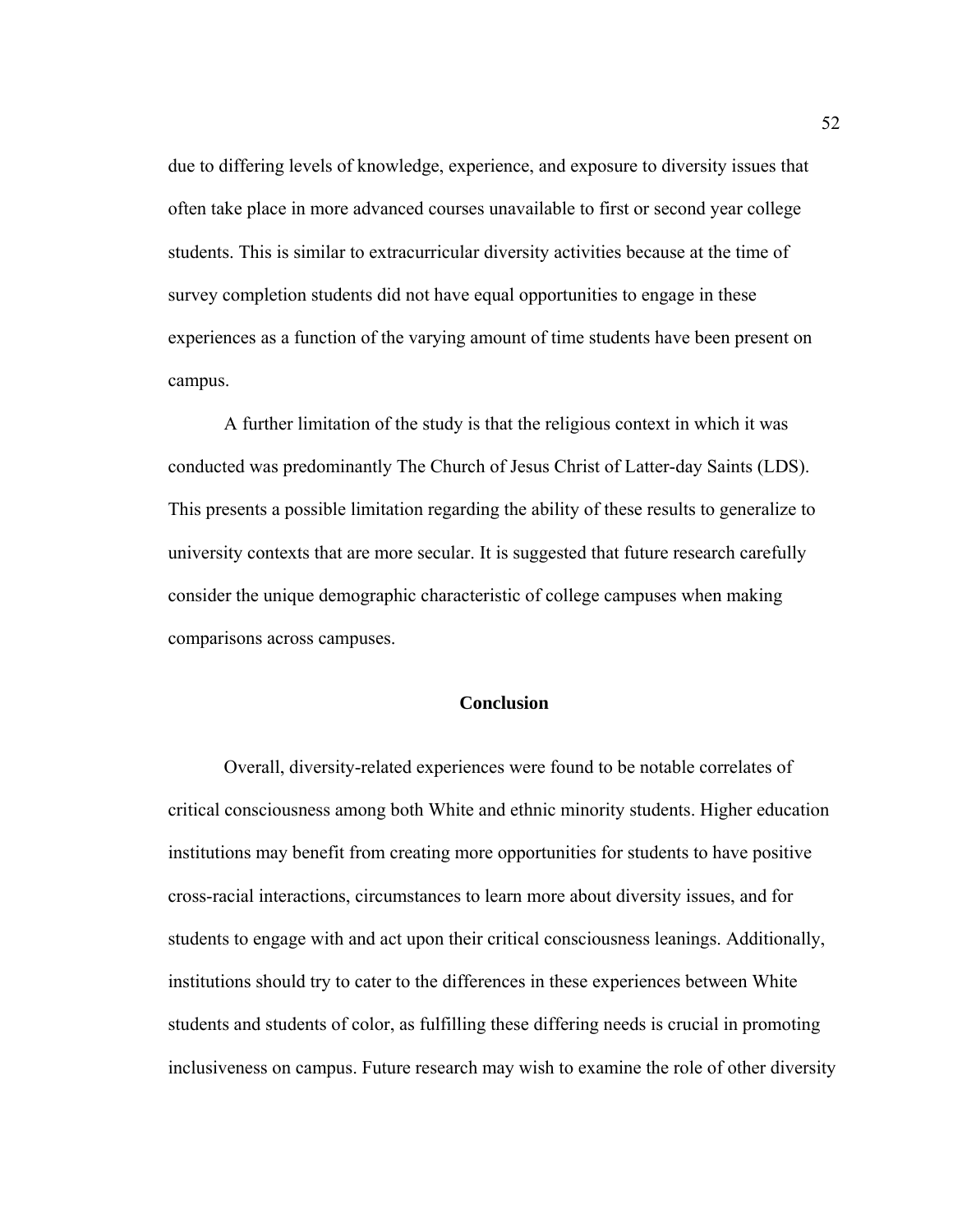experiences in predicting critical consciousness, as well as various components of critical consciousness not examined in the current study. Researchers may also want to focus on students' qualitative reports of the types of action they are engaged in and how that relates to positive diversity outcomes.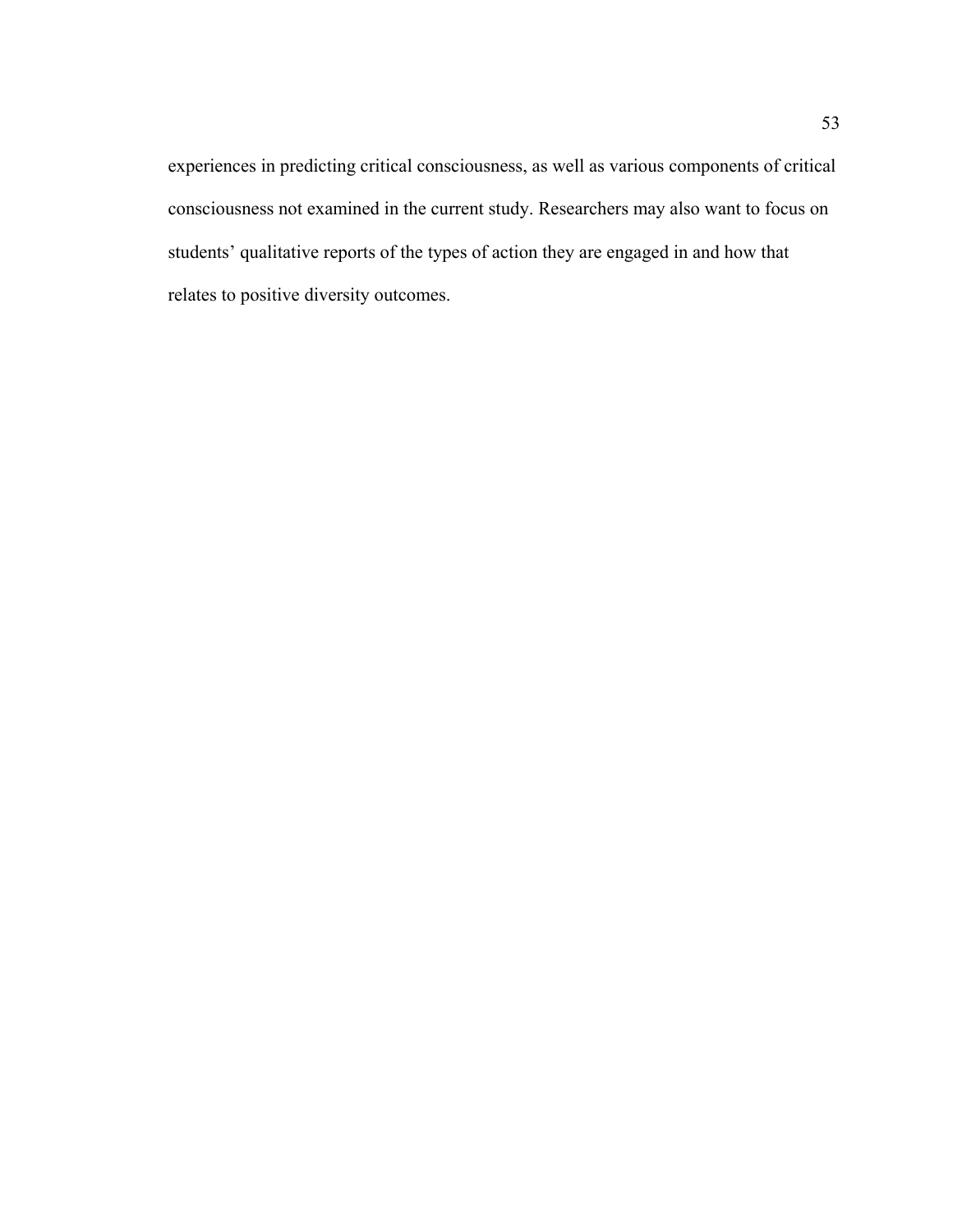### **REFERENCES**

- Acosta, K. M., Moore, H. A., Perry, G. K., & Edwards, C. (2005). Dialogue on diversity teaching: Reflections on research, pedagogy, and passion for social justice. In N. Peters & J. Shultz (Eds.), *Challenges of multicultural education: Teaching and taking diversity courses* (pp. 20-38). Boulder, CO: Paradigm.
- Antonio, A. L., Chang, M. J., Hakuta, K., Kenny, D. A., Levin, S., & Milem, J. F. (2004). Effects of racial diversity on complex thinking in college students. *Psychological Science, 15*(8), 507-510.
- Bowman, N. A., & Park, J. J. (2015). Not all diversity interactions are created equal: Cross-racial interaction, close interracial friendship, and college student outcomes. *Research in Higher Education, 56*, 601-621.
- Brown, J. L., MacDonald, R., & Mitchell, R. (2015). Are people who participate in cultural activities more satisfied with life? *Social Indicators Research, 122*, 135- 146.
- Burrell Storms, S. (2012). Preparing students for social action in a social justice education course: What works? *Equity & Excellence in Education, 45*(4), 547- 560.
- Chang, M. J., Denson, N., Saenz, V., & Misa, K. (2006). The educational benefits of sustaining cross-racial interactions among undergraduates. *The Journal of Higher Education, 77*(3), 430-455.
- Chrobot-Mason, D., & Aramovich, N. P. (2013). The psychological benefits of creating an affirming climate for workplace diversity. *Group and Organization Management, 38*(6), 659-689. doi:10.1177/1059601113509835
- Cornell University. (n.d.). *Cornell University mission*. Retrieved from https://www. cornell. edu/about/mission.cfm
- Curtis-Boles, H., & Bourg, E. (2010). Experiences of students of color in a graduate-level diversity course. *Training and Education in Professional Psychology, 4*(3), 204- 212.
- Denson, N. (2009). Do curricular and cocurricular diversity activities influence racial bias? A meta-analysis. *Review of Educational Research, 79*(2), 805-838.
- Ehrlich, T. (2000). *Civic responsibility and higher education.* Westport, CT: American Council on Education and the Oryx Press.
- Freire, P. (1993). *Pedagogy of the oppressed.* New York, NY: Continuum.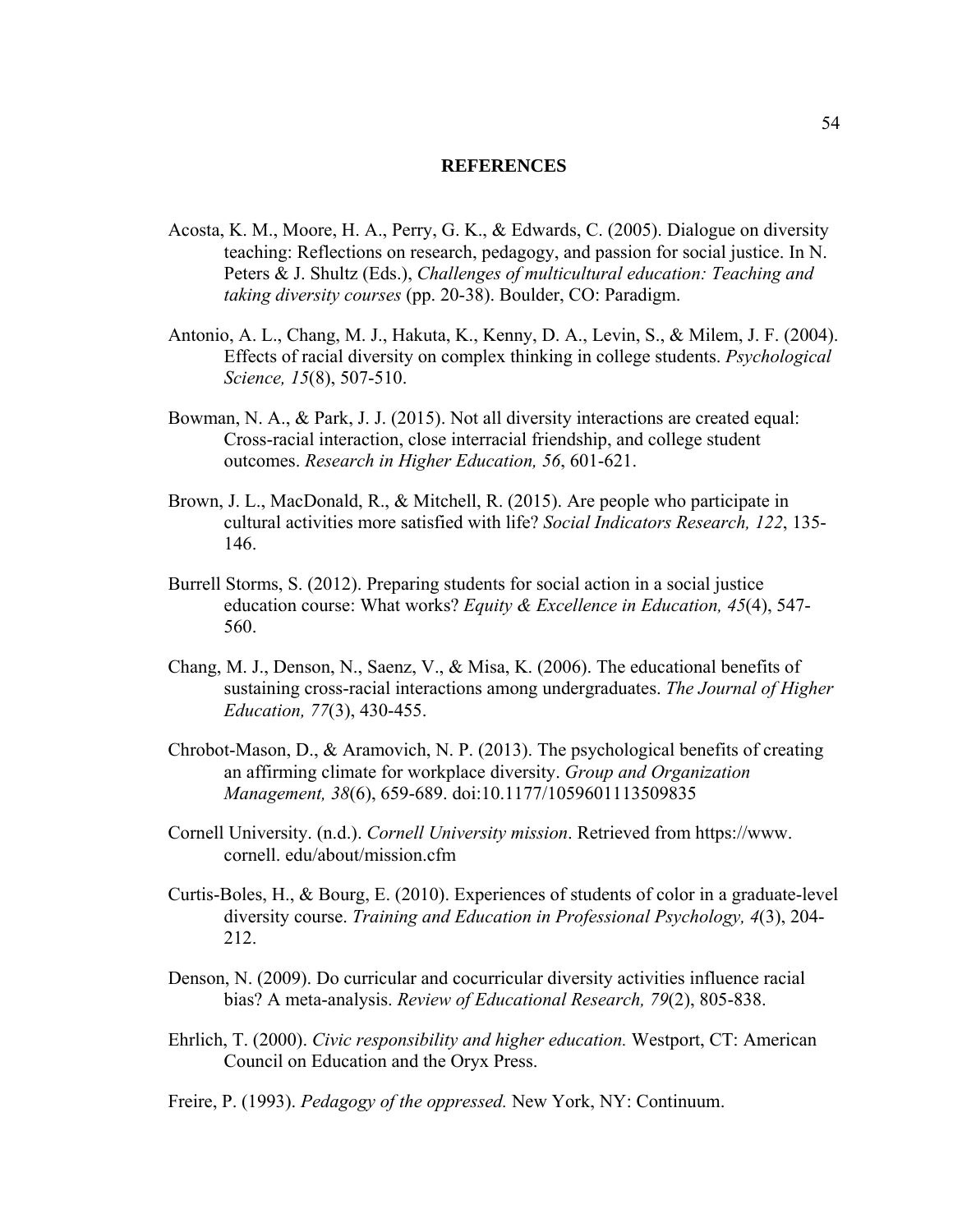- Funge, S. P. (2011). Promoting the social justice orientation of students: The role of the educator. *Journal of Social Work Education, 47*(1), 73-90.
- Gottfredson, N. C., Panter, A. T., Daye, C. E., Allen, W. A., Wightman, L. F., & Deo, M. E. (2008). Does diversity at undergraduate institutions influence student outcomes? *Journal of Diversity in Higher Education, 1*(2), 80-94.
- Hall, W. D., Cabrera, A. F., & Milem, J. F. (2010). A tale of two groups: Differences between minority students and non-minority students in their predispositions to and engagement with diverse peers at a predominantly White institution. *Research in Higher Education, 52*, 420-439.
- Harper, C. E., & Yeung, F. (2013). Perceptions of institutional commitment to diversity as a predictor of college students' openness to diverse perspectives. *The Review of Higher Education, 37*(1), 25-44.
- Harris, C. T., & Wise, M. (2012). The impact of participation in undergraduate extracurricular activities on the transformation of habitus among American medical students. *Sociological Spectrum, 32*(6), 491-509.
- Hayes, A. F. (2013). *Introduction to mediation, moderation, and conditional process analysis: A regression-based approach.* New York, NY: Guilford.
- Henderson-King, D., & Kaleta, A. (2000). Learning about diversity: The undergraduate experience and intergroup tolerance. *The Journal of Higher Education, 71*(2), 142-164.
- Higher Education Research Institute. (2015). *Diverse Learning Environments Survey*. Retrieved from http://heri.ucla.edu/dleoverview.php
- Hope, E. C., Keels, M., & Durkee, M. I. (2016). Participation in Black Lives Matter and deferred action for childhood arrivals: Modern activism among Black and Latino college students. *Journal of Diversity in Higher Education, 9*(3), 203-215.
- Hurtado, S., Arellano, L., Cuellar, M., & Guillermo-Wann, C. (2011). *Diverse learning environments survey instrument: Introduction and select factors*. University of California, Los Angeles, CA: Higher Education Research Institute.
- Hurtado, S., & Guillermo-Wann, C. (2013). *Diverse learning environments: Assessing and creating conditions for student success—Final Report to the Ford Foundation.* University of California, Los Angeles, CA: Higher Education Research Institute.
- Kivel, P. (2002). *Uprooting racism: How White people can work for racial justice*. Gabriola Island, BC: New Society Publishers.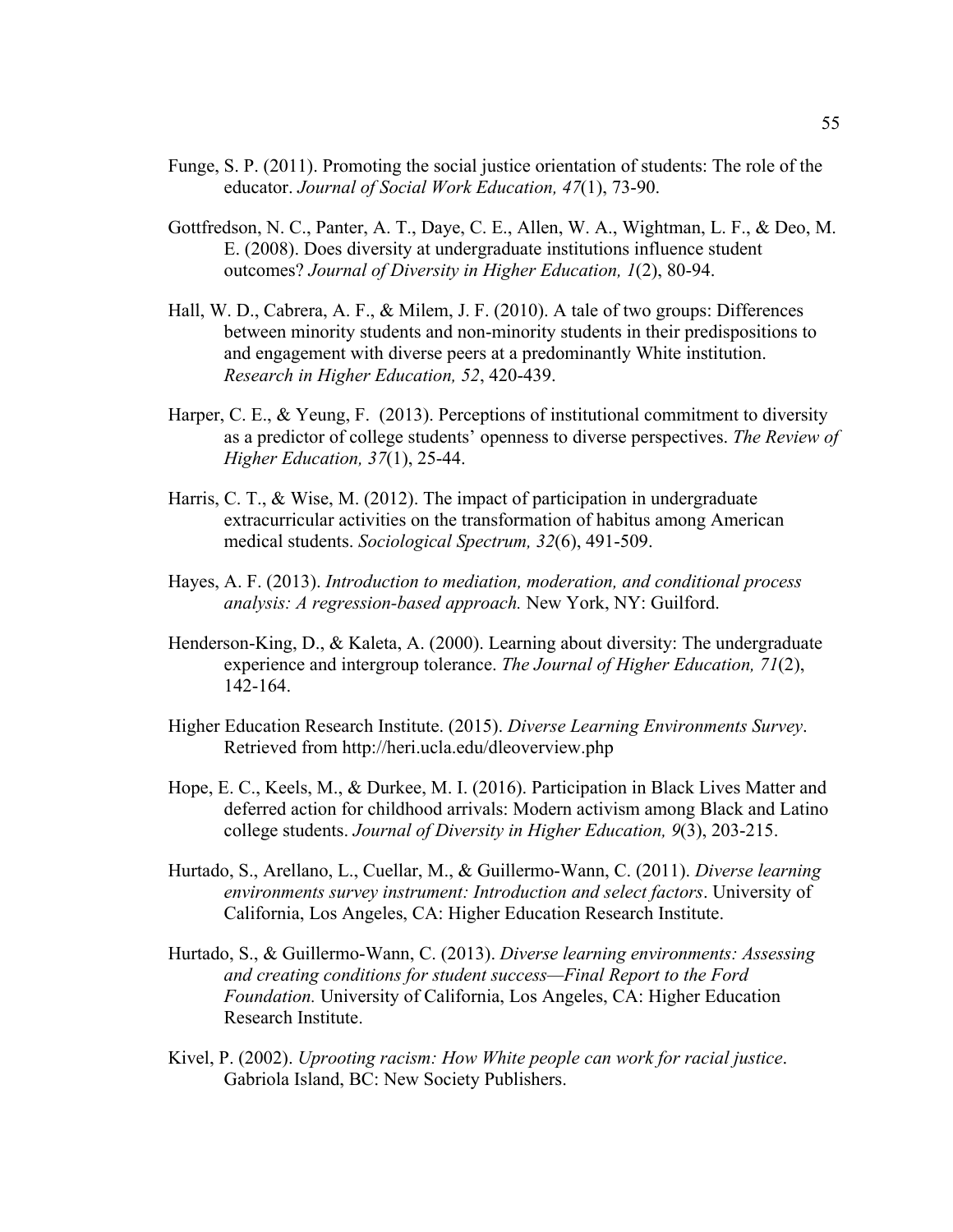- Koch, J. M., Ross, J. B., Wendell, J., & Aleksandrova-Howell, M. (2014). Results of immersion service learning activism with peers: Anticipated and surprising. *The Counseling Psychologist, 42*, 1215-1246.
- Krings, A., Austic, E. A., Gutiérrez, L. M., & Dirksen, K. E. (2015). The comparatice impacts of social justice educational methods on political participation, civic engagement, and multicultural activism. *Equity & Excellence in Education, 48*(3), 403-417.
- Kulik, C. T., Roberson, L. (2008). Common goals and golden opportunities: Evaluations of diversity education in academic and organizational settings. *Academy of Management Learning & Education, 7*(3), 309-331.
- Longerbeam, S. D. (2010). Developing openness to diversity in living-learning program participants. *Journal of Diversity in Higher Education. 3*(4), 201-217.
- Luo, J., & Jamieson-Drake, D. (2009). A retrospective assessment of the educational benefits of interaction across racial boundaries. *Journal of College Student Development, 50*(1), 67-86.
- Marquette University. (n.d.). *About Marquette*. Retrieved from http://www.marquette. edu/about/mission.php
- Martinez, S. (2014). Teaching a diversity course at a predominantly White institution: Success with statistics. *Journal of College Student Development, 55*(1), 75-78.
- McAuliff, K. E., Antler, C., & Ferrari, J. R. (2013). Global and urban engagement to promote social justice: Reflections of one's faith tradition. *Journal of Prevention & Intervention in the Community, 41*, 36-44. doi: 10.1080/10852352.2012.719797
- McAuliff, K. E., Williams, S. M., & Ferrari, J. R. (2013). Social justice and the university community: Does campus involvement make a difference? *Journal of Prevention & Intervention in the Community, 41*(4), 244-254.
- Muthuswamy, N., Levine, T. R., & Gazel, J. (2006). Interaction-based diversity initiative outcomes: An evaluation of an initiative aimed at bridging the racial divide on a college campus. *Communication Education, 55*(1), 105-121.
- Nadal, K. L., Griffin, K. E., Wong, Y., Hamit, S., & Rasmus, M. (2014). The impact of racial microaggressions on mental health: Counseling implications for clients of color. *Journal of Counseling & Development, 92*, 57-92.
- National Association of Social Workers. (n.d.). *Social justice*. Retrieved from https://www.socialworkers.org/pressroom/features/issue/peace.asp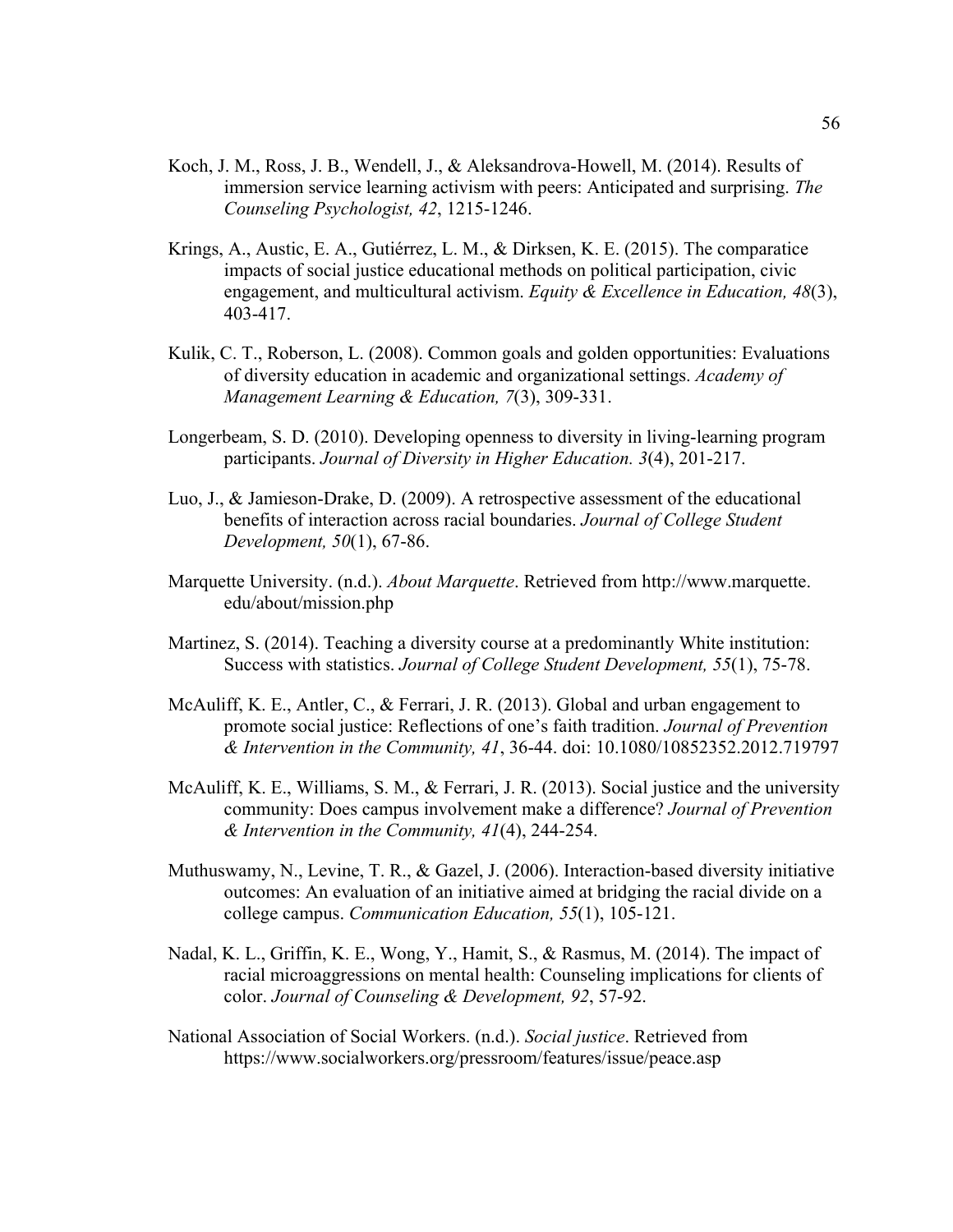- Pettersen, W. (1966). Success story, Japanese-American style. *The New York Times (1923-Current file)*. Retrieved from http://inside.sfuhs.org/dept/history/ US History reader/Chapter14/modelminority.pdf
- Poon, O., Squire, D., Kodama, C., Byrd, A., Chan, J., Manzano, L., … Bishundat, D. (2016). A critical review of the model minority myth in selected literature on Asian Americans and Pacific Islanders in higher education. *Review of Educational Research, 86*(2), 469-502.
- Ross, S. N. (2014). Diversity and intergroup contact in higher education: Exploring possibilities for democratization through social justice education. *Teaching in Higher Education, 19*(8), 870-881. http://dx.doi.org/10.1080/ 13562517.2014.934354
- Ryder, A. J., Reason, R. D., Mitchell, J. J., Gillon, K., & Hemer, K. M. (2015). Climate for learning and students' openness to diversity and challenge: A critical role for faculty. *Journal of Diversity in Higher Education* (Advance online publication), 1-14. Retrieved from http://dx.doi.org/10.1037/a0039766
- Seery, M. D., Quinton, W. J. (2015). Targeting prejudice: Personal self-esteem as a resource for Asians' attributions to racial discrimination. *Social Psychology and Personality Science, 6*(6), 677-684.
- Seider, S. C., Gillmor, S. C., & Rabinowicz, S. A. (2011). The impact of community service learning upon the worldviews of business majors versus non-business majors at an American university. *Journal of Business Ethics, 98*, 485-503.
- Seider, S. C., Huguley, J. P., & Novick, S. (2013). College students, diversity, and community service learning. *Teachers College Record, 115*, 1-44.
- Seward, D. X., & Guiffrida, D. A. (2012). Deciding how much to share in class: A study of the experiences of students of color enrolled in multicultural counseling courses. *International Journal for the Advancement of Counselling,* Published online. Retrieved from http://link.springer.com/article/10.1007/s10447-012-9157- 5. doi: 10.1007/s10447-012-9157-5
- Simmons, S. J., Wittig, M. A., & Grant, S. K. (2010). A mutual acculturation model of multicultural campus climate and acceptance of diversity. *Cultural Diversity and Ethnic Minority Psychology, 16*(4), 468-475.
- Smith, H., Parr, R., Woods, R., Bauer, B., & Abraham, T. (2010). Five years after graduation: Undergraduate cross-group friendships and multicultural curriculum predict current attitudes and activities. *Journal of College Student Development, 51*(4), 385-402. Doi: 10.1353/csd.0.0141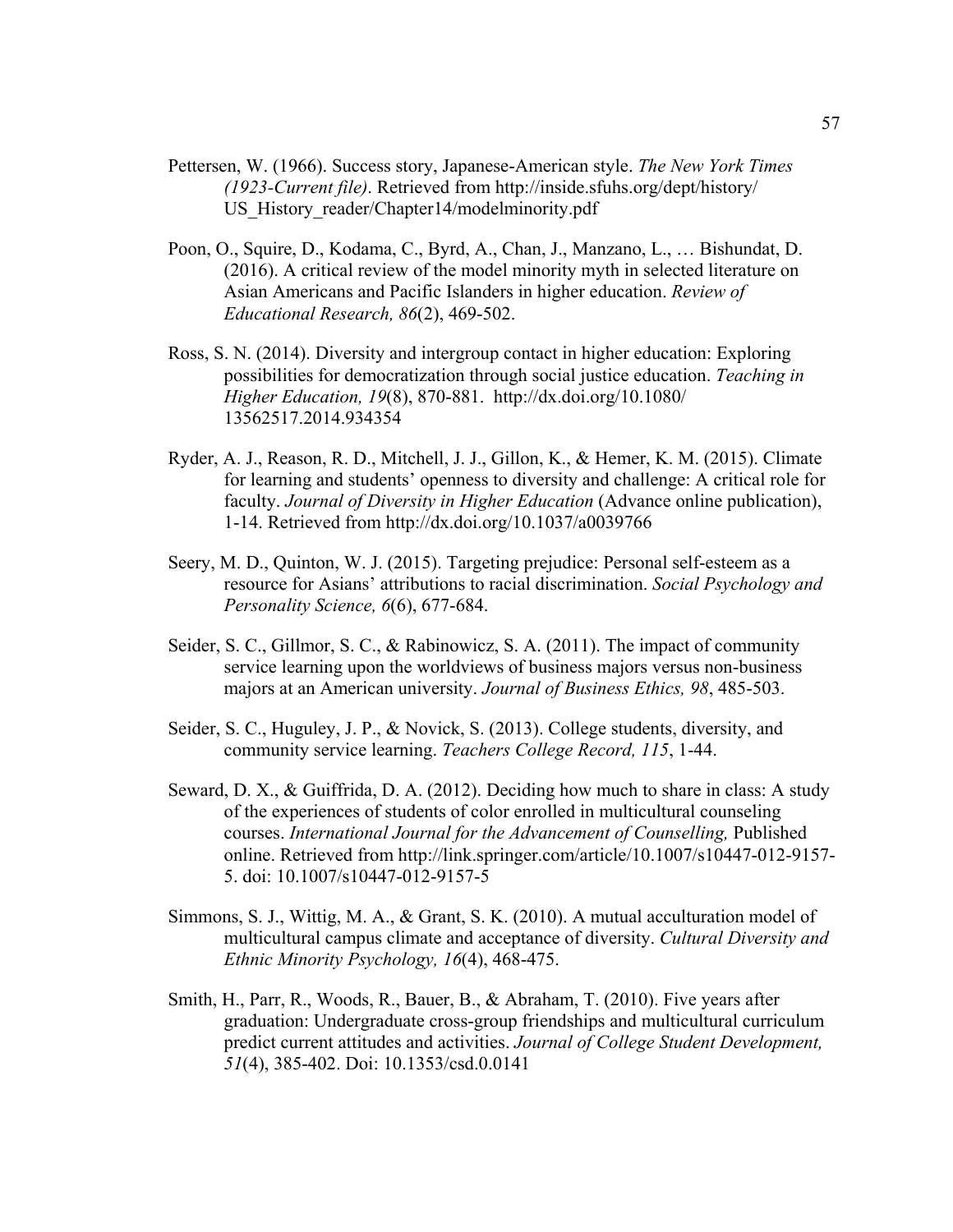- Soubelet, A. (2011). Engaging in cultural activities compensates for educational differences in cognitive abilities. *Aging, Neuropsychology, and Cognition, 18*(5), 516-526.
- Spanierman, L. B., Poteat, V. P., Beer, A. M., & Armstrong, P. I. (2006). Psychosocial costs of racism to Whites: Exploring patterns through cluster analysis. *Journal of Counseling Psychology, 53*(4), 434-441.
- Sue, D. W. (2001). Multidimensional facets of cultural competence. *The Counseling Psychologist, 29*(6), 790-821.
- Sue, D. W., (2010). *Microaggressions in everyday life: Race, gender, and sexual orientation.* Hoboken, NJ: Wiley.
- Sue, D. W., Capodilupo, C. M., Torino, G. C. Bucceri, J. M., Holder, A. M. B., Nadal, K. L., & Esquilin, M. (2007). Racial microaggressions in everyday life: Implications for clinical practice. *American Psychologist, 62*(4), 271-286. doi: 10.1037/0003- 066X.62.4.271
- Sue, D. W., Rivera, D. P., Watkins, N. L., Kim, R. H., Kim, S., & Williams, C. D. (2011). Racial dialogues: Challenges faculty of color face in the classroom. *Cultural Diversity and Ethnic Minority Psychology, 17*(3), 331-340.
- Sue, D. W., & Sue, D. (1990). *Counseling the culturally different: Theory and practice.* New York, NY: Wiley.
- Sue, S. (1998). In search of cultural competence in psychotherapy and counseling. *American Psychologist, 53*(4), 440-448.
- Torres, L., Driscoll, M. W., & Burrow, A. L. (2010). Racial microaggression and psychological functioning among highly achieving African-Americans: A mixedmethods approach. *Journal of Social and Clinical Psychology, 29*(10), 1074- 1099.
- Torres, L., & Taknint, J. T. (2015). Ethnic microaggressions, traumatic stress symptoms, and Latino depression: A moderated mediational model. *Journal of Counseling Psychology, 62*(3), 393-401.
- University of Houston. (n.d.). *Our mission statement*. Retrieved from http://www.uh.edu/ about/mission/
- University of Wisconsin-Madison. (n.d.). *Mission statement*. Retrieved from http://www.wisc. edu/about/mission/
- Utah State University. (n.d.). *Mission statement,* Logan. Retrieved from http://www.usu.edu/about/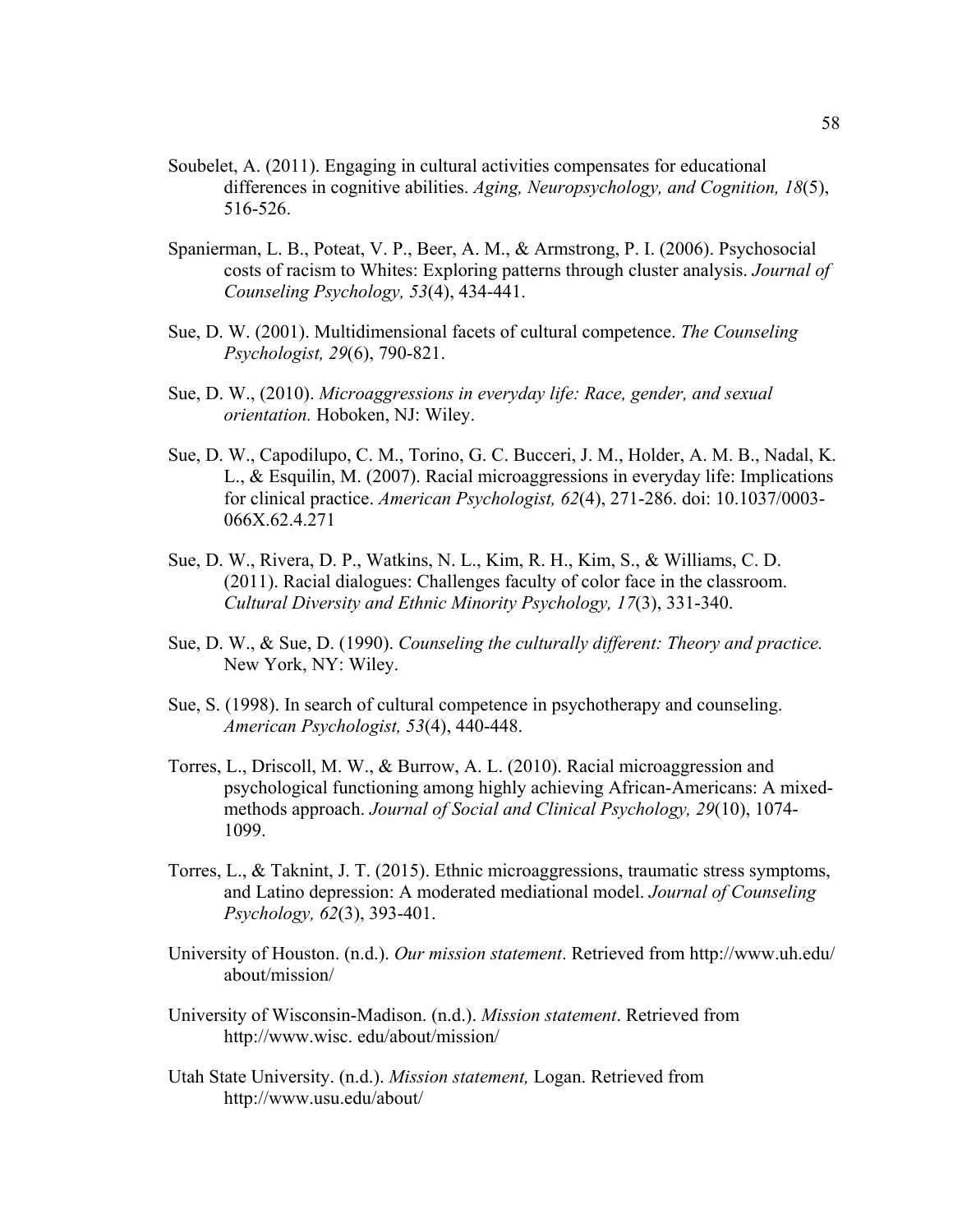- Utah State University Office of Analysis, Assessment, and Accreditation. (2016). *Enrollment summary spring semester 2016*. Retrieved from http://www.usu.edu/ aaa/pdf/enroll\_sum/Spring2016Summary.pdf
- Warikoo, N. K., & Deckman, S. L. (2014). Beyond the numbers: Institutional influences on experiences with diversity on elite college campuses. *Sociological Forum, 29*(4), 959-981.
- Watts, R. J., Diemer, M. A., & Voight, A. M. (2011). Critical consciousness: Current status and future directions. *New Directions for Child and Adolescent Development, 134*, 43-57.
- Weiler, L., Haddock, S., Zimmerman, T. S., Krafchick, J., Henry, K., & Rudisill, S. (2013). Benefits derived by college students from mentoring at-risk youth in a service-learning course. *American Journal of Community Psychology, 52*, 236- 248.
- Yosso, T. J., Smith, W. A., Ceja, M., & Solorzano, D. G. (2009). Critical race theory, racial microaggressions, and campus racial climate for latina/o undergraduates. *Harvard Educational Review*, *79*(4), 659-690.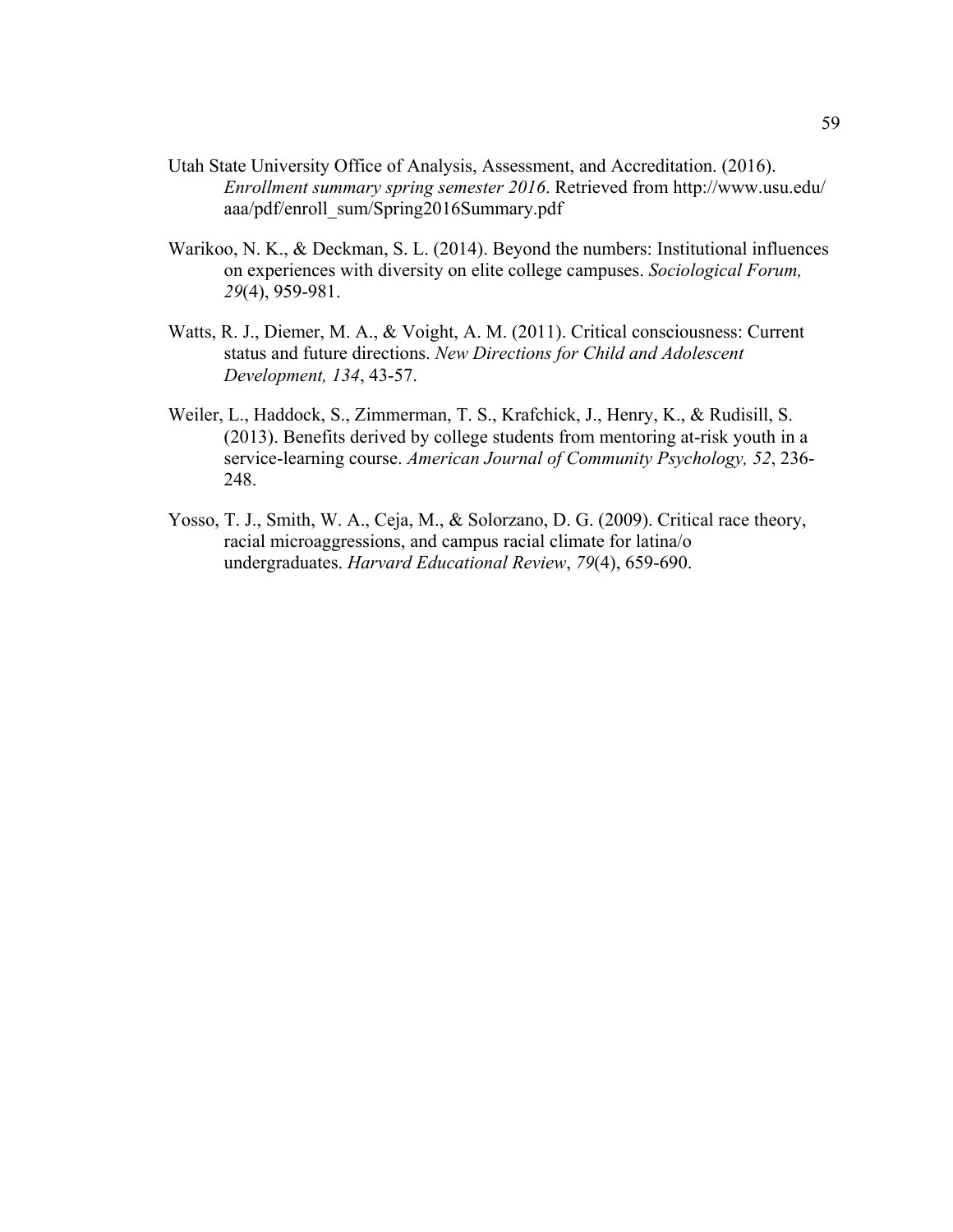APPENDICES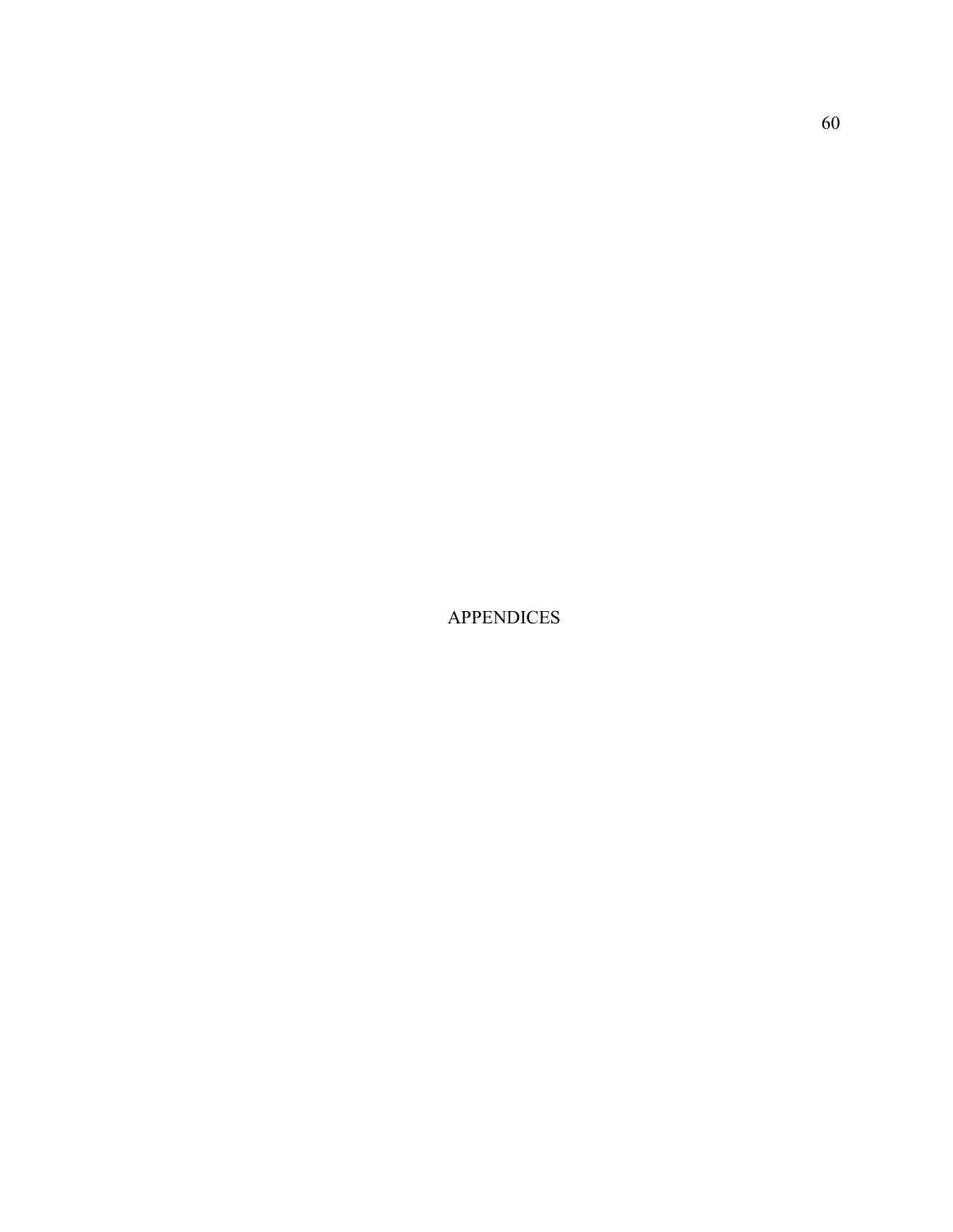Appendix A

Recruitment Email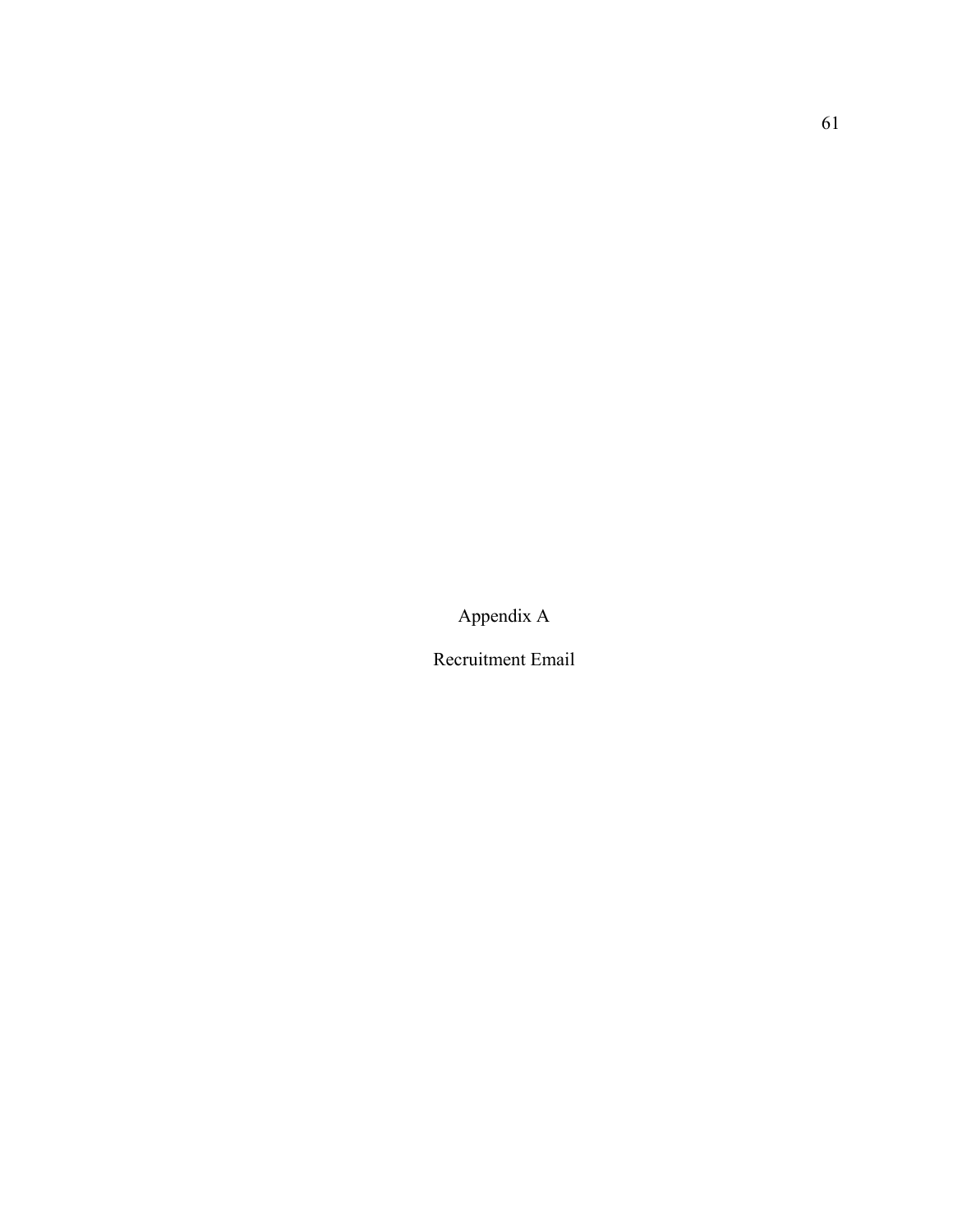# **Recruitment Email**

## Why am I getting this email?

The Diversity Council at USU would like to invite you to participate in a research study designed to explore the multicultural experiences of students at Utah State University. The Diversity Council was formed to take intentional steps to improve the campus climate for underrepresented individuals. The goal of this research study is to gain a better understanding of the formal and informal opportunities USU students have to learn about people whose cultures and backgrounds are different from their own, as well as about students' experiences of discrimination and harassment, barriers to college success, and academic outcomes.

#### What would I have to do?

Your participation would involve completing an online survey about your educational and multicultural experiences at USU. This should take you around 20 - 30 minutes. All survey responses will be confidential.

## What is in it for me?

You may choose to submit your email address to be placed in a drawing for one of 10 iPad minis. Email addresses for the drawing will be held in a separate database, and survey responses will not be traceable to specific email addresses. In addition, you can choose to receive a summary of the study results by email.

If you have any questions about the research, please do not hesitate to contact us, Nicole Vouvalis at (435) 797-7416 or Nicole.Vouvalis@usu.edu or Renee Galliher at (435) 797- 3391 or Renee.Galliher@usu.edu. Thanks!

To participate, please follow the link below: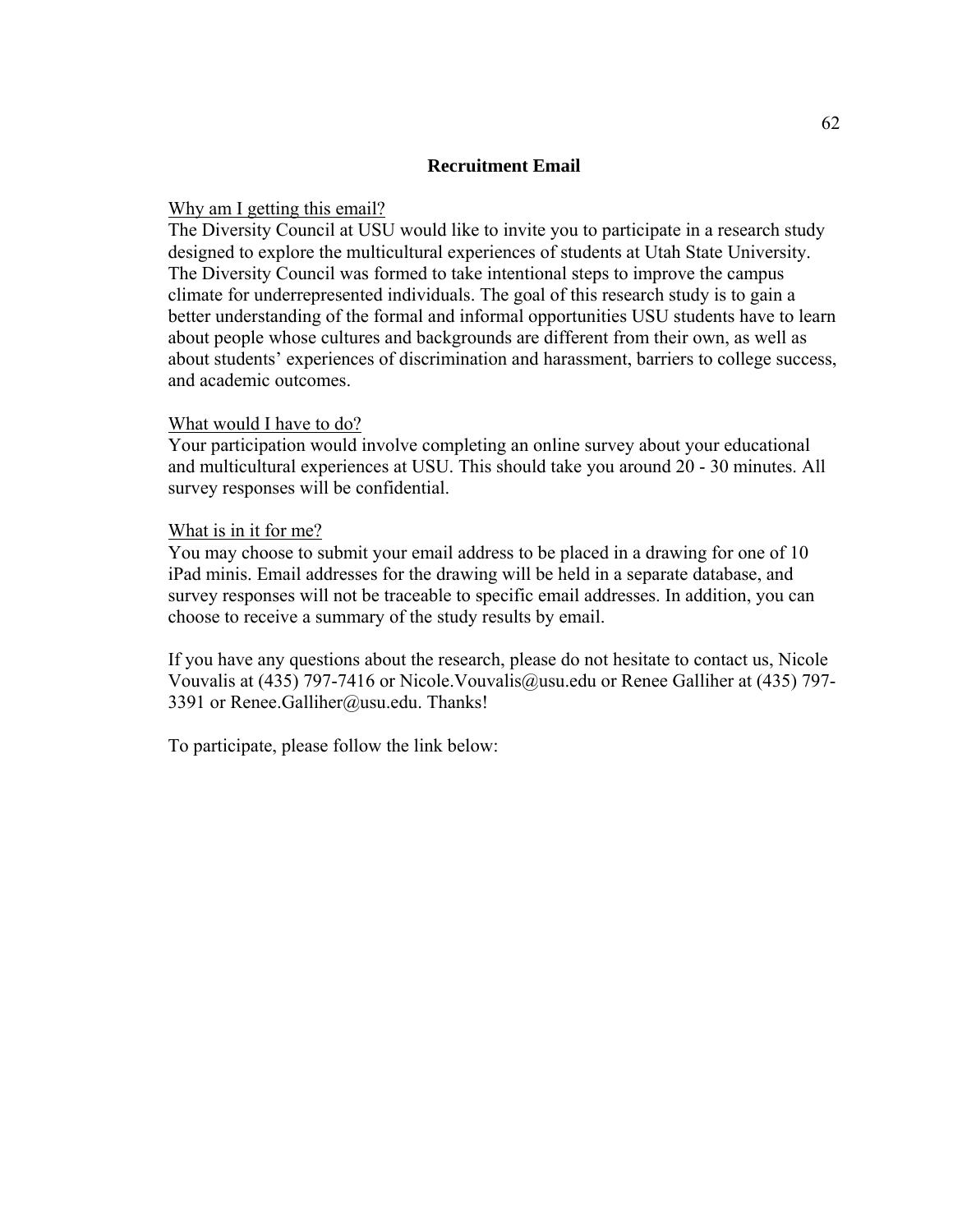Appendix B

Informed Consent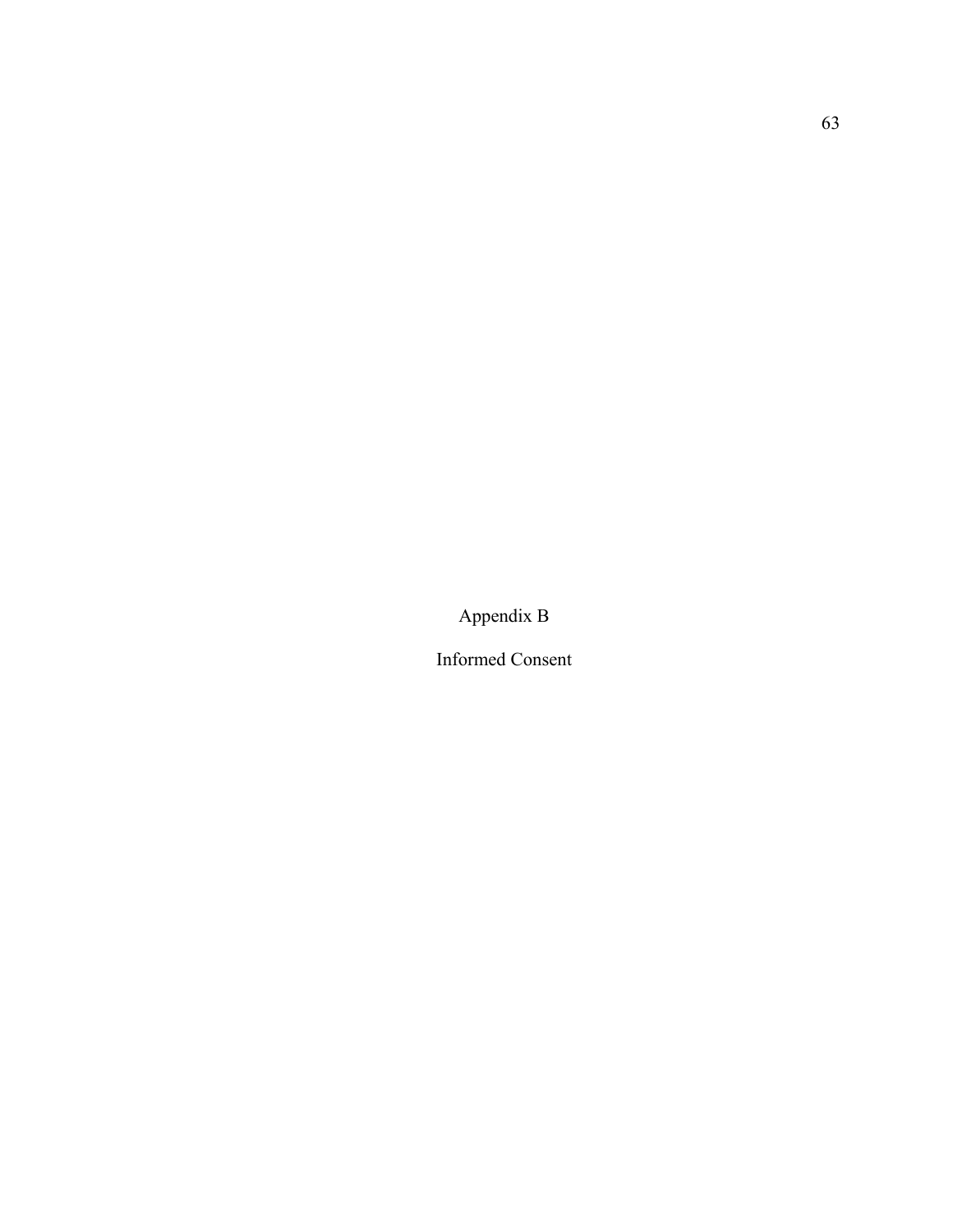# **Informed Consent**

Introduction/ Purpose: Nicole Vouvalis and Renee Galliher, representing the Diversity Council at Utah State University are conducting a research study to understand USU students' multicultural experiences, access to university resources, and experiences of discrimination/harassment. You are being asked to participate in this study because you are enrolled in courses at Utah State University. Approximately, 1000 students will participate in the study.

Procedures: If you agree to participate in this study, you will be asked to complete on-line questionnaires about your formal (e.g., coursework) and informal (i.e., free time) activities with people from cultures and backgrounds different from your own. In addition, we are interested in students' experiences and observations of discrimination or harassment at USU. You will also be asked to submit your A# at the end of the survey. We will use your A# to determine whether you are continuing your education at USU in fall 2015 or not.

Risks: There are minimal anticipated risks to this study. The personal nature of some questions may cause discomfort. However, if you feel uncomfortable answering a question, you may skip the question(s) and proceed with the questionnaire. In addition, there is some risk that you will be identified as a research participant through submission of your identifying information. In order to minimize the risk of loss of confidentiality, the research team will maintain all research data files on password protected computers in locked offices of the research team members.

Benefits: There may not be any direct benefits to you from participating in this study; however, we hope you will benefit from the opportunity to reflect on your college going experiences. The researchers will learn about the diversity experiences of USU students, which will help inform the inclusiveness efforts of the Diversity Council, student services, faculty and staff, and administration. In addition, this study will generate generalizable knowledge that will contribute to the larger literature related to college campus climates for diversity.

Explanation & offer to answer questions: If you have any questions, concerns, complaints, or research-related problems, please contact Nicole Vouvalis at (435) 797- 7416 or by e-mail at Nicole.Vouvalis@usu.edu or Renee Galliher at (435) 797-3391 or by e-mail at Renee.Galliher@usu.edu.

Payment/Compensation: You may choose to enter your email address at the end of the survey to be placed in a drawing for one of 10 iPod minis.

Voluntary nature of participation and right to withdraw without consequence:

Participation in research is entirely voluntary. You may refuse to participate or withdraw at any time without consequence.

Confidentiality: Research records will be kept confidential, consistent with federal and